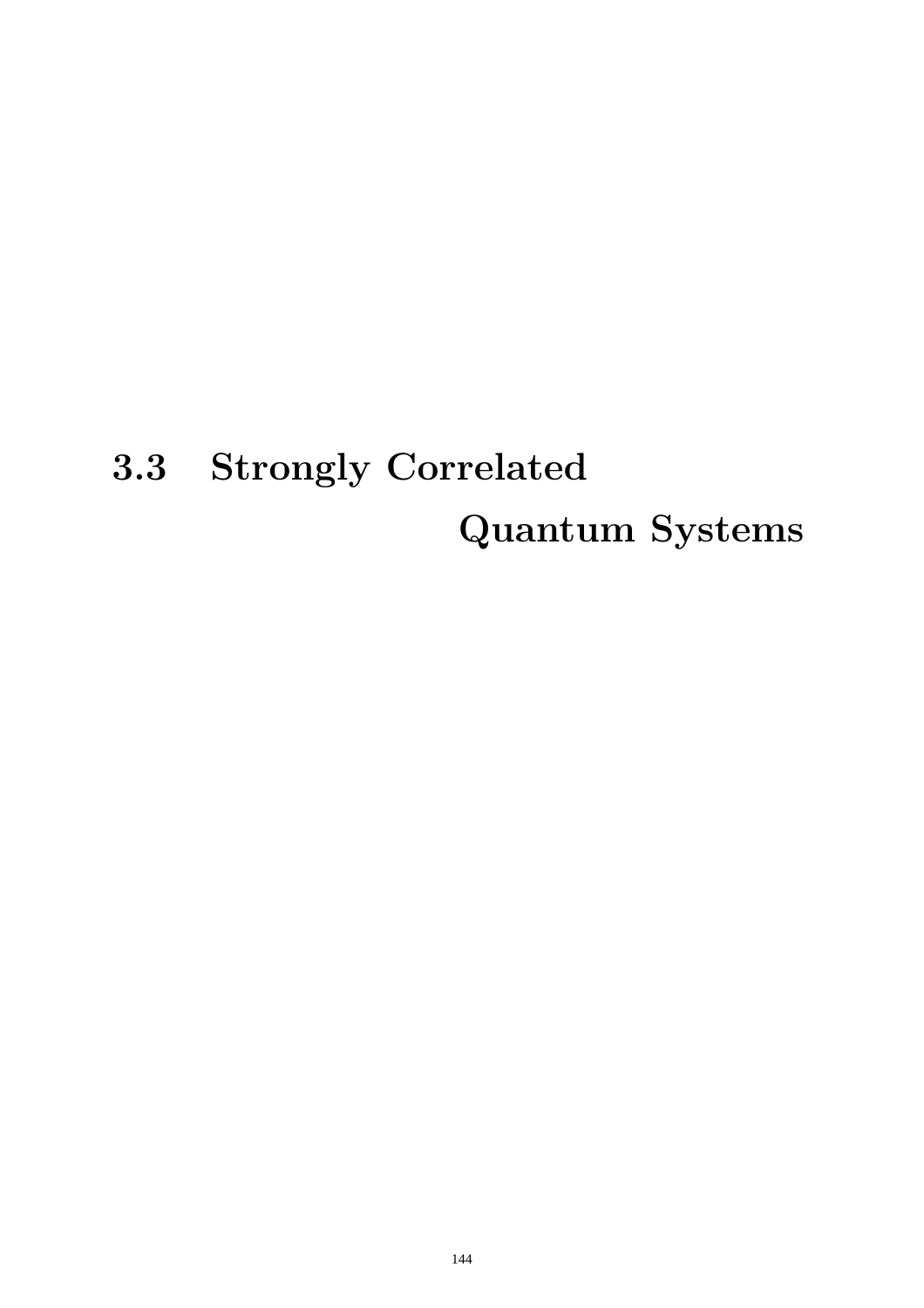#### **Unified understanding of the non-monotonic** *T<sup>c</sup>* **variance of the 1111 iron pnictide superconductors**

KAZUHIKO KUROKI

*Department of Physics, Osaka University 1-1 Machikaneyama, Toyonaka, Osaka, 560-0043, Japan*

Recently, non-monotonic variance of the T*<sup>c</sup>* against chemical substitution is observed in some 1111 iron-based superconductors. We have theoretically investigated the origin of such variances taking into account the change in the band structure with chemical substition.

#### **ARSENIC PHOPHORUS ISOVALENT DOPING SYSTEMS**

In isovalent doping system  $\text{LaFe}(As, P)(O, F)$ , recent experiments show that  $T_c$  is first suppressed as the phosphorus content is increased, but then it is re-enhanced and takes a local maximum at some  $P/As$  ratio. [1–3] As the phosphorus content is increased and the Pn-Fe-Pn bond angle increases, the  $d_{xy}$  hole Fermi surface is expected to be lost, and the top of the d*xy* band moves away from the Fermi level. Therefore, the  $d_{xy}$  band contribution to the spin fluctuation decreases monotonically as the phosphorus content increases, especially after the d*xy* Fermi surface disappears. The spin-fluctuation-mediated pairing is strongly degraded when the d*xy* hole Fermi surfaces is absent, suggesting that the  $d_{xy}$  band plays an important role in the occurrence of high T*<sup>c</sup>* superconductivity. Nonetheless, our recent calculation shows that T*<sup>c</sup>* of the spin-fluctuation-mediated pairing shows a nonmonotonic behavior even after the  $d_{xy}$  hole Fermi surface is lost; it exhibits a local maximum around a certain phosphorus content (i.e., certain Pn-Fe-Pn bond angle) greater than that at which the  $d_{xy}$ Fermi surface disappears, as shown in Fig.1(a)[4]. The origin of this non-monotonic variance is traced back to the fact that the disappearance of the  $d_{xy}$ hole Fermi surface leads to a better nesting within the  $d_{xz/yz}$  portion of the Fermi surface, thereby enhancing the low lying spin excitations. It is also found in our calculation that the Pn-Fe-Pn bond angle at which the  $T_c$  is locally maximized decreases when the electron doping rate is increased. These results are consistent with recent experimental observations [1–3]. This indicates that the  $d_{xz/yz}$  orbitals by themselves can play the main role in the occurrence of spin-fluctuation-mediated superconductivity, although the  $T_c$  in those cases is not very high.



FIG. 1. (a) Eigenvalue of the linearized Eliashberg equation  $\lambda_E$  plotted against the hypothetically varied Pn-Fe-Pn bond angle for the model of LnFe(As,P)(O,F). *n* is the electron density and  $n - 6$ corresponds to the electron doping rate (taken from [4]). (b)  $\lambda_E$  plotted against the electron doping rate for the model of  $LnFe(As, P)(O,H)$ .  $\Delta \alpha$  is the Pn-Fe-Pn bond angle deviation with respect to that of LaFeAsO (taken from [8]). In both (a) and (b),  $\lambda_E$  can be considered as a qualitative measure for T*<sup>c</sup>* , and smaller bond angle corresponds to smaller  $P/As$  content ratio or replacing the rare earth as La→ Nd or Sm. for s±-wave pairing

#### **HYDROGEN DOPED SYSTEMS**

In the hydrogen doped system LaFeAs $O_{1-x}H_x$ , electron doping rate can exceed 50 percent, and the  $T_c$  phase diagram against the doping rate  $x$ exhibits a double dome structure, where the second dome with higher doping concentration has the higher  $T_c[5]$ . In a rigid band picture, such a large amount of electron doping would wipe out the hole Fermi surfaces, so that the Fermi surface nesting would no longer be good in the higher T*<sup>c</sup>* second dome. However, first principles band calculation that takes into account the band structure variation with chemical substitution reveals that the band structure rapidly changes with doping, and the rigid band picture is not valid $[6-8]$ . In momentum space, the  $d_{xz/yz}$  hole Fermi surfaces around (0,0) shrink monotonically and are eventually lost with sufficient electron doping, and in turn an electron Fermi surface appears. On the other hand, an interesting point is that the  $d_{xy}$  hole Fermi surface around  $(\pi, \pi)$  is barely changed with the doping rate x, which is clearly a non-rigid band feature. Surprisingly, this is due to a rapid decrease of  $t_1$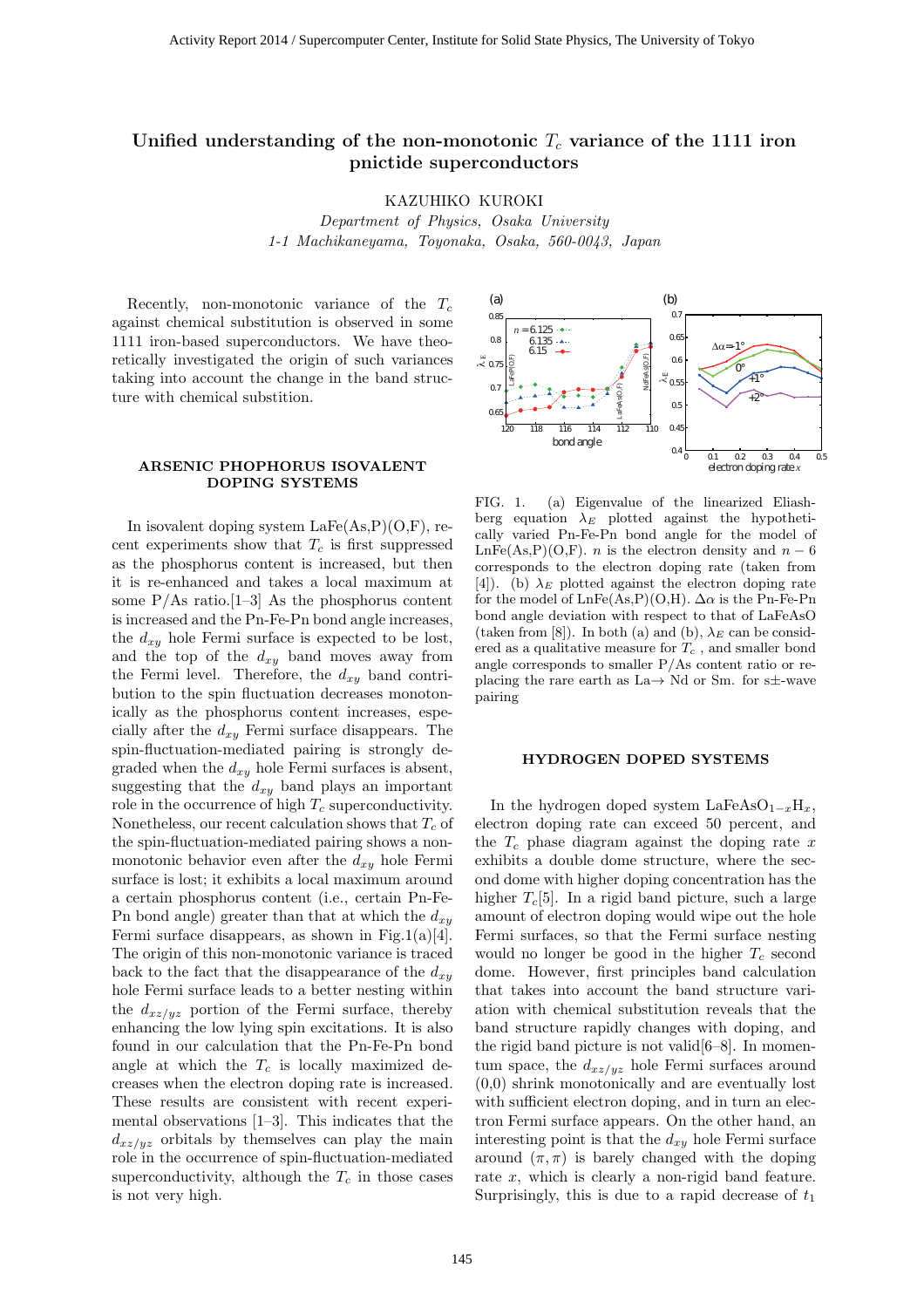

FIG. 2. A theoretical interpretation of the superconducting phase diagram of the 1111 family (taken from  $|4|$ ).

within the  $d_{xy}$  orbital upon increasing x, which pushes up the  $d_{xy}$  band top at  $(\pi, \pi)$ , so that it follows the increase of the Fermi level.

As seen in the above, the  $d_{xy}$  hole Fermi surface remains even at large electron doping rate, while the  $d_{xz/yz}$  hole Fermi surfaces are lost, so that the importance of the  $d_{xy}$  orbital increases with doping. Interestingly, our fluctuation exchange study of these non-rigid band models show that the spin fluctuation and the  $s \pm$  pairing are both enhanced in this largely doped regime, exhibiting a double dome feature of the superconducting  $T_c$  as a function of doping. Moreover, the two domes are merged into a single dome when the Pn-Fe-Pn bond angle is reduced (a change that takes place when the rare earth is varied as  $La \rightarrow Ce \rightarrow Sm \rightarrow Gd$ , as shown in Fig.1(b), in agreement with the experiment. Although the  $d_{xy}$  hole Fermi surface remains unchanged in the highly doped regime, the Fermi surface nesting (in its original sense of the term) is monotonically degraded because the volume of the electron Fermi surfaces increases, so the origin of the second dome in LaFeAsO<sup>1</sup>*−<sup>x</sup>*H*<sup>x</sup>* cannot be attributed to a good Fermi surface nesting. Here one should recall that  $s \pm$  pairing is a next nearest neighbor pairing, which is favored by the relation between nearest and next nearest neighbor antiferromagnetic interactions  $J_2 > J_1$ , corresponding to  $t_2 > t_1$ . In fact, as mentioned above,  $t_2$  dominating over  $t_1$  is what is happening in the second  $T_c$  dome regime. Hence, intuitively,  $t_2 > t_1$  can be considered as the origin of the T*<sup>c</sup>* enhancement in the largely doped regime. To be precise, however, the fluctuation exchange approximation is a weak coupling method based on the itinerant spin model, so using the  $J_1 - J_2$  term of the localized spin model is not conceptually correct. In reality, the entire

 $d_{xy}$  portion of the band structure is strongly modified in a manner that it favors the second nearest neighbor pairing.

An important point here is that the  $t_1$  reduction is largely due to the increase of the positive charge within the blocking layer by  $O(2-) \rightarrow H(1-)$ substitution, which in turn reduces the As  $4p$  electronic level and leads to the suppression of the indirect component of  $t_1[8]$ . Interestingly, we have recently found that a similar situation can occur when pressure is applied to some of the iron-based superconductors. The study on this problem is now in progress.

#### **CONCLUSION**

The hydrogen doped case shows that a good Fermi surface nesting is not necessary for the spin fluctuation mediated pairing even in the itinerant spin picture. On the other hand, in the isovalent doping system, the nesting of the d*xz/yz* Fermi surface can enhance the pairing. In total, the nesting and  $s \pm$  superconductivity can in some cases be correlated with the Fermi surface nesting, while in other cases not. This also explains why the strength of the low energy spin fluctuation probed by NMR is in some cases correlated with  $T_c$ , while in other cases not, because the low energy spin fluctuation is largely governed by the Fermi surface nesting. We have summarized these theoretical interpretations in Fig.2.

- [1] S. Miyasaka, A.Takemori, T. Kobayashi, S. Suzuki, S. Saijo, S. Tajima, J. Phys. Soc. Jpn. 82, 124706  $(2013)$
- [2] K. T. Lai, A. Takemori, S. Miyasaka, F. Engetsu, H. Mukuda, S. Tajima, Phys. Rev. B 90, 064504 (2014).
- [3] H. Mukuda, F. Engetsu, K. Yamamoto, K. T. Lai, M. Yashima, Y. Kitaoka, A. Takemori, S. Miyasaka, S. Tajima, Phys. Rev. B 89, 064511, (2014).
- [4] H. Usui, K. Suzuki, and K. Kuroki, arXiv:1501.06303.
- [5] S. Iimura, S. Matsuishi, H. Sato, T. Hanna, Y. Muraba, S.W. Kim, J. E. Kim, M. Takata and H. Hosono, Nat. Commun. 3, 943 (2012).
- [6] S. Iimura, S. Matsuishi, M. Miyakawa, T. Taniguchi, K. Suzuki, H. Usui,K. Kuroki, R. Kajimoto, M. Nakamura, Y. Inamura, K. Ikeuchi, S. Ji, and H. Hosono, Phys. Rev. B, 060501(R) (2013).
- [7] K. Suzuki, H. Usui, K. Kuroki, S. Iimura, Y. Sato, S.Matsuishi, and H. Hosono, J. Phys. Soc. Jpn. 82, 083702 (2013).
- [8] K. Suzuki, H.Usui, S. Iimura, Y. Sato, S. Matsuishi, H. Hosono, and K. Kuroki Phys. Rev. Lett. 113, 027002 (2014)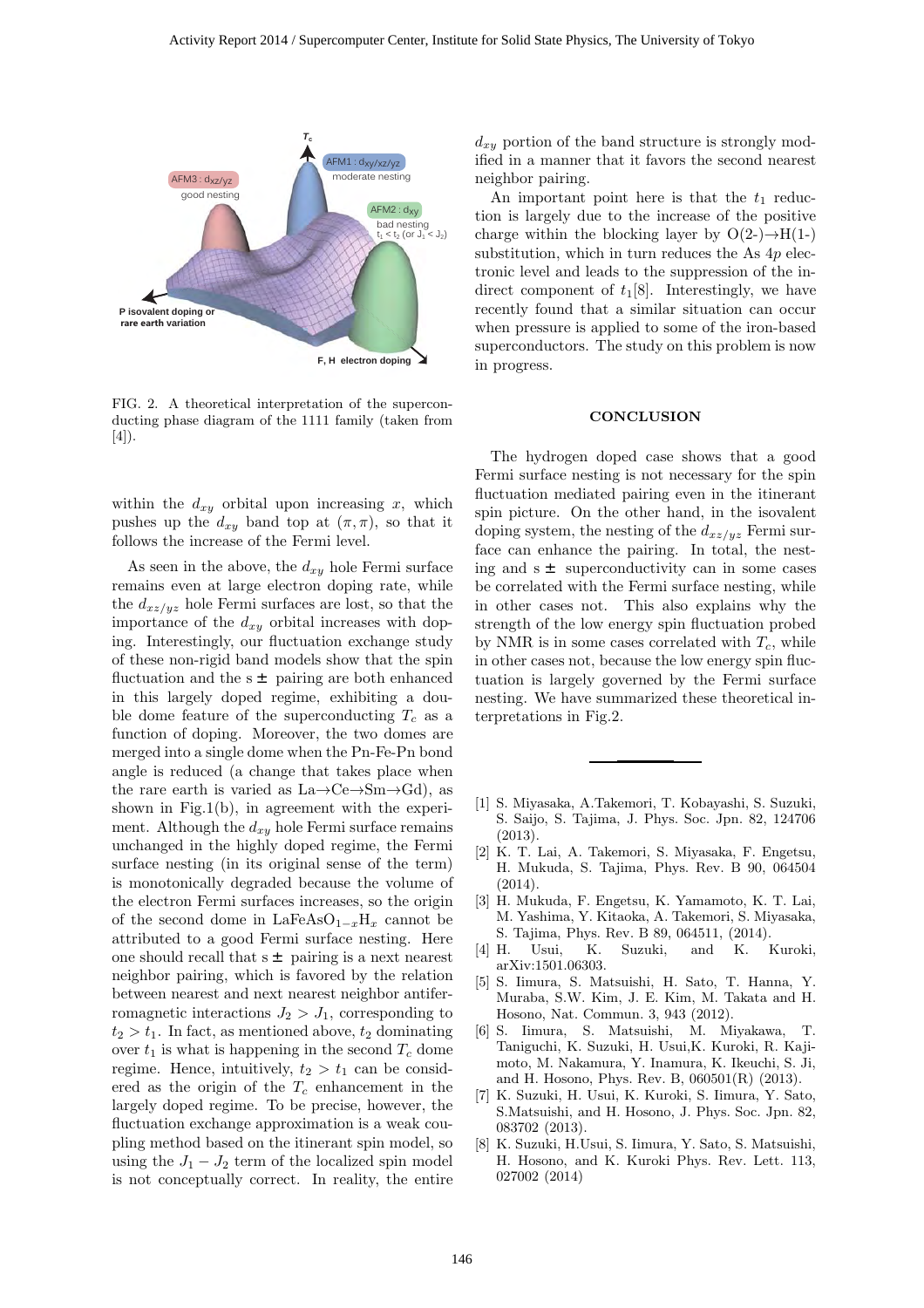# **Numerical studies on novel realistic quantum phases induced by cooperative spin-orbit couplings and electron correlations**

Masatoshi IMADA

*Department of Applied Physics, University of Tokyo, 7-3-1, Hongo, Bunkyo-ku, Tokyo 113-8786, Japan*

Topological aspects in electronic structure of materials have been an intensively studied subject in recent research in condensed matter physics. In particular, interplay of spinorbit interaction and electron correlations has revealed unprecedented and rich properties in a number of iridium oxides which is known as touchstone compounds of the interplay.

We have extended studies on an iridium oxide with the honeycomb structure,  $Na<sub>2</sub>IrO<sub>3</sub>$ based on first principles.  $Na<sub>2</sub>IrO<sub>3</sub>$  was proposed to show a novel Kitaev spin liquid [1], while experimental observation has established the zig-zag type magnetic order [2]. Our first principles study has reproduced the observed zig-zag type order [3]. In this project, we have further shown that the neutron scattering measurements, and thermodynamic properties are quantitatively consistent with the results calculated from the first principles study. The way to reach the Kitaev spin liquid has also been examined.

In this activity report, we summarize studies on another series of iridium oxides, with the pyrochlore lattice structure  $A_2Ir_2O_7$  with *A* being rare earth elements, where predictions on novel topological properties at the domain wall of their magnetically ordered phase have been made [4].

 $A_2Ir_2O_7$  with *A* being rare earth elements was first predicted to have an all-in-all-out (AIAO) type antiferromagnetic order in case of  $A = Y$  [5] and experimentally confirmed for *A* =Nd and Y [6]. This AIAO order is expected to host Weyl fermions in the bulk. Although the Weyl fermion is fragile when the magnetic order grows, magnetic domain walls offer topologically novel interfaces [4].

Namely, we have theoretically predicted that a class of magnetic domain walls induces unexpected interface metals accompanied by a net uniform magnetization around the domain wall, in the background of seemingly trivial bulk antiferromagnetic insulator, where uniform magnetization is cancelled each other in the bulk. The metallicity of the domain wall is substantiated by the formation of Fermi arcs at the domain walls, which have originally been formed by the Weyl electrons. The Fermi arc evolves into the Fermi surface when the Weyl fermions are eliminated. We have revealed that the magnetic domain walls of the AIAO phase are characterized by a zero-dimensional class A Chern number [4].

The electron correlation not only plays a crucial role in the formation of the AIAO order but also subsequent phase transitions emerging in the two-dimensional electrons at the domain wall. We have predicted that the metallic electrons have a helical nature at the fermi surface with some similarity to the Rashba metals. We have shown by using an effective hamiltonian, the helical nature induces an anomalous Hall conductivity, circular dichroism, and optical Hall conductivity under external magnetic fields. By increasing the electron correlation, the metallic domain wall states undergo the phase transitions from a degenerate helical metal to a spontaneously symmetry-broken helical metal, where the product of the inversion and time reversal symmetry is broken. With further increasing the interaction, it eventu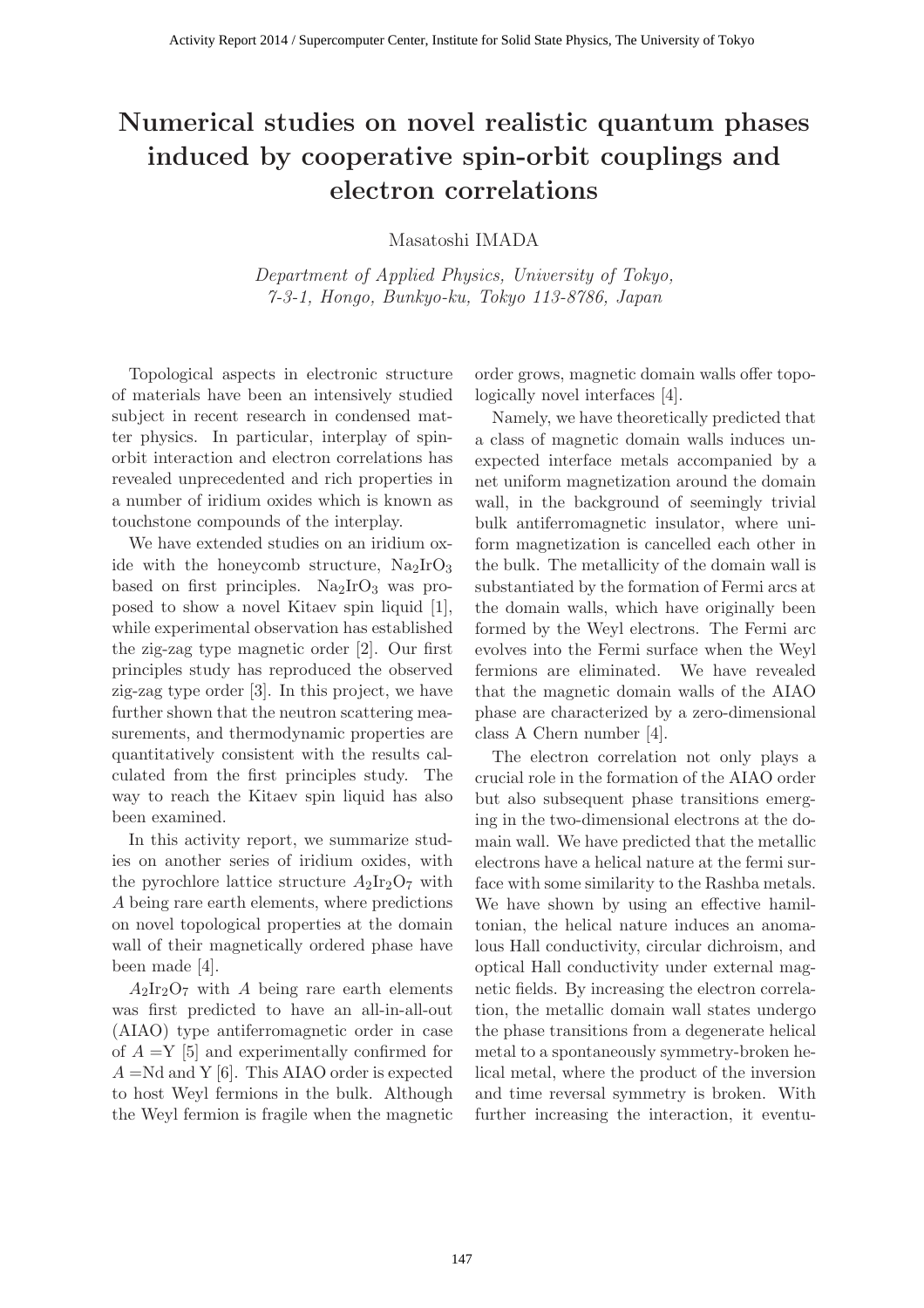ally becomes a topologically trivial antferromagnetic insulator even at the domain wall.

This work has been done in collaboration with Youhei Yamaji.

- [1] G. Jackeli and G. Khaliullin, Phys. Rev. Lett. **102** (2009) 017205; J. Chaloupka, G. Jackeli, and G. Khaliullin, Phys. Rev. Lett. **105** (2010) 027204.
- [2] S. K. Choi *et al.*, Phys. Rev. Lett. **108** (2012) 127204; F.Ye *et al.*, Phys. Rev. B **85** (2012) 180403.
- [3] Y. Yamaji, Y. Nomura, M. Kurita, R. Arita and M. Imada, Phys. Rev. Lett. **113** (2014) 107201.
- [4] Y. Yamaji and M. Imada, Phys. Rev. X **4** (2014) 021035.
- [5] X. Wan, A. M. Turner, A. Vishwanath, and S. Y. Savrasov, Phys. Rev. B **83** (2011) 205101.
- [6] K. Tomiyasu, *et al.*, J. Phys. Soc. Jpn. **81** (2012) 034709; H. Sagayama *et al.*, Phys. Rev. B **87** (2013) 100403.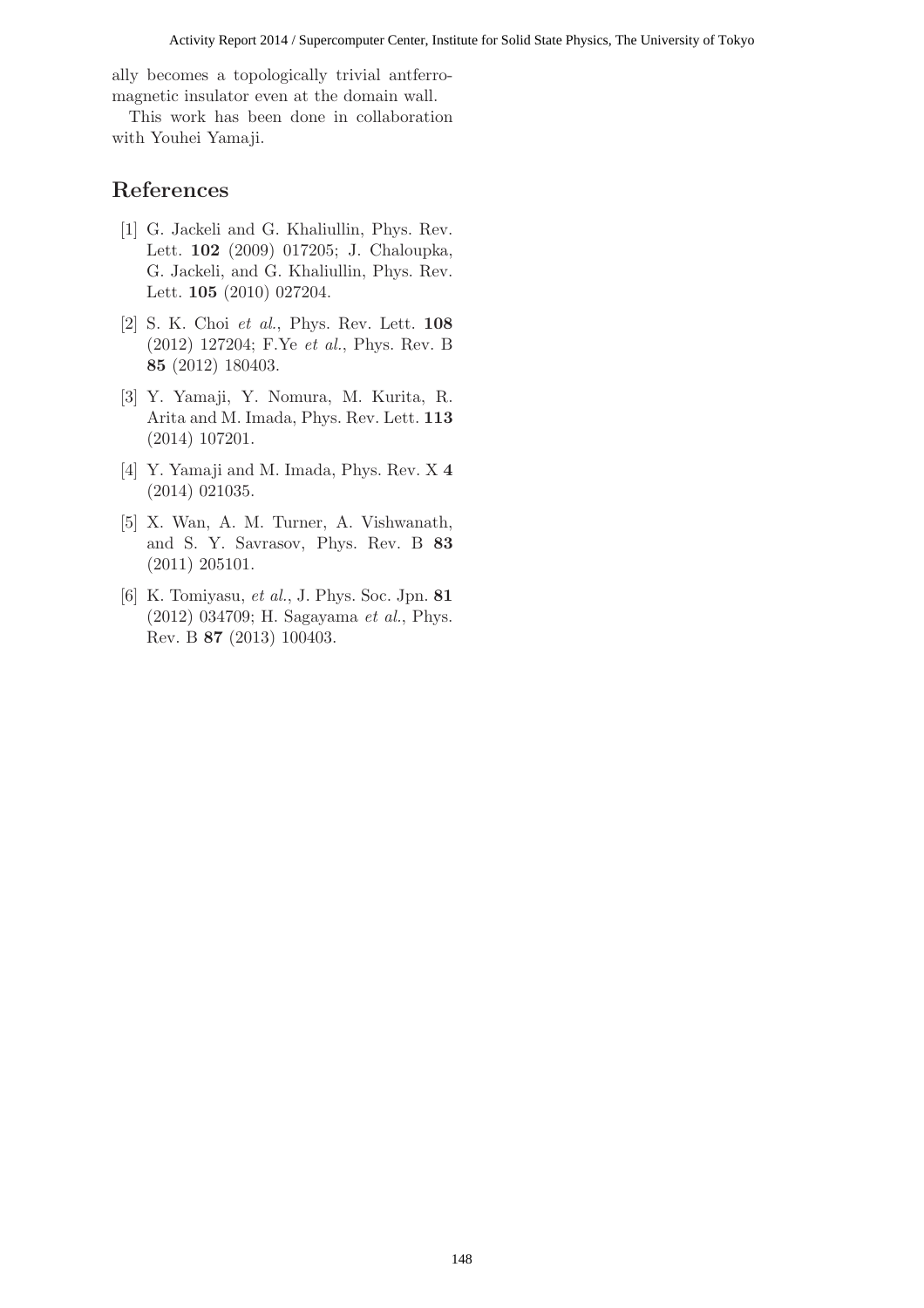## **Intersite electron correlations in two-dimensional Hubbard Penrose Lattice**

AKIHISA KOGA

*Department of Physics, Tokyo Institute of Technology Meguro, Tokyo 152-8551, Japan*

Quasiperiodic systems have attracted considerable interest since the discovery of quasicrystals. One of the specific features is the existence of a long-range order without translational symmetry. Recently, interesting lowtemperature properties have been observed in the quasicrystal  $\text{Au}_{51}\text{Al}_{34}\text{Yb}_{15}$  and its approximant  $\text{Au}_{51}\text{Al}_{35}\text{Yb}_{14}$  [1]. In the former compound, the specific heat and susceptibility exhibit power-law behavior with a nontrivial exponent at low temperatures. In contrast, the approximant with the periodic structure shows conventional heavy fermion behavior. These findings suggest that electron correlations and quasiperiodic structure play a crucial role in stabilizing quantum critical behavior at low temperatures. Therefore, it is desirable to clarify how electron correlations affect lowtemperature properties in quasiperiodic system.



Figure 1: Density plot of double occupancy as a function of interaction strength *U* in the halffilled Penrose-Hubbard model with 4481 sites when  $T = 0.05$ .

Motivated by this, we have investigated the half-filled Hubbard model on the twodimensional Penrose lattice, combining the Real-space DMFT[2] with the CTQMC method. Computing the double occupancy and renormalization factor at each site, we have discussed the Mott transition at finite temperatures. Furthermore, we have found that the quasiparticle weight strongly depends on the site and its geometry[3]. However, intersite correlations cannot be taken into account with RDMFT. In the present work, we developed Dual Fermion approarch[4] where inter-site correlations in inhomogeneous system are taken into account. We will investigate how magnetic fluctuations develop in quasiperiodic system.

- [1] K. Deguchi, S. Matsukawa, N. K. Sato, T. Hattori, K. Ishida, H. Takakura, and T. Ishimasa, Nat. Mater. **11**, 1013 (2012).
- [2] A. Georges, G. Kotliar, W. Krauth, and M. J. Rozenberg, Rev. Mod. Phys. **68**, 13 (1996).
- [3] N. Takemori, A. Koga, J. Phys. Soc. Jpn. **84**, 023701 1-5 (2015).
- [4] A. N. Rubtsov et al., Phys. Rev. B 77, 033101 (2008).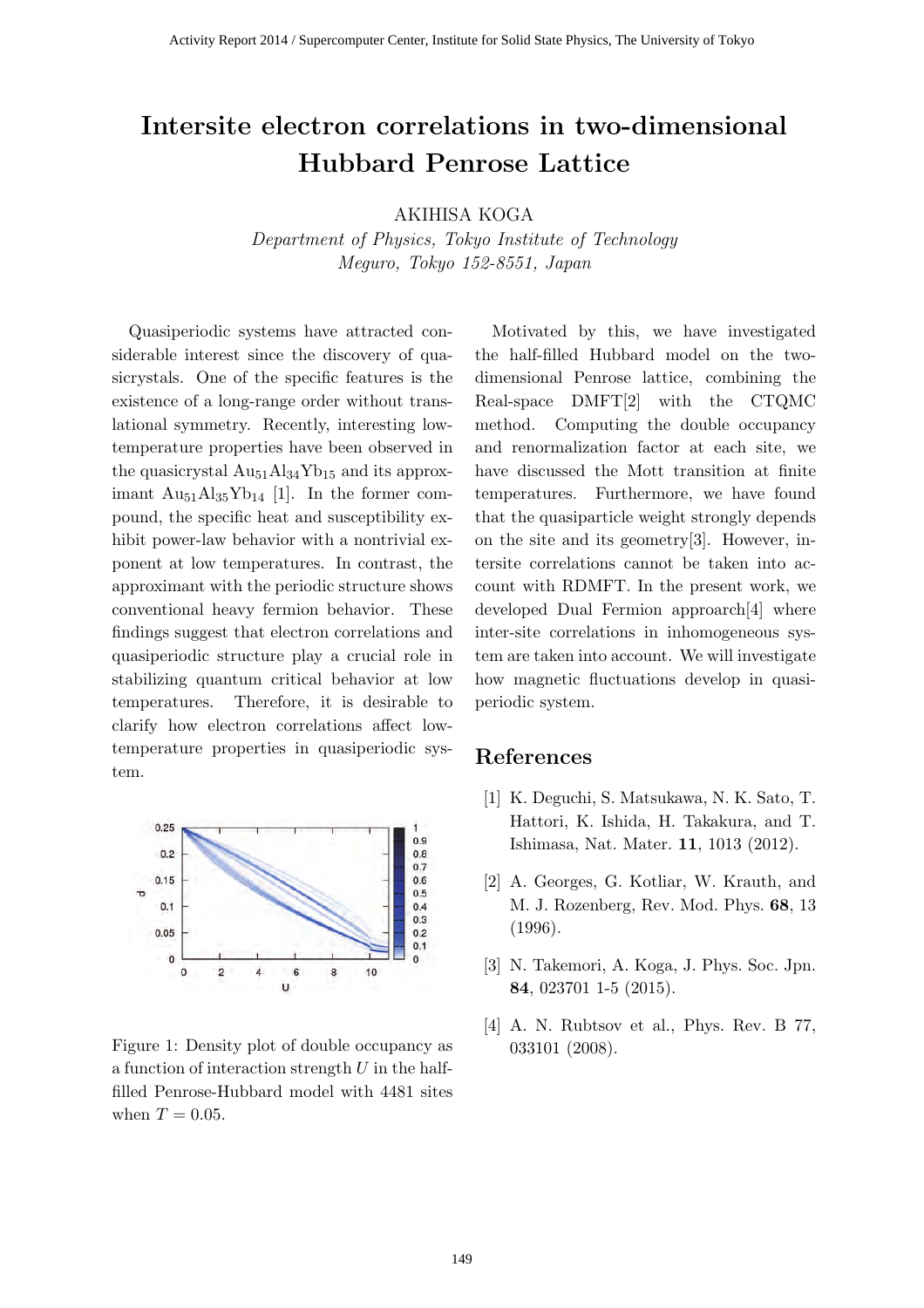# **Stability of the superfluid state with internal degree of freedom**

AKIHISA KOGA

*Department of Physics, Tokyo Institute of Technology Meguro, Tokyo 152-8551, Japan*

Superfluid state in ultracold atomic systems has attracted current interest. Recently, fermionic systems with internal degrees of freedom have experimentally been realized [1, 2, 3], which stimulates further theoretical investigation on the superfluid state in multicomponent fermionic systems [4, 5]. Since the fermionic system with even number of components should be equivalent to the strongly correlated electron systems with degenerate orbitals, it is highly desired to discuss how the superfluid state is realized in these systems.



Figure 1: Phase diagram of the fourcomponent Fermionic system equivalent to the degenerate orbital system with intraorbital (interorbtial) Coulomb interaction  $U(U')$  at  $T =$ 0*.*01.

Motivated by this, we have studied low temperature properties of the degenerate Hubbard model with the intra- and interorbital Coulomb repulsions, which is equivalent to the four component fermionic system. By combining dynamical mean-field theory with a continuous-time quantum Monte Carlo method, we have obtained the finite temperature phase diagram, as shown in Fig. 1. We have found that the *s*-wave superfluid state realized by the attractive interaction *U* is adiabatically connected to that in the repulsive interacting region [6]. It is expected that this superfluid state should capture the essence of the superconducting state in the fullerene-based solid  $A_3C_{60}$ . It is an interesting problem to clarify this point, which is now under consideration.

- [1] T. B. Ottenstein et al., Phys. Rev. Lett. **101** 203202 (2008).
- [2] T. Fukuhara et al., Phys. Rev. Lett. **98**, 030401 (2007).
- [3] B. J. DeSalvo et al., Phys. Rev. Lett. **105**, 030402 (2010).
- [4] K. Inaba and S. Suga, Phys. Rev. Lett. **108**, 255301 (2012); K. Inaba and S. Suga, Mod. Phys. Lett B **27**, 1330008 (2013).
- [5] Y. Okanami, N. Takemori and A. Koga, Phys. Rev. A **89**, 053622 (2014).
- [6] A. Koga and P. Werner, Phys. Rev. B **91**, 085108 (2015).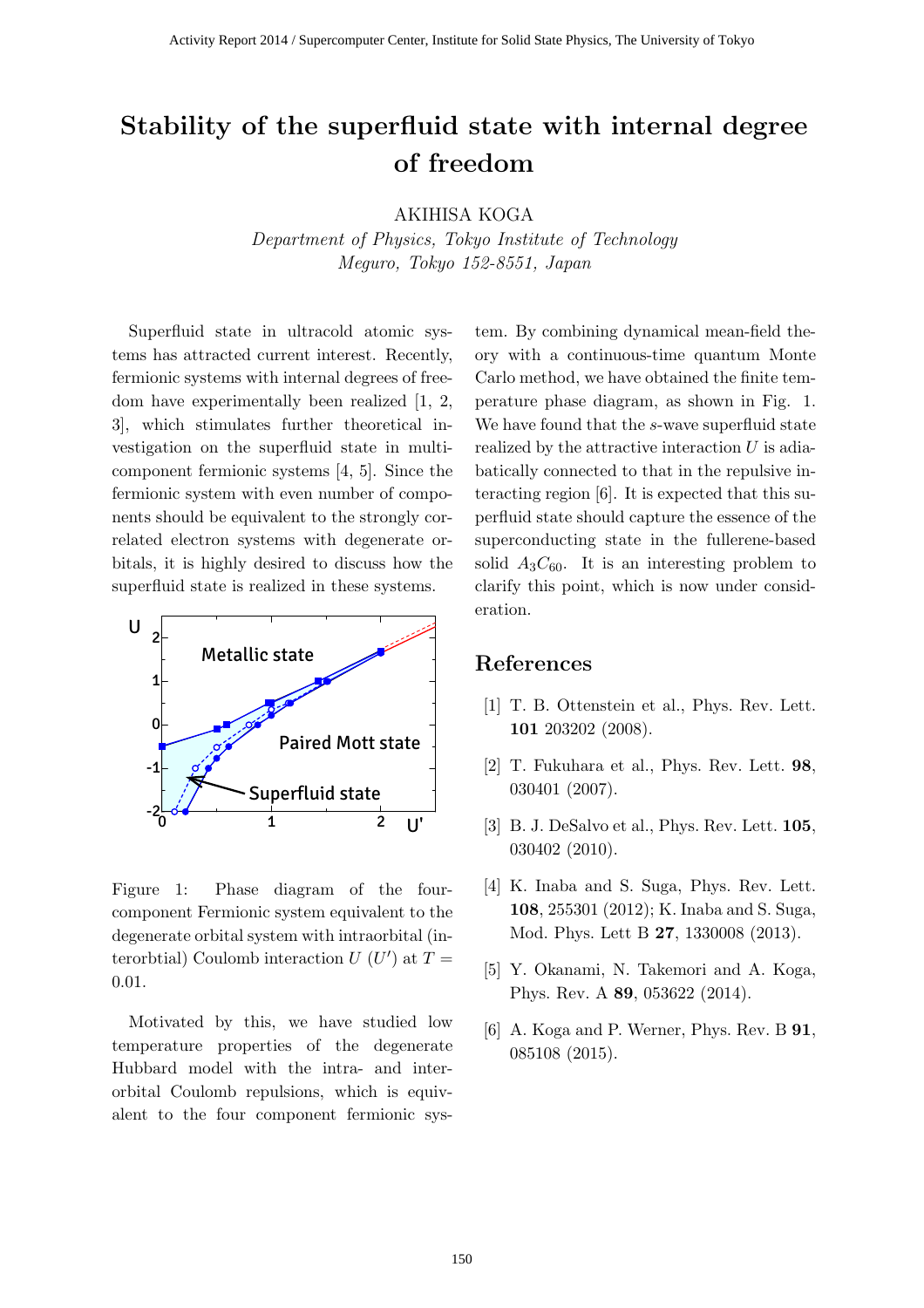# **Unified description of the electronic properties of Sr**2**RuO**<sup>4</sup> **in a paramagnetic phase**

Naoya ARAKAWA

*Center for Emergent Matter Science, RIKEN Wako, Saitama 351-0198*

Correlated multiorbital systems show various electronic properties due to the combination of electron correlation and complex degrees of freedom such as charge, spin, and orbital. Examples are anisotropic superconductivity, giant magnetoresistance effect, and non-Fermi-liquid-like behaviors. Among several correlated multiorbital systems, ruthenates have rich electronic states, depending on the crystal structure or the chemical composition or both. For example,  $Sr<sub>2</sub>RuO<sub>4</sub>$  becomes a spin-triplet superconductivity at very low temperatures,  $Ca<sub>2</sub>RuO<sub>4</sub>$  becomes a Mott insulator, and  $Sr_2Ru_{0.075}Ti_{0.025}O_4$  becomes a nearlyantiferomagnetic metal. Since those electronic states are realized in other correlated multiorbital systems and the basic electronic structure of ruthenates is simpler, research on ruthenates is suitable to understand the roles of electron correlation and complex degrees of freedom in a correlated multiorbital system.

Despite extensive research, the electronic properties of  $Sr<sub>2</sub>RuO<sub>4</sub>$  even in a paramagnetic phase have not been correctly understood. It is experimentally established that  $Sr<sub>2</sub>RuO<sub>4</sub>$  is categorized into a quasi-two-dimensional  $t_{2q}$ orbital system with moderately strong electron correlation. In addition, the temperature dependence of the physical quantities such as the spin susceptibility and the inplane resistivity are the same as those in Landau's Fermi liquid theory. However, there have been several remaining problems such as the origin of the larger mass enhancement of the *dxy* orbital than that of the  $d_{xz/yz}$  orbital.

In this project, I studied several electronic properties of  $Sr<sub>2</sub>RuO<sub>4</sub>$  using the fluctuationexchange approximation with the current vertex corrections arising from the self-energy and Maki-Thompson four-point vertex function due to electron correlation for a  $t_{2q}$ orbital Hubbard model on a square lattice and achieved the satisfactory unified description of the low-temperature electronic properties [1, 2], which are the larger mass enhancement of the  $d_{xy}$  orbital, the strongest enhancement of the spin fluctuation at  $q \approx (\frac{2}{3})^2$  $\frac{2}{3}\pi, \frac{2}{3}\pi$ ), the crossover of the inplane resistivity from the *T* dependence to the *T* <sup>2</sup> dependence at low temperature, and the nonmonotonic temperature dependence of the Hall coefficient including an appearance of a peak at low temperature; the agreement in the orbital dependence of the mass enhancement is better than that in case of the dynamical-mean-field theory. This study [1, 2] leads to taking an important step towards understanding the characteristic roles of electron correlation and complex degrees of freedom in ruthenates and the ubiquitous properties of correlated multiorbital systems.

- [1] N. Arakawa: Phys. Rev. B **90** (2014) 245103.
- [2] N. Arakawa: arXiv:1503.06937; accepted for publication in Modern Physics Letters B as an invited brief review article.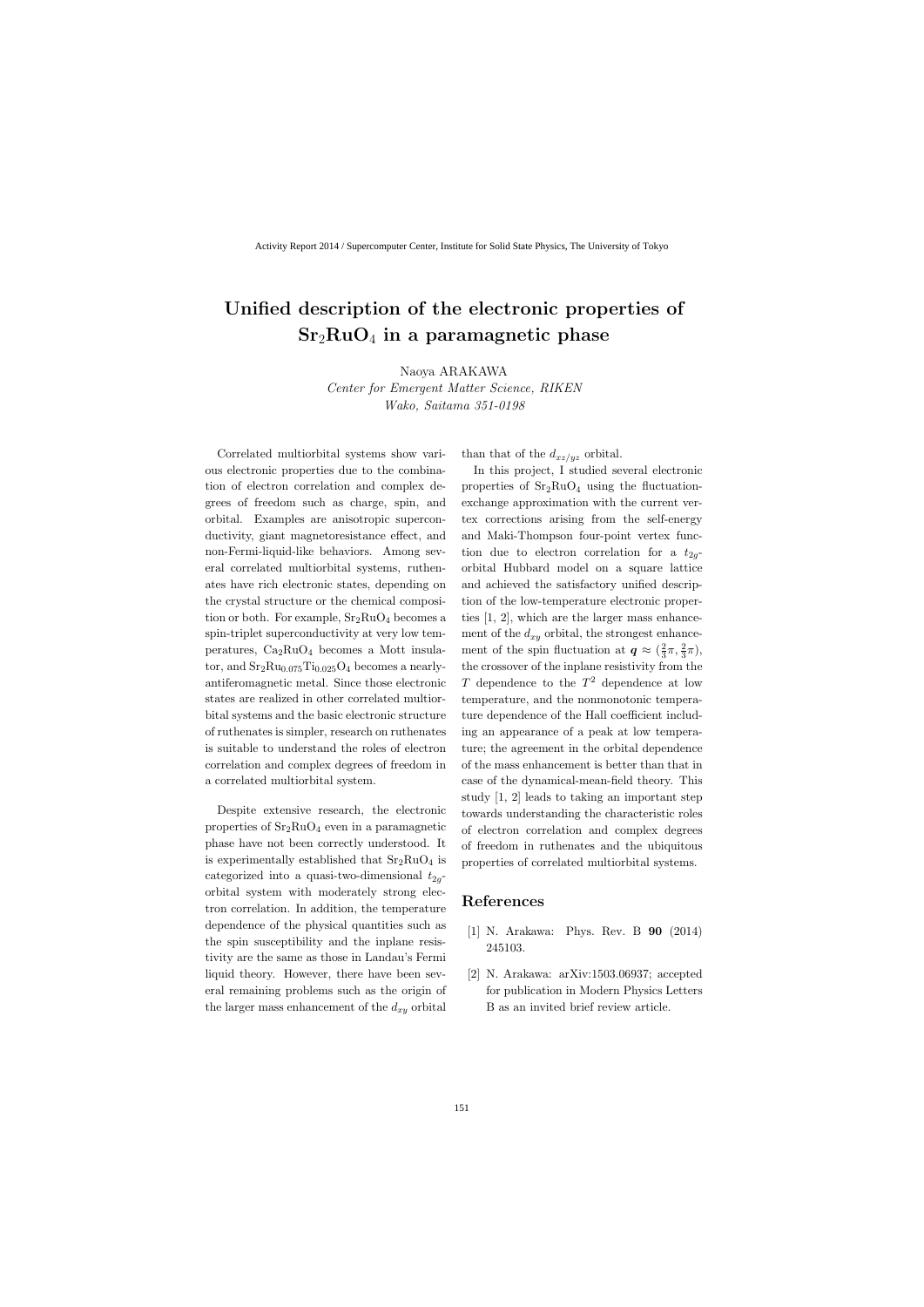# **Microscopic theory on charge transports of a correlated multiorbital system**

Naoya ARAKAWA

*Center for Emergent Matter Science, RIKEN Wako, Saitama 351-0198*

Many-body effects are important to discuss the electronic properties of correlated electron systems. For several correlated electron systems, Landau's Fermi liquid (FL) theory describes many-body effects in terms of quasiparticles. In this theory, the temperature dependence of the physical quantities are the same as those in noninteracting case and many-body effects are the changes of its coefficient due to the mass enhancement or the FL correction or both. However, for correlated electron systems near a magnetic quantum-critical point (QCP), many-body effects cause non-FLlike behaviors, the deviations from the temperature dependence expected in Landau's FL theory; for example, in  $Sr_2Ru_{0.075}Ti_{0.025}O_4$ , which is located near an antiferromagnetic (AF) QCP, the spin susceptibility shows the Curie-Weiss-like behavior and the resistivity shows the *T*-linear dependence. Thus, the emergence of such non-FL-like behaviors indicates the importance of discussing many-body effects beyond Landau's FL theory.

However, many-body effects in correlated multiorbital systems have been little understood compared with understanding manybody effects in correlated single-orbital systems. This is because of difficulty taking the enough numbers of the mesh of the Brillouin zone and the Matsubara frequency in the presence of orbital degrees of freedom for the numerical calculations including many-body effects; the enough numbers are necessary to obtain reasonable results of the electronic properties at low temperatures without the problematic numerical errors due to the finite size effects. This large numerical cost becomes severer for storing two-particle quantities such as the susceptibility in a spin sector than for storing single-particle quantities such as the selfenergy since the two-particle quantity has four orbital indices, which is twice as large as the orbital indices of the single-particle quantity.

With the above background, I formulated the resistivity and the Hall coefficient in the weak-field limit for a multiorbital Hubbard model using the linear-response theory and the extended Eliashberg theory and adopted ´ this method to the inplane charge transports of paramagnetic (PM) quasi-two-dimensional ruthenates away from and near the AF QCP in combination with the fluctuation-exchange (FLEX) approximation with the current vertex correction (CVC) arising from the self-energy and the Maki-Thompson (MT) four-point vertex function for the  $t_{2q}$ -orbital Hubbard model on a square lattice [1, 2]. To my knowledge, this [1] is the first research to study the transport properties of a correlated multiorbital system including the CVCs arising from the selfenergy and four-point vertex function due to electron correlation. From a technical point of view, I resolved the numerical difficulty explained above by using the symmetry of the system and utilizing the arrays efficiently, resulting in the reductions of the memory of the arrays and the time of the numerical calculations.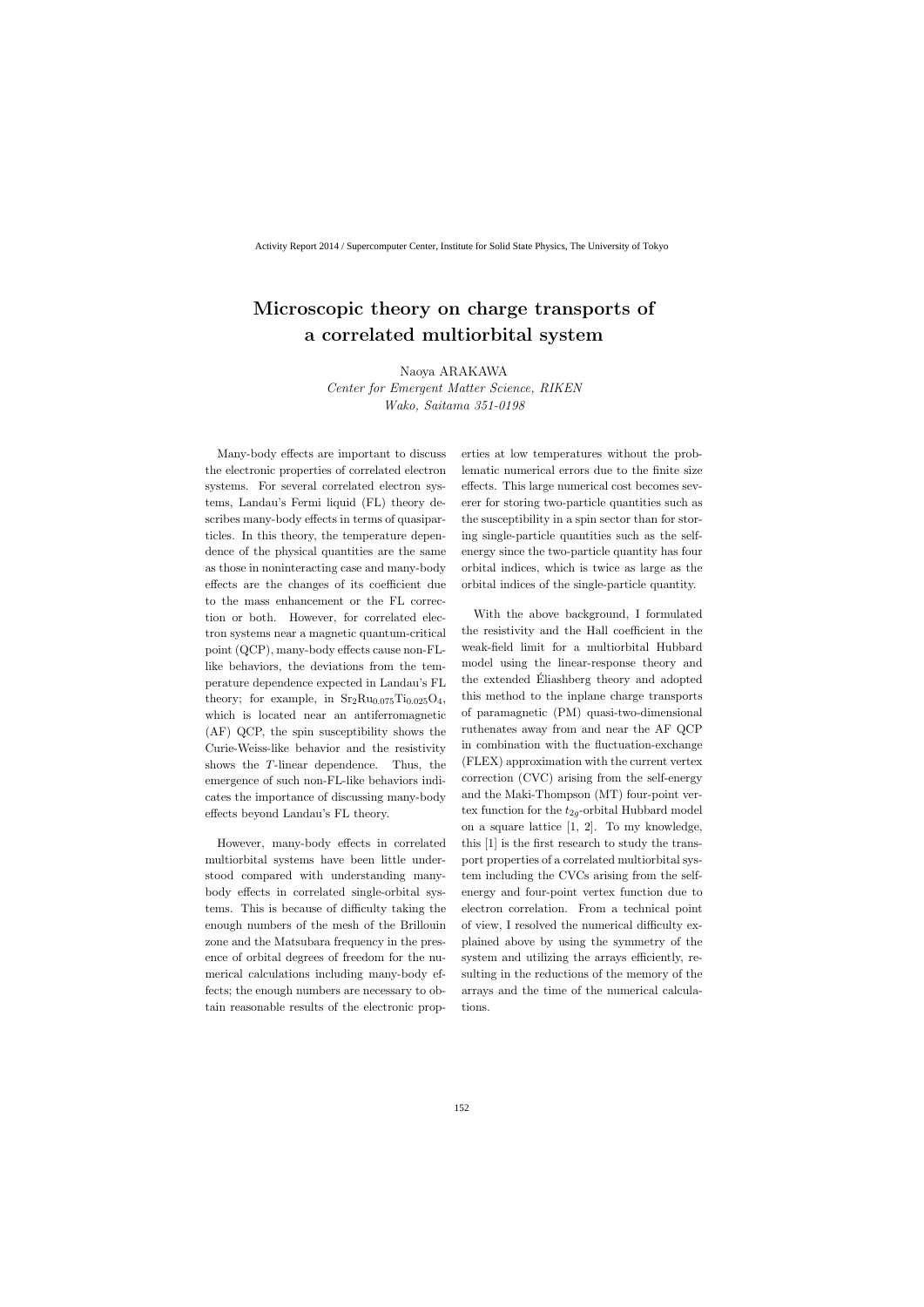There were several remaining issues in my previous studies [1, 2], although I succeeded in reproducing several experimental results of  $Sr<sub>2</sub>RuO<sub>4</sub>$  and  $Sr<sub>2</sub>Ru<sub>0.075</sub>Ti<sub>0.025</sub>O<sub>4</sub>$  satisfactorily and obtaining several characteristic aspects of a correlated multiorbital system. Among those remaining issues, it is highly desirable to clarify the main effects of the CVC arising from the Aslamasov-Larkin (AL) fourpoint vertex function on the inplane charge transports. In the previous studies [1, 2], I neglected the AL CVC since I assumed that the CVCs arising from the self-energy and the MT four-point vertex function are sufficient for qualitative discussions. This is because it is known in a single-orbital Hubbard model on a square lattice [3] that the AL CVC does not qualitatively change the transport properties near an AF QCP since the MT CVC is more important. However, it is unclear whether the AL CVC keeps the results obtained in the previous studies qualitatively unchanged since there has been no previous research to study its effects in a correlated multiorbital system. Thus, it is necessary to check the validity of the assumption used in the previous studies. Furthermore, the analysis of the effects of the AL CVC is important for a deeper understanding of the roles of the CVCs in a correlated multiorbital system since not only the MT but also the AL CVC is vital to hold conservation laws.

Due to the above importance to clarify the main effects of the AL CVC, I studied these effects by considering the main terms of the AL CVC in this project [4]. As a result, I showed that the results of the previous studies remain qualitatively unchanged even including the main terms of the AL CVC and obtained several important results. The most important result is finding the existence of two distinct regions of the temperature dependence of the transport properties near the AF QCP: in low temperature region, the CVCs arising from the self-energy and the MT four-point vertex function are sufficient even in a quantitative level; in high temperature region, the CVC arising from the self-energy is sufficient since the effects of the MT and the AL CVC are nearly cancelled out. Although the existence of the former region was pointed out about 16 years ago by H. Kontani *et al.* [3] on the basis of the analytic discussion, it is important to show the existence of the two distinct region in the numerical calculations for a deeper understanding of the effects of the CVCs. In addition, this finding gives a useful guide to choose the simple theory that is sufficient to study the transport properties.

Since the developments of the computational resources are one of the vital factors to achieve the above important result, it is very important to continue providing the computational resources of the Supercomputer Center at the Institute for Solid State Physics in order to develop our understanding of many-body effects in a correlated electron system.

- [1] N. Arakawa: Phys. Rev. B **90** (2014) 245103.
- [2] N. Arakawa: arXiv:1503.06937; accepted for publication in Modern Physics Letters B as an invited brief review article.
- [3] H. Kontani, K. Kanki, and K. Ueda: Phys. Rev. B **59** (1999) 14723.
- [4] N. Arakawa: in preparation.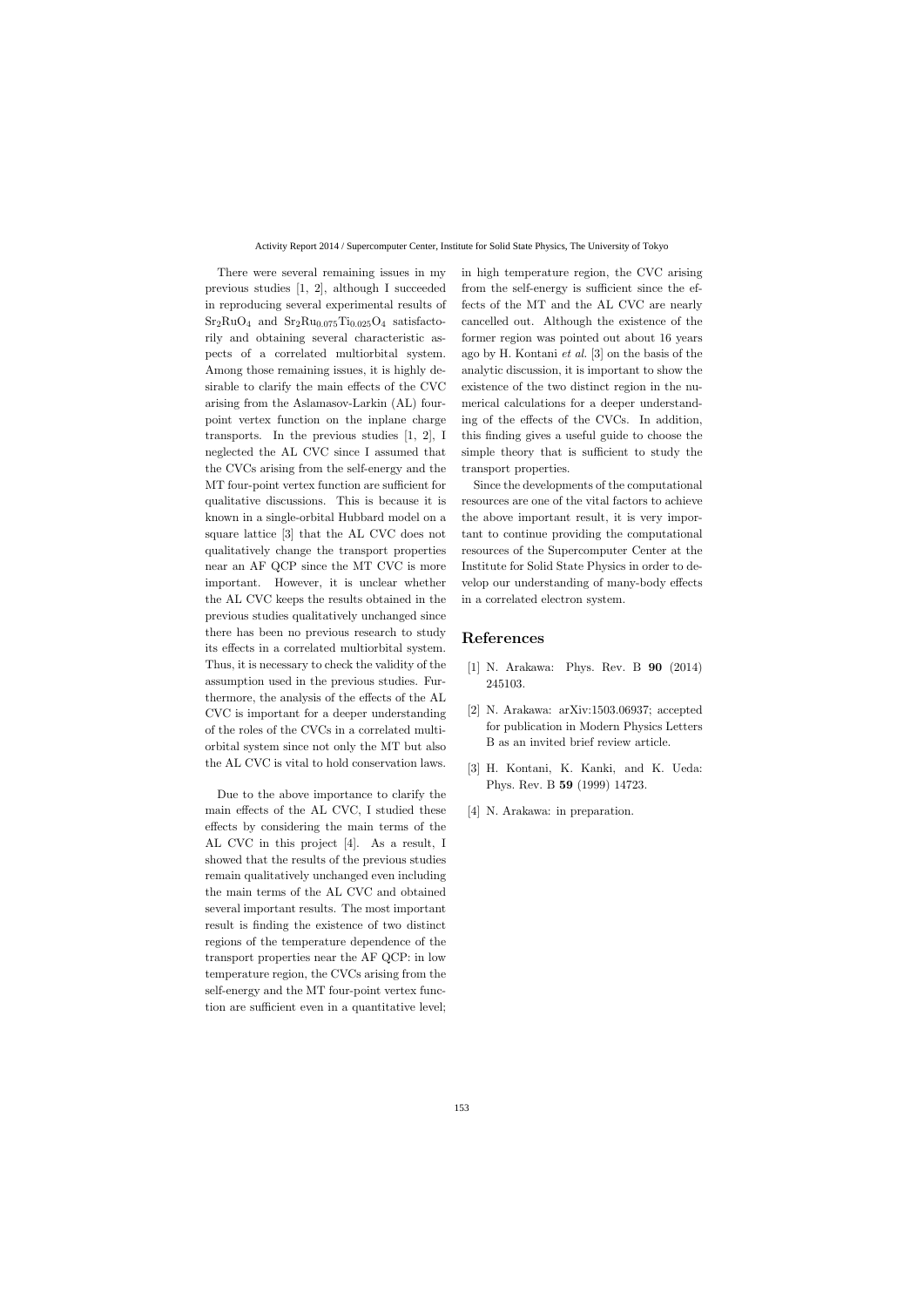# **Quantum Phase Transition in the Hubbard Model on the CaV**4**O**<sup>9</sup> **lattice**

Yuki Yanagi

*Department of Physics, Faculty of Science and Technology, Tokyo University of Science Noda, Chiba 278-8510*

 $CaV<sub>4</sub>O<sub>9</sub>$  is a well-known typical example of spin-gapped systems[1]. The minimal model for  $CaV<sub>4</sub>O<sub>9</sub>$ , the Heisenberg model on the  $1/5$ depleted square lattice shows two distinct spin gapped phases depending on values of  $J_1$  and  $J_2$ , where  $J_1$  and  $J_2$  are the intra-plaquette and intra-dimer couplings, respectively[2].

Inspired by the results of the Heisenberg model, we have investigated the nonmagnetic Mott transition in the itinerant model on the same lattice, the 1/5-depleted square lattice Hubbard model at half-filling[3]. In this project, we have revealed the nature of the Mott transition for  $t_1 < t_2$  by using the 8-site cellular dynamical mean field theory (CDMFT), where  $t_1$  and  $t_2$  are the intraplaquette and intra-dimer hoppings, respectively (see Fig. 1). In the CDMFT, a lattice problem is mapped onto a cluster one with open boundary conditions embedded in a electronic bath which is self-consistently determined. We have employed the auxiliary field continuous-time quantum Monte Carlo method (CT-AUX) as the cluster solver[4]. This numerically exact method is based on a decoupling of the on-site Coulomb interaction term by auxiliary Ising spins and a weak coupling expansion of the partition function. Although the CT-AUX is suitable for the cluster solver with large cluster sizes, numerical calculations at low temperatures and for large Coulomb interactions *U* are rather timeconsuming. Therefore, to reduce the computation time, we have performed the parallel calculation in system-B. We have calculated the double occupancy *d*, electron self-energy and one-particle Green's function. We have found that the Mott transition occurs without any discontinuous jumps in *U*-*d* curves and clarified that the transition is nothing but a Lifshitz transition driven by the dimerization due to the non-local correlation effects.



Figure 1: Schematic of the 1/5-depleted square lattice.

This work was done in collaboration with Prof. K. Ueda.

- [1] S. Taniguchi *et al*., J. Phys. Soc. Jpn. **64**, 2758 (1995).
- [2] K. Ueda *et al*., Phys. Rev. Lett. **76**, 1932 (1996)
- [3] Y. Yanagi and K. Ueda, Phys. Rev. B **90**, 085113.
- [4] E. Gull *et al*., Rev. Mod. Phys. **83**, 349.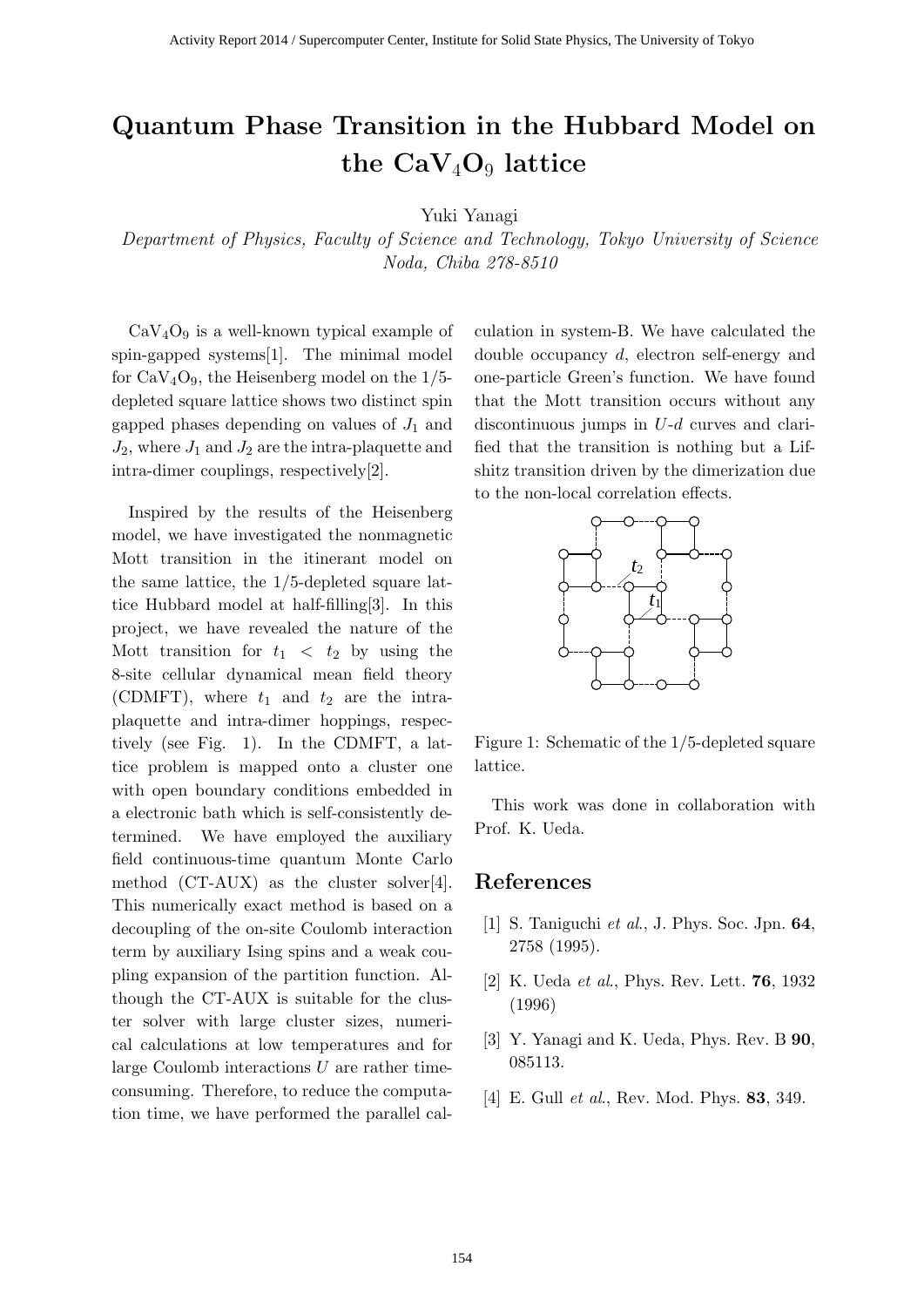### **Multipolar excitations in pyrochlore systems**

MASAFUMI UDAGAWA

*Department of Physics, Gakushuin University 1-5-1 Mejiro, Toshima-ku, Tokyo, 171-8588*

Recently, multipole ordering has been drawing considerable interest as a driving force of novel multiferroic response and anomalous transport phenomena. We have pursued the realization of multipole ordering in systems with frustrated pyrochlore structure and their variants, and found several ordering patterns, as well as the existence of nontrivial multipolar excitations.

Among many multipole orderings, here we focus on the toroidal excitation realized in the nonequilibrium process in pyrochlore spin ice system. Spin ice is a prototypical frustrated magnet, with a number of remarkable features, such as groundstate degeneracy, fractional monopole excitations, and quasi-long range correlation, which now serve as fundamental concepts to understand frustrated magnetism in general. Among these properties, dynamical character of spin ice has drawn a considerable attention. Indeed, in dipolar spin ice, drastic divergence of relaxation time has been observed at low temperatures, and it has been revealed theoretically that monopole excitations play a key role in the slow dynamics.

In a variant of spin ice model,  $J_1-J_2-J_3$  spin ice model, the monopole exceptions interact with each other via short-range forces. We analyzed the classical dynamics of this model with a waiting-time Monte Carlo method, and clarified the time evolution of monopole density and magnetization for all the range of  $J_2 = J_3 \equiv J$ . In particular, we found several quasi-stable macroscopic states survive as a steady state with macroscopically long relaxation

time, even though they have higher energy compared with ground state. Among them, we found a collective excitation which we term "monopole jellyfish" (1). This monopole jellyfish excitation possesses a troidal spin structure, and can be regarded as a sort of multipole excitation. This excitation may give a crucial clue to the spontaneous Hall effect [1] observed in  $Pr_2Ir_2O_7$ , which is known as a metallic spin ice [2].



- 1: Schematic figure of monopole jellyfish.
- [1] Y. Machida et al., Nature **463**, 210 (2010).
- [2] M. Udagawa, L. D. C. Jaubert, C. Castelnovo and R. Moessner, in preparation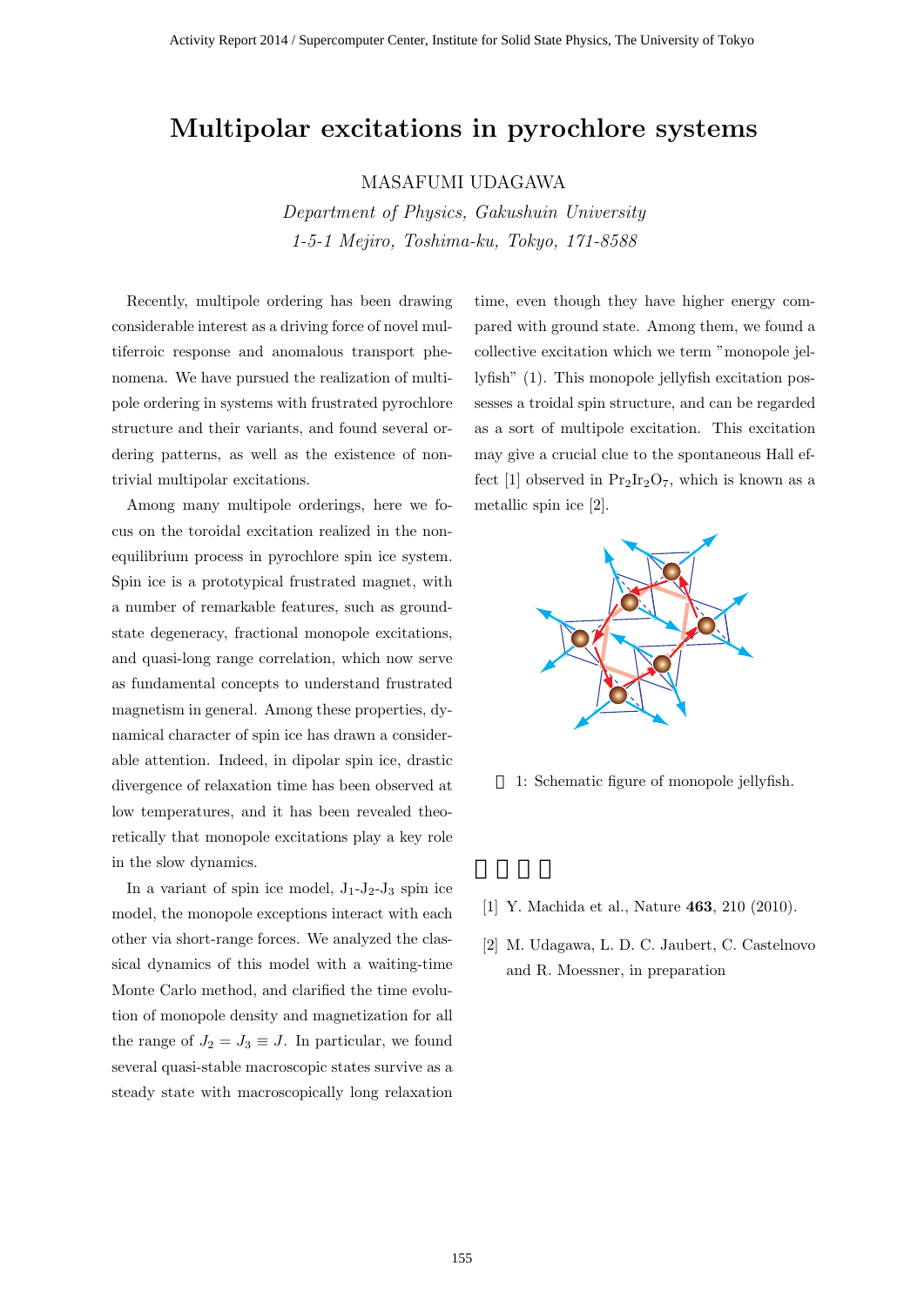# Research on Kondo effect in electron-phonon systems by numerical renormalization group method

Takashi HOTTA

Department of Physics, Tokyo Metropolitan University 1-1 Minami-Osawa, Hachioji, Tokyo 192-0397

In this research, we discuss the Kondo effect in a spinless two-orbital conduction electron system coupled with anharmonic Jahn-Teller vibration by employing a numerical renormalization group technique [1]. When a temperature  $T$  is decreased, we encounter a plateau of log 3 entropy due to quasi-triple degeneracy of local low-energy states, composed of vibronic ground states and the first excited state with an excitation energy of  $\Delta E$ . Around at  $T \approx \Delta E$ , we observe an entropy change from log 3 to log 2. This log 2 entropy originates from the rotational degree of freedom of the vibronic state and it is eventually released due to the screening by orbital moments of conduction electrons, leading to the Kondo effect of a Jahn-Teller ion.

The Hamiltonian for electrons coupled with anharmonic Jahn-Teller vibration is given by

$$
H_0 = g(\tau_x Q_2 + \tau_z Q_3) + (P_2^2 + P_3^2)/(2M)
$$
  
+  $A(Q_2^2 + Q_3^2) + B(Q_3^3 - 3Q_2^2 Q_3)$   
+  $C(Q_2^2 + Q_3^2)^2$ ,

where  $q$  is the electron-vibration coupling constant,  $\tau_x = d_a^{\dagger} d_b + d_b^{\dagger}$  $\eta_b^{\dagger}d_a, \ \tau_z = d_a^{\dagger}d_z - d_b^{\dagger}$  $_{b}^{\dagger}d_{b},\,d_{\tau}$ is the annihilation operator of spinless fermion with orbital  $\tau$ , a and b correspond to  $x^2 - y^2$ and  $3z^2 - r^2$  orbitals, respectively, M is the reduced mass of Jahn-Teller oscillator,  $Q_2$  and  $Q_3$  denote normal coordinates of  $(x^2 - y^2)$ and  $(3z^2 - r^2)$ -type Jahn-Teller oscillation, respectively,  $P_2$  and  $P_3$  indicate corresponding canonical momenta, A indicates the quadratic term of the potential, and  $B$  and  $C$  are, respectively, the coefficients for third- and fourthorder anharmonic terms. Note that we consider only the anharmonicity which maintains the cubic symmetry. Here we consider the case of  $A > 0$  and  $C > 0$ , while B takes both positive and negative values.

After some algebraic calculations, we obtain

$$
H_0 = \sqrt{\alpha} \omega [(a_2 + a_2^{\dagger}) \tau_x + (a_3 + a_3^{\dagger}) \tau_z] + \omega (a_2^{\dagger} a_2 + a_3^{\dagger} a_3 + 1) + \beta \omega [(a_3 + a_3^{\dagger})^3 - 3(a_2 + a_2^{\dagger})^2 (a_3 + a_3^{\dagger})]/3 + \gamma \omega [(a_2 + a_2^{\dagger})^2 + (a_3 + a_3^{\dagger})^2]^2/8,
$$

where  $\omega$  is the vibration energy, given by  $\omega =$  $\sqrt{2A/M}$ ,  $a_2$  and  $a_3$  are annihilation operators of phonons for Jahn-Teller oscillations,  $\alpha$  is the non-dimensional electron-phonon coupling constant, given by  $\alpha = g^2/(2M\omega^3)$ ,  $\beta$  and  $\gamma$  are non-dimensional anharmonicity parameters, defined by  $\beta = 3B/[(2M)^{3/2}\omega^{5/2}]$  and  $\gamma = 2C/(M^2\omega^3)$ , respectively.

Note that it is important to consider the parity for phonon vibration, when we determine the properties of phonon states more precisely. However, such a discussion is meaningful only in the high-temperature region, and so we do not mention it anymore in this report, since we are interested only in the low-temperature properties of Kondo phenomena. Here we remark the appearance of the peculiar chaotic properties of the anharmonic Jahn-Teller vibration in the high-temperature region [2].

Now we consider the conduction electron hybridized with localized electrons. Then, the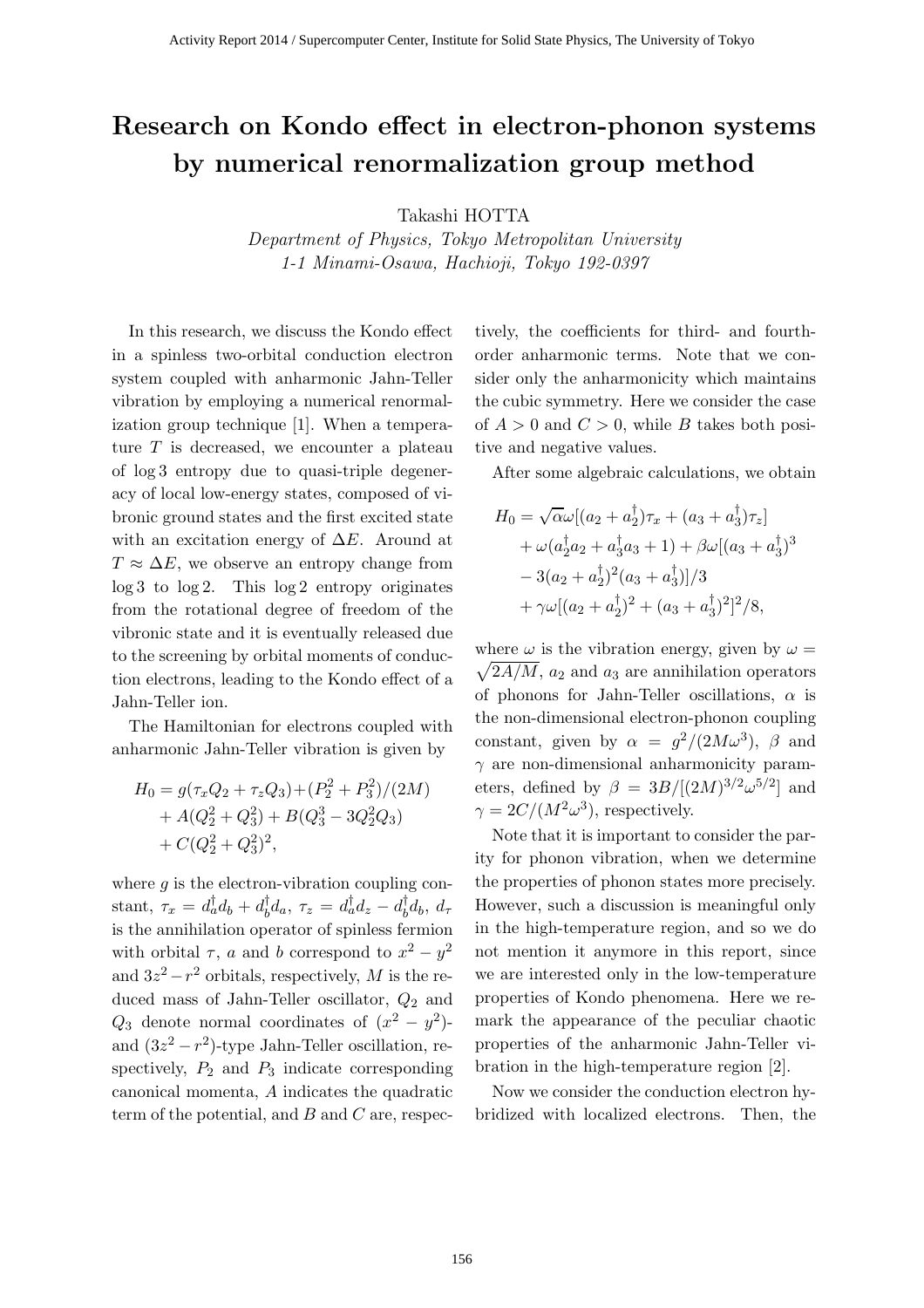model is expressed as

$$
H = \sum_{\mathbf{k}\tau} \varepsilon_{\mathbf{k}} c_{\mathbf{k}\tau}^{\dagger} c_{\mathbf{k}\tau} + \sum_{\mathbf{k}\tau} (V c_{\mathbf{k}\tau}^{\dagger} d_{\tau} + \text{h.c.}) + H_0,
$$

where  $\varepsilon_k$  is the dispersion of conduction electron,  $c_{\mathbf{k}\tau}$  is an annihilation operator of conduction electron with momentum **k** and orbital  $\tau$ , and V is the hybridization between conduction and localized electrons. The energy unit is a half of the conduction bandwidth, which is set as unity in the following.

To investigate the electronic and phononic properties of  $H$  at low temperatures, we usually discuss the corresponding susceptibilities, entropy, and specific heat. For the evaluation of these quantities, here, we employ the numerical renormalization group (NRG) method, in which the momentum space is logarithmically discretized to efficiently include the conduction electrons near the Fermi energy.

In Fig. 1, we show the typical NRG result of entropy and specific heat. In a hightemperature region, entropy is rapidly decreased with decreasing temperature T and it forms a plateau of log 3 between  $10^{-5} < T <$ 10−<sup>2</sup> . The origin of the log 3 entropy is the quasi-degeneracy of local low-energy states, originating from the position degree of freedom of oscillation in the strong anharmonic potential with three minima. As easily understood from the above explanation, the quasi-triple degeneracy should be lifted at approximately  $T = \Delta E$ , where  $\Delta E$  denotes the first excitation energy among local low-energy states. In fact, we observe a clear peak in the specific heat at  $T \approx \Delta E$ , since the entropy is changed from  $log 3$  to  $log 2$ . The  $log 2$  entropy originates from the double degeneracy in the local vibronic states with double degeneracy, corresponding to clockwise and anticlockwise rotational directions. At a temperature where the rotational moment is screened by orbital moments of conduction electrons, the entropy of log 2 is eventually released and a peak is formed in the specific heat. This peak naturally defines a characteristic temperature,



Figure 1: Entropy and specific heat for  $\omega=0.1$ ,  $\alpha=1, \beta=-2, \text{ and } \gamma=1.$ 

which is called here the Kondo temperature  $T<sub>K</sub>$ . Due to the lack of the space, we do not show further results in this report, but it has been confirmed that  $T<sub>K</sub>$  is well explained by the effective s-d model with anisotropic exchange interactions. As for details, readers should refer Ref. [1].

In summary, we have clarified the Kondo effect in the Jahn-Teller-Anderson model with cubic anharmonicity. We have found the log 3 plateau in the entropy due to quasi-triple degeneracy in the low-energy states including vibronic ground states. With further decrease in temperature, we have observed the region of the log 2 plateau due to the vibronic state with rotational degree of freedom. The rotational moment of the vibronic state has been found to be suppressed by the screening of orbital moments of conduction electrons, leading to the Kondo effect.

- [1] T. Hotta, J. Phys. Soc. Jpn. 83, 104706  $(2014).$
- [2] T. Hotta and A. Shudo, J. Phys. Soc. Jpn. 83, 083705 (2014).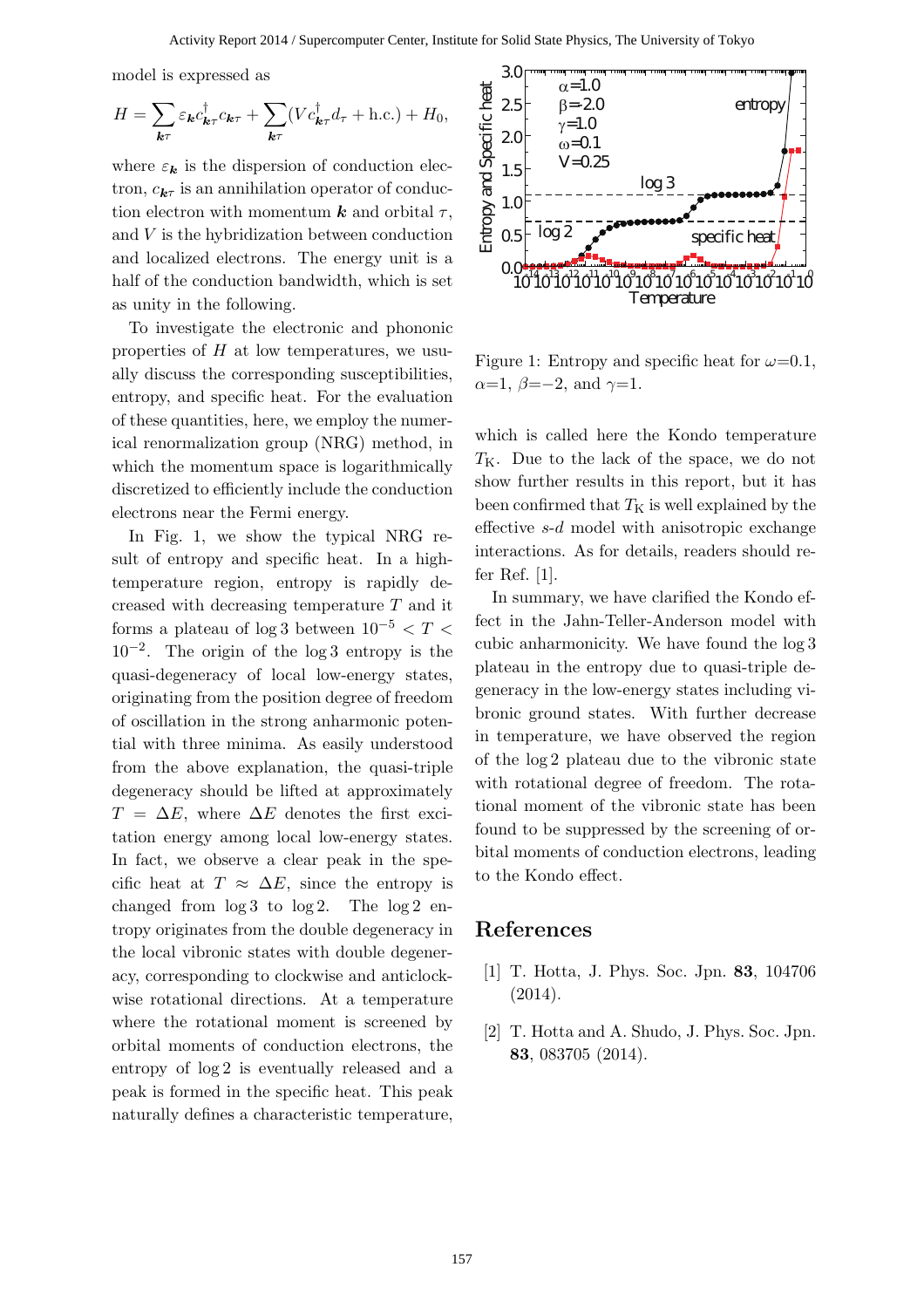# **Theoretical Analysis of Quantum Properties at Heterostructures and Superlattices of Strongly Correlated Systems**

#### NORIO KAWAKAMI

*Department of Physics, Kyoto University, Kyoto 606-8502, Japan*

Starting with their experimental realization, multilayered heterostructures of stronglycorrelated electron systems have attracted much attention among the primary topics in condensed matter physics. New aspects in this field have been revealed via recent work on  $(LaVO<sub>3</sub>)<sub>n</sub>/(SrVO<sub>3</sub>)<sub>m</sub>$  perovskite superlattices, consisting of the periodically aligned  $LaVO<sub>3</sub>$ and  $SrVO<sub>3</sub>$  layers. The bulk  $LaVO<sub>3</sub>$  is a Mott insulating antiferromagnet, while  $SrVO<sub>3</sub>$  is a strongly correlated paramagnetic metal with one conducting *d* electron per V ion, which is changed into an insulator in the 2D thin film. The experiments on the  $(LaVO<sub>3</sub>)<sub>n</sub>/(SrVO<sub>3</sub>)<sub>m</sub>$ superlattices have reported the following intriguing phenomena[1]. (i) The temperature dependence of the in-plane resistivity shows an anomalous peak structure around the characteristic temperature *T ∗* . Particularly a Fermi liquid metallic behavior is observed sufficiently below *T ∗* . In addition the magnitude of *T ∗* is altered with inserting additional  $SrVO<sub>3</sub>$  layers between  $LaVO<sub>3</sub>$  layers. (ii) Other transport measurements detect occurrence of a MIT in  $(LaVO<sub>3</sub>)<sub>n</sub>$ /(SrVO<sub>3</sub>)<sub>1</sub> superlattices with varying the number of  $LaVO<sub>3</sub>$  layers from one to three. Some theoretical attempts of understanding magnetic properties have already been made, but the nature of exotic transport properties are currently under discussion.

In this paper, we propose a microscopic mechanism resolving the issues of resistivity measurements on  $(LaVO<sub>3</sub>)<sub>n</sub>/(SrVO<sub>3</sub>)<sub>m</sub>$ superlattices[2]. For this purpose, we study the Mott physics in a simple Hubbard superlattice model consisting of the Mott-insulating layers and metal layers. The computed resistivity is shown in Fig.1. It is seen that the 3D Fermi-liquid metallic state is realized for various choices of superlattice configuration with decreasing temperature. We find that electron correlation effects under the superlattice geometry are strongly influenced by the periodicity of the superlattice, and cause an even-odd oscillation in the quasi-particle weight depending on the number of metal layers. We further clarify that this dependence further induces the detectable difference in the electrical resistivity, which may be essential for understanding some key experiments. Our model provides a reasonable explanation for experiments on  $(LaVO<sub>3</sub>)<sub>n</sub>/(SrVO<sub>3</sub>)<sub>m</sub>$ , including a peak formation in the resistivity and also the occurrence of a metal-insulator transition.



Figure 1: Temperature dependence of th inplane resistivity  $\rho_{xx}$  for the  $(m, n)$  superlattices, where the unit cell consists of *m* Mott insulator layers and *n* metallic layers. The arrows show the peak position of the resistivity.

- [1] A. David et al., Appl. Phys. Lett. **98**, 212106 (2011); U. Lueders et al., J Phys Chem Solids **75**, 1354 ((2014).
- [2] S. Ueda and N. Kawakami, submitted.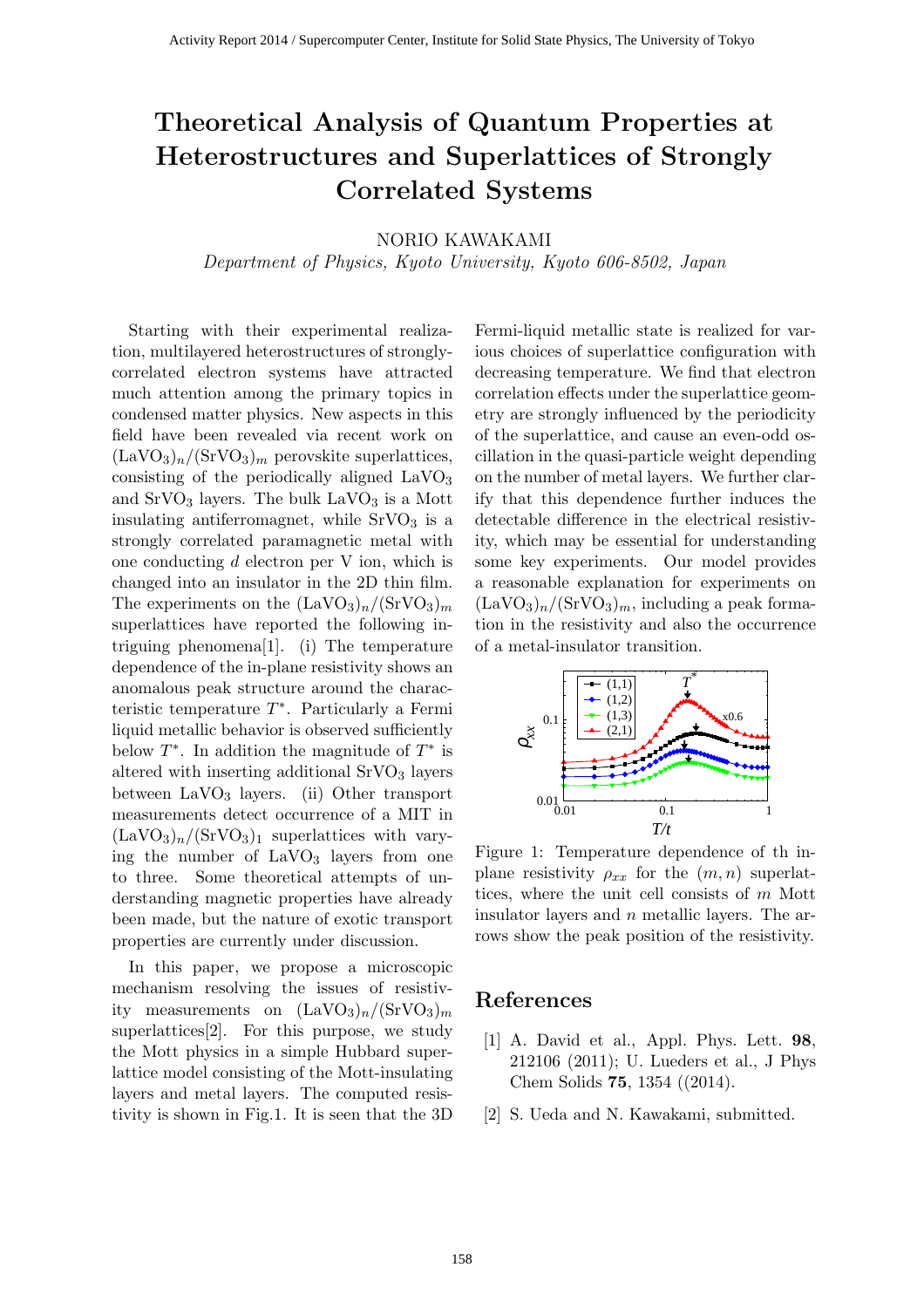# **Theoretical Studies of Correlation Effects for Quantum Phase Formation in Non-Homogeneous Systems**

#### NORIO KAWAKAMI

*Department of Physics, Kyoto University, Kyoto 606-8502, Japan*

To reveal how interaction between particles influence physical properties has been a central issue in the past few decades. The influence caused by the spatial non-homogeneity has been also analyzed from 1958 when P. W. Anderson suggested the localization of electrons due to a random potential [1]. While it is expected that the competition or collaboration between these two effects might trigger novel physical phenomena, there are many open questions to this day.

Cold atoms in optical lattices have provided a great deal of control over system parameters. One can easily tune the strength of the interaction between particles by Feshbach resonance and also realize the systems with the spatial non-homogeneity by suitably combining different laser beams[2]. Therefore, the cold atomic systems provide an intriguing platform where one analyzes the competition(collaboration) between the interaction and the effects of the spatial non-uniformity.

One of the main issues in our research project is to study how the spatial nonuniformity affects the properties of the multicomponent Fermi systems which are realized in cold atomic systems. We focus on the SU(*N*) attractive Fermi systems, where the interaction between the particles is independent of the components of particles. The  $SU(N)$  Fermi systems with the disordered potential in cold atoms are well-described by a SU(*N*) attractive Anderson-Hubbard model. It is known that the charge-density-wave (CDW) state and the *s*-wave superfluid (SF) state are degenerate in the SU(2) model without disorder at zero temperature and half-filling in a twodimensional square lattice. Disorder lifts this degeneracy and hence stabilizes the SF state as a ground state. By contrast, for  $N > 2$ , in the absence of disorder the CDW state is stabilized as a ground state. Therefore, what kind of state is stabilized as the ground state in the  $SU(N > 2)$  systems with disorder is an interesting open question.

To answer this question, we have first analyzed the  $SU(3)$  and  $SU(4)$  attractive Anderson-Hubbard model by using a realspace Bogoliubov-de Gennes(BdG) method. Within our method, the non-homogeneity of disordered systems is fully captured though we treat the effects of the attractive interaction as a mean-field. BdG equations are solved on a finite-size lattice and a disorder average of the physical quantities obtained by this method is taken. If the calculations are performed for smaller lattice sizes, we might overestimate the physical quantities corresponding to longrange orders, for example the superfluid order parameter, the charge structure factor, and so on. Also, a disorder average over only a small number of configurations might lead to erroneous conclusions owing to the sample dependence. For these reasons, the calculations are performed for lattice sizes up to 32*×*32, and the results are averaged over 12-40 different configurations in this study. To preform the large-scale numerical calculations, we have fully made use of the supercomputer resource at ISSP. Namely, we have performed largescale parallel computing to diagonalize matrices with a large dimension.

The ground-state phase diagrams of the SU(3) and SU(4) cases have been obtained in this study [3]. The phase diagram for the SU(3) case is shown in Fig.1 and that for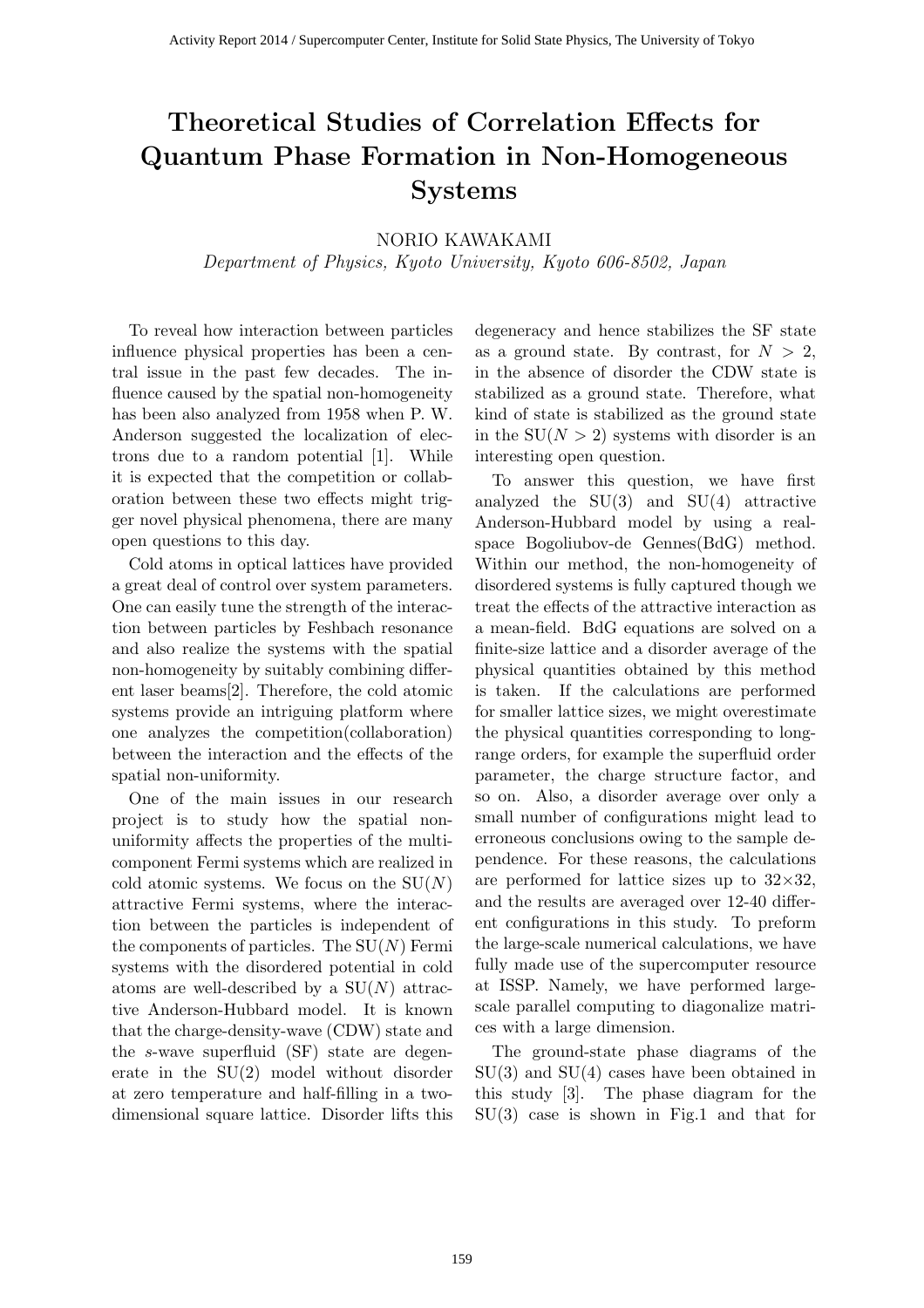SU(4) in Fig.2, respectively. From Fig.1, it is found that disorder triggers the CDW-SF transition at some disorder strength, and the SF-Anderson localized state(AL) transition occurs as the disorder strength further increases. Also, each critical disorder where the CDW-SF transition and the SF-AL transition occur increases as the strength of the attractive interaction increases. It is pointed out in this study that the CDW-SF transition and the SF-AL transition are of first order. The phase diagram for the  $SU(4)$  case indicates that the CDW state directly undergoes a transition to the AL. This result suggests that the SF state cannot be stabilized as a ground state in the SU(4) attractive Fermi systems with disorder at half-filling because the CDW state is rather stable and thus the energy gained by the SF order is not large enough to stabilize the superfluidity in between the CDW state and the AL.

However, the above conclusion has been drawn within the mean-field approximation. Hence it is important to evaluate the validity of this conclusion by using more accurate methods. For this purpose, we have performed additional calculations using quantum Monte Carlo simulations. The results obtained by these calculations will soon be reported elsewhere.

- [1] P. W. Anderson, Phys. Rev. **109**, 1492 (1958).
- [2] J. E. Lye *et al.*, Phys. Rev. Lett. **95**, 070401 (2005).
- [3] M. Sakaida *et al.*, Phys. Rev. A. **90**, 013632 (2014).



Figure 1: Ground-state phase diagram of the SU(3) attractive Anderson-Hubbard model. The red solid line with closed circles shows the CDW-SF transition points and the blue solid line with closed triangles the SF-AL transition points. The black dashed line denotes the points where the value of the free energy of the CDW state corresponds to that of the SF state.



Figure 2: Ground-state phase diagram of the SU(4) attractive Anderson-Hubbard model. The CDW-AL transition points are denoted by the blue solid line with closed triangles.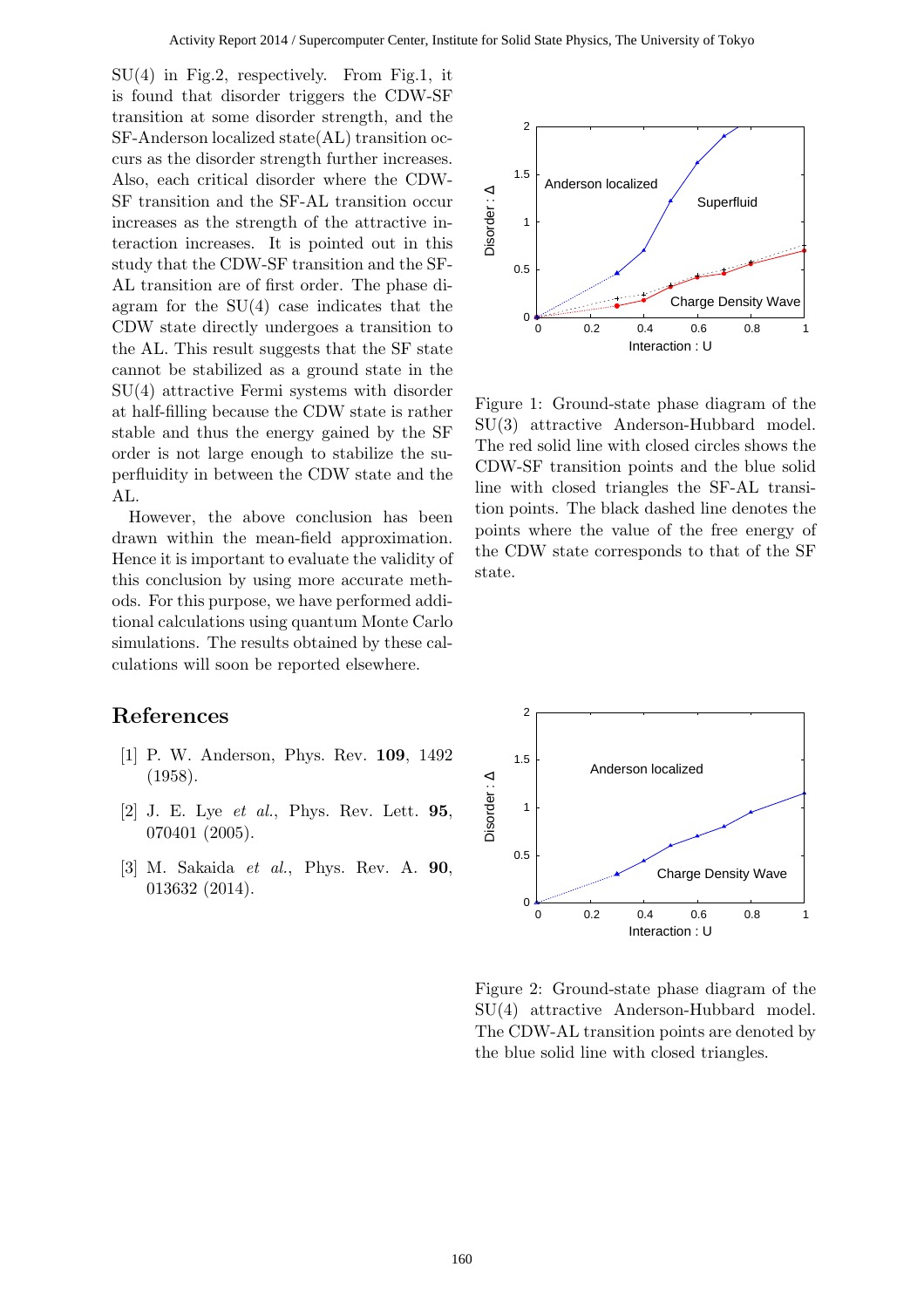# **Numerical Studies on Localization and Fractionalization of Many-Body Electrons with Strong Spin-Orbit Couplings**

Youhei YAMAJI

*Quantum-Phase Electronics Center, University of Tokyo Hongo, Bunkyo-ku, Tokyo 113-8656*

Theoretical prediction of emergent quantum phases in iridium oxides has stimulated both of experimental and further theoretical studies. Especially, a honeycomb lattice iridium oxide Na2IrO<sup>3</sup> has attracted much attention as a candidate of the Kitaev's spin liquid. Recent experiments, however, show that the ground state of  $\text{Na}_2\text{IrO}_3$  is a magnetically ordered insulator.

A remaining challenge is to realize the Kitaev's spin liquid by learning from  $Na<sub>2</sub>IrO<sub>3</sub>$ . First of all, we need to clarify what the effective hamiltonian of  $\text{Na}_2\text{IrO}_3$  is. Then, we may understand how to design spin liquid materials.

By employing an *ab initio* scheme to derive low-energy effective hamiltonians based on the density functional theory, we construct an effective spin hamiltonian of  $\text{Na}_2\text{IrO}_3$  given as a generalized Kitaev-Heisenberg model [1],

$$
\hat{H} = \sum_{\Gamma=X,Y,Z} \sum_{\langle \ell,m \rangle \in \Gamma} \vec{\hat{S}}_{\ell}^T J_{\Gamma} \vec{\hat{S}}_m, \tag{1}
$$

where the bond-dependent exchange couplings are defined as

$$
J_X = \begin{bmatrix} K' & I_2'' & I_2' \\ I_2'' & J'' & I_1' \\ I_2' & I_1' & J' \end{bmatrix},
$$
  

$$
J_Y = \begin{bmatrix} J'' & I_2'' & I_1' \\ I_2'' & K' & I_2' \\ I_1' & I_2' & J' \end{bmatrix},
$$

$$
J_Z = \begin{bmatrix} J & I_1 & I_2 \\ I_1 & J & I_2 \\ I_2 & I_2 & K \end{bmatrix} .
$$
 (2)

Here we estimated these exchange couplings as  $K = -30.7$  meV,  $J = 4.4$  meV,  $I_1 = -0.4$  $\text{meV}, I_2 = 1.1 \text{ meV}, K' = -23.9 \text{ meV}, J' = 2.0$ meV,  $J'' = 3.2$  meV,  $I'_1 = 1.8$  meV,  $I'_2 = -8.4$ meV, and  $I''_2 = -3.1$  meV.

Based on numerically simulated specific heat of the generalized Kitaev-Heisenberg model, we propose that half plateau structures of temperature-dependences of entropy are hallmarks of the Kitaev's spin liquids or quantum spin systems close to the Kitaev's spin liquids [1, 2].

We have examined the effective spin hamiltonian so far. However,  $\text{Na}_2\text{IrO}_3$  is expected to be close to metal-insulator transitions. To clarify effects of itinerancy of electrons, we have recently developed a variational Monte Carlo method applicable to *ab initio*  $t_{2g}$  hamiltonian with strong spin-orbit couplings [3].

- [1] Y. Yamaji, Y. Nomura, M. Kurita, R. Arita, and M. Imada: Phys. Rev. Lett. **113** (2014) 107201.
- [2] Y. Yamaji: to appear in AIP Conference Proceedings.
- [3] M. Kurita, Y. Yamaji, S. Morita, and M. Imada: arXiv:1411.5198.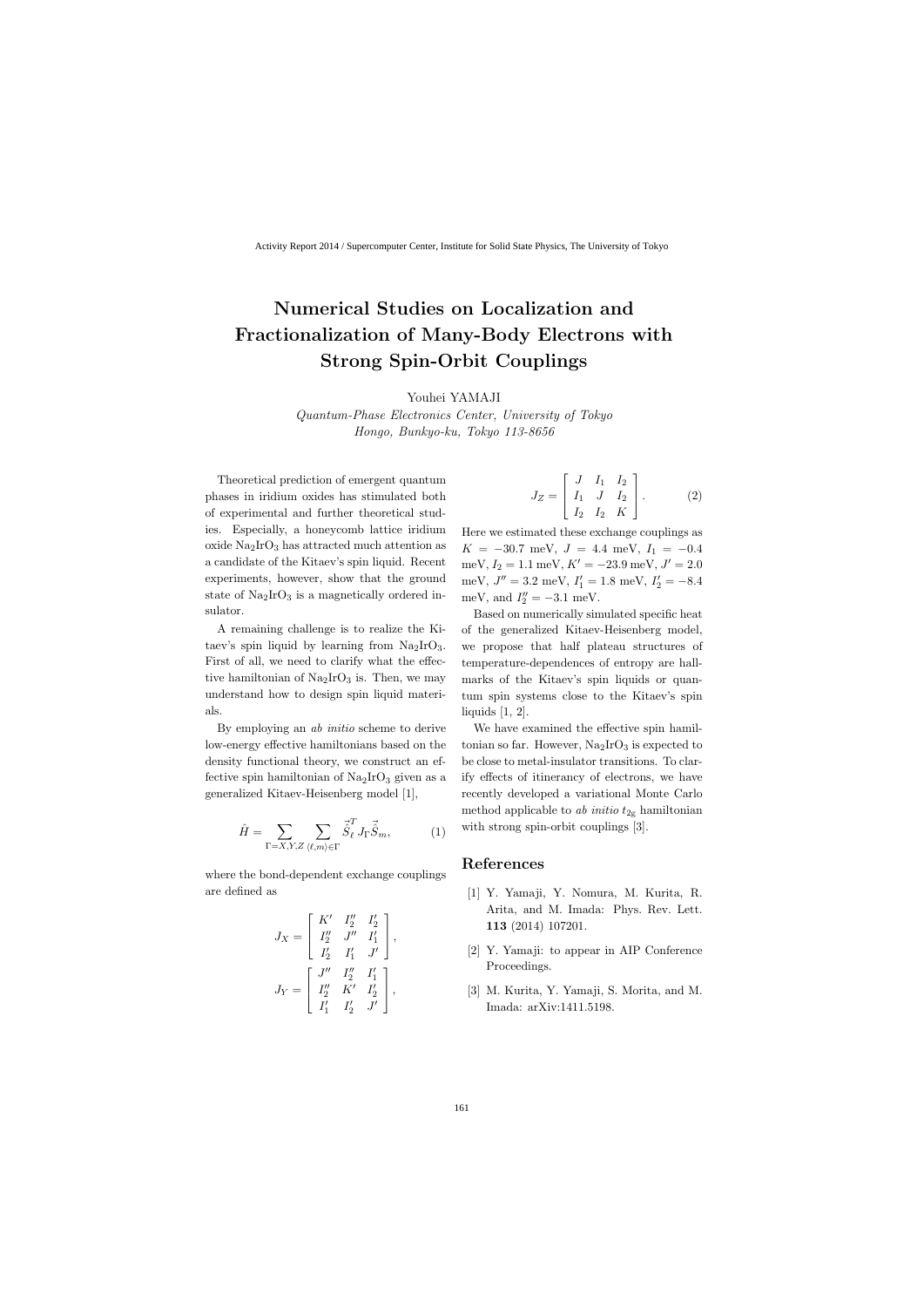### **Ab initio calculations for Mn analog of iron-based superconductors LaMnAsO and LaMnPO**

Takahiro MISAWA

*Department of Applied Physics, University of Tokyo, 7-3-1 Hongo, Bunkyo-ku, Tokyo 113-8656, Japan*

In iron-based superconductors, although it is believed that electron correlations play key roles in stabilizing the high-temperature superconductivity, its role is not fully understand yet. Because iron-based superconductors are multi-orbital system (typically five *d* orbitals exist around the Fermi level), it is also suggested the orbital degrees of freedom play key role. To clarify microscopic mechanism of superconductivity in iron-based superconductors, it is necessary to evaluate strength of interactions in an *ab initio* way and it is also necessary to seriously examine the effects of electronic correlations. To challenge these issues, we employ *ab initio* downfolding scheme [1]. In this scheme, we first calculate the global band structures for target materials. Then, we eliminate high-energy degrees of freedom by using the constrained random-phase-approximation method and obtain the low-energy effective model. To solve the *ab initio* low-energy effective models, we use many-variable variational Monte Carlo method, which properly takes into account both spatial and dynamical quantum fluctuations. We applied this method to the iron-based superconductors and we showed that the calculated magnetic order was shown to correctly reproduce the experimental material dependences [2, 3].

In this project, by extending these normal state studies, we study how the superconductivity emerges in the low-energy effective model of an electron-doped iron-based superconductor LaFeAsO [4]. To solve the lowenergy effective model, we mainly use the system B with hybrid parallelization (typically 8 OPENMP threads *×* 256 MPI processes). As a result, we show that superconductivity emerges in essential agreement with the experimental results. The pairing satisfies gapped *s<sup>±</sup>* symmetry and the specific orbital  $(X^2 - Y^2)$ is shown to play a key role in stabilizing the superconducting phase as well as the antiferromagnetic phase. Furthermore, we find a oneto-one correspondence between superconductivity and enhanced uniform charge fluctuations. We also perform the analysis for the Hubbard model and find that similar one-toone correspondence also exists in the Hubbard model [5], which is one of the simplest models for cuprates. Despite many differences between iron-based superconductors and cuprates, our study suggests that the enhanced uniform charge fluctuations play a key role in stabilizing the superconductivity in both materials. Further theoretical exploration such as examining the stability of the superconductivity in hole-doped materials such as LaMnAsO and LaMnPO is intriguing issue but is left for future study.

- [1] For a review, see T. Miyake and M. Imada: J. Phys. Soc. Jpn. **79** (2010) 112001.
- [2] T. Misawa, K. Nakamura, and M. Imada: J. Phys. Soc. Jpn. **80** (2011) 023704.
- [3] T. Misawa, K. Nakamura, and M. Imada: Phys. Rev. Lett. **108** (2012) 177007.
- [4] T. Misawa and M. Imada: Nat. Commun. **5** (2014) 5738.
- [5] T. Misawa and M. Imada: Phys. Rev. B **90** (2014) 1115137.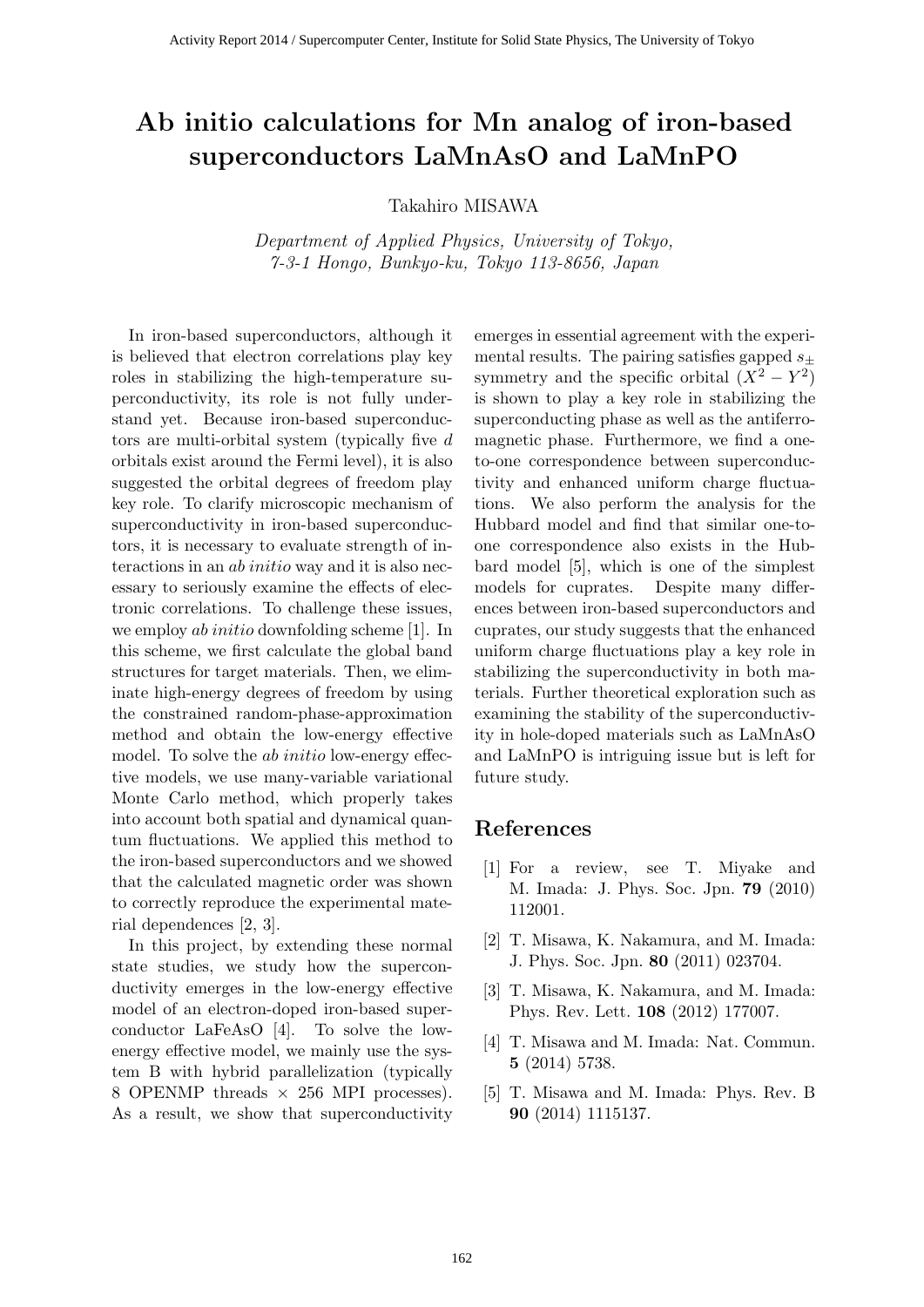# **Non-equilibrium phase transitions in superconductors and electron-phonon systems**

Hideo AOKI

*Department of Physics, University of Tokyo Hongo, Tokyo 113-0033*

#### **Thermalization crossover in electronphonon systems[1]**

We study the relaxation of the Holstein model, a simplest possible electron-phonon system, after a sudden switch-on of the interaction with the nonequilibrium dynamical mean field theory (DMFT)[1]. We show that, on the weaker interaction side the phonon oscillations are damped more rapidly than the electron thermalization time scale, while converse is true in the stronger interaction regime. In equilibrium, we have shown that the phase diagram contains a supersolid phase accompanied by a quantum critical point.[2]



Figure 1: Thermalization crossover[1].

#### **Nonequilibrium dynamical mean-field theory and its cluster extension[3, 4]**

Nonequilibrium DMFT is one of the most powerful approaches to deal with nonequilibrium correlated many-body systems, as we have reviewed in Ref. [3]. We have also proposed the nonequilibrium dynamical cluster approximation (DCA) [4], in which the lattice model is mapped to a multi-site cluster. We have applied it to the one- and twodimensional Hubbard models.

#### **Topological Mott insulator in cold atoms on an optical lattice[5]**

We design for fermionic cold atoms in an optical lattice a spontaneous symmetry breaking induced by the inter-atom interaction into a topological Chern insulator in a continuous space. Such a state, sometimes called the topological Mott insulator (TMI), requires, in the tight-binding model, unusually large off-site interactions. Here we overcome the difficulty by introducing a spin-dependent potential, where a sizeable inter-site interaction is achieved by a shallow optical potential. We employ the density functional theory for cold-atoms, here extended to accommodate non-collinear spin structures emerging in the topological regime, to quantitatively demonstrate the phase transition to TMI.

### **Light-induced collective pseudospin precession resonating with Higgs mode in a superconductor[6, 7]**

We show that a strong light field can induce oscillations of the superconducting order parameter with twice the frequency  $\Omega =$  of the terahertz field. This is a collective pre-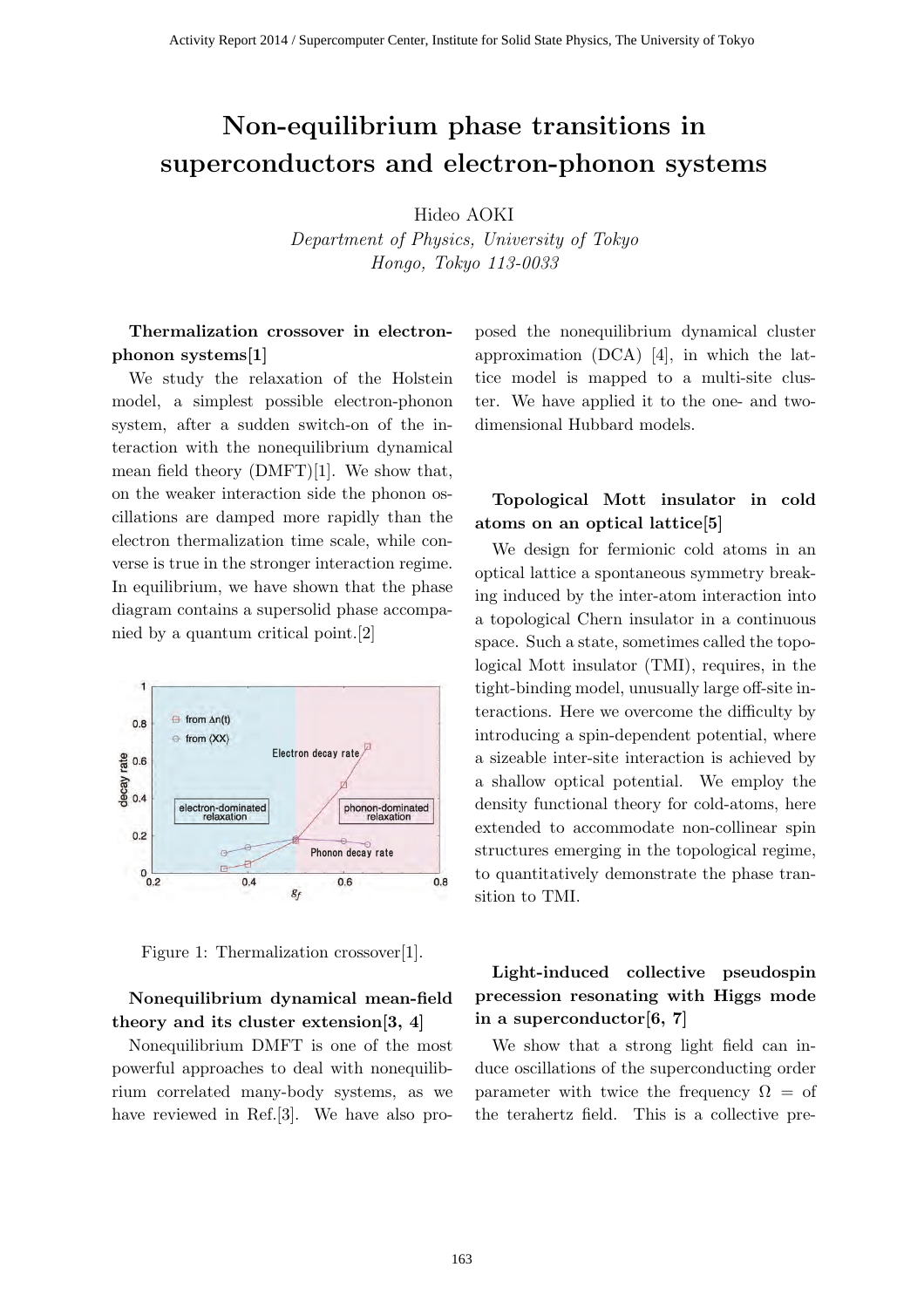

Figure 2: Spatial texture of the magnetization (arrows) for the designed topological Mott insulator[5].

cession of Anderson 's pseudospins in ac driving fields through a nonlinear light-matter coupling, and experimentally detected in NbN. Furthermore, a resonance between the field and the Higgs amplitude mode of the superconductor is shown to occur at  $2\Omega =$  the superconducting gap. This produces a large third-harmonic generation, which is also experimentally verified. We have then examined this more accurately in the attractive Hubbard model with the nonequilibrium DMFT to endorse that the resonance for the third harmonic generation does remain.



Figure 3: A schematic picture of the pseudospin precession in the Higgs mode in a superconductor.[6]

- [1] Yuta Murakami, Philipp Werner, Naoto Tsuji and Hideo Aoki: Interaction quench in the Holstein model: Thermalization crossover from electron- to phonondominated relaxation, *Phys. Rev. B* **91**, 045128 (2015).
- [2] Yuta Murakami, Philipp Werner, Naoto Tsuji and Hideo Aoki: Supersolid phase accompanied by a quantum critical point in the intermediate coupling regime of the Holstein model, *Phys. Rev. Lett.* **113**, 266404 (2014).
- [3] Hideo Aoki, Naoto Tsuji, Martin Eckstein, Marcus Kollar, Takashi Oka and Philipp Werner: Nonequilibrium dynamical mean-field theory and its applications, *Rev. Mod. Phys.* **86**, 779 (2014).
- [4] Naoto Tsuji, Peter Barmettler, Hideo Aoki and Philipp Werner: Nonequilibrium dynamical cluster theory, *Phys. Rev. B* **90**, 075117 (2014).
- [5] S. Kitamura, N. Tsuji and H. Aoki: An interaction-driven topological insulator in fermionic cold atoms on an optical lattice: A design with a density functional formalism, arXiv:1411.3345.
- [6] Ryusuke Matsunaga, Naoto Tsuji, Hiroyuki Fujita, Arata Sugioka, Kazumasa Makise, Yoshinori Uzawa, Hirotaka Terai, Zhen Wang, Hideo Aoki, and Ryo Shimano: Light-induced collective pseudospin precession resonating with Higgs mode in a superconductor, *Science* **345**, 1145 (2014).
- [7] Naoto Tsuji and Hideo Aoki: Theory of Anderson pseudospin resonance with Higgs mode in a superconductor, arXiv:1404.2711.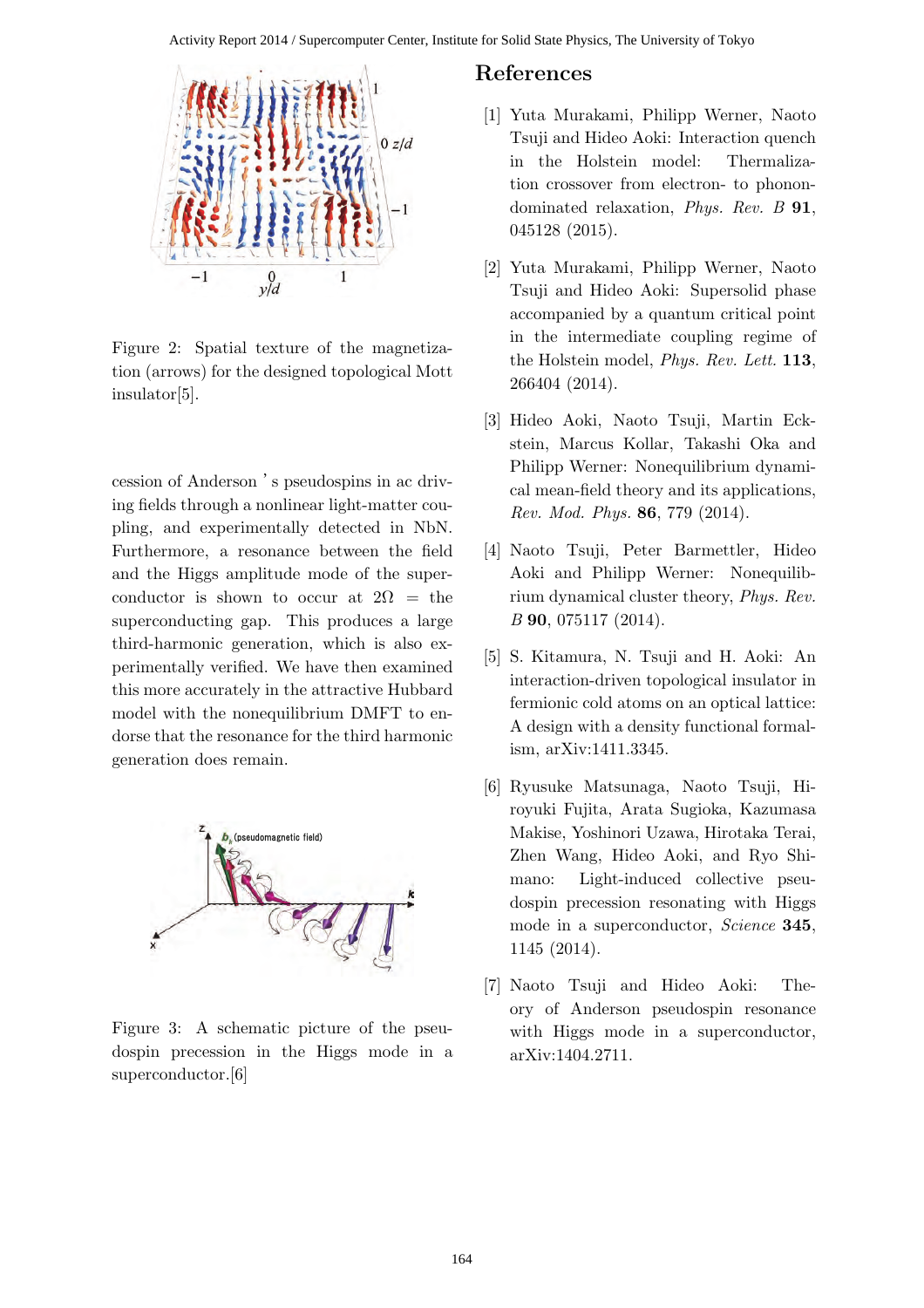## Insulating state of multi-orbital electronic system with strong spin-orbit coupling

Toshihiro SATO

Computational Condensed Matter Physics Laboratory, RIKEN Wako, Saitama 351-0198, Japan

Recently, many experimental studies have reported interesting behaviors of 5d transitionmetal Ir oxides. These materials show a strong spin orbit coupling (SOC) with an electron correlation and the SOC splits the  $t_{2g}$  bands with the low-spin state in the crystal field into the effective local angular momentum  $J_{\text{eff}} = 1/2$ doublet and  $J_{\text{eff}} = 3/2$  quartet bands. The well-known material is  $Sr<sub>2</sub>IrO<sub>4</sub>$  with totally five electrons in the  $t_{2g}$  bands and  $J_{\text{eff}} = 1/2$  antiferromagnetic (AF) insulator, indication of the half-filled  $J_{\text{eff}} = 1/2$  and full-filled  $J_{\text{eff}} = 3/2$ bands, has been observed[1, 2, 3, 4]. However, the ground state of multi-orbital systems with the competition between the electron correlations and the SOC has not been well understood.

We study electronic structure of the threeorbital Hubbard model with the full Hund'rule coupling and the SOC terms at five electrons filling

$$
H = \sum_{\langle i,j\rangle,\gamma,\sigma} t^{\gamma} c_{i\sigma}^{\gamma\dagger} c_{j\sigma}^{\gamma} - \sum_{i,\gamma,\sigma} \mu^{\gamma} n_{i\sigma}^{\gamma},
$$
  
+ 
$$
U \sum_{i,\gamma} n_{i\uparrow}^{\gamma} n_{i\downarrow}^{\gamma} + \frac{U' - J}{2} \sum_{i,\gamma \neq \delta,\sigma} n_{i\sigma}^{\gamma} n_{i\sigma}^{\delta}
$$
  
+ 
$$
\frac{U'}{2} \sum_{i,\gamma \neq \delta,\sigma} n_{i\sigma}^{\gamma} n_{i\bar{\sigma}}^{\delta} - J \sum_{i,\gamma \neq \delta} c_{i\uparrow}^{\gamma\dagger} c_{i\downarrow}^{\gamma} c_{i\downarrow}^{\delta\dagger} c_{i\uparrow}^{\delta\dagger} c_{i\uparrow}^{\delta\dagger}
$$
  
+ 
$$
J' \sum_{i,\gamma \neq \delta} c_{i\uparrow}^{\gamma\dagger} c_{i\downarrow}^{\gamma\dagger} c_{i\downarrow}^{\delta} c_{i\uparrow}^{\delta}
$$
  
+ 
$$
\lambda \sum_{i,\gamma,\delta,\sigma,\sigma'} \langle \gamma | \mathbf{L}_i | \delta \rangle \cdot \langle \sigma | \mathbf{S}_i | \sigma' \rangle c_{i\sigma}^{\gamma\dagger} c_{i\sigma'}^{\delta},
$$

where  $t^{\gamma}$  is the nearest-neighbor hopping amplitude with orbital  $\gamma = (yz, zx, xy)$  and  $\mu^{\gamma}$ is the chemical potential.  $U(U')$  is the intraorbital (inter-orbital) Coulomb interaction and  $J(J')$  is the Hund's (pair-hopping) coupling,



Figure 1:  $U-\lambda$  phase diagram at  $T = 0.06t$ . (MO)AFI and EXI show antiferromagnetic insulating and excitonic insulating phases, respectively.

and we set  $U = U' + 2J$  and  $J = J' = 0.15U$ .  $\lambda$  is the SOC and  $\mathbf{L}_i$  (S<sub>i</sub>) is the orbital (spin) angular momentum operator at site *i*.  $c_{i\sigma}^{\gamma\dagger}$   $(c_{i\sigma}^{\gamma})$ is an electron creation (annihilation) operator with spin  $\sigma$  and orbital  $\gamma$  at site i and electron density operator is  $n_{i\sigma}^{\gamma} = c_{i\sigma}^{\gamma \dagger} c_{i\sigma}^{\gamma}$ . By using the dynamical mean field theory [5] employing a semielliptic bare density of states with the equal bandwidth  $(t^{\gamma} = t)$  for  $t_{2g}$  bands and the continuous-time quantum Monte Carlo solver based on the strong coupling expansion [6], we investigated the phase diagram in the parameter space of  $\lambda$  and U at temperature T fixed. This numerical calculation was performed by the numerical computations using facilities at Supercomputer Center in ISSP, e.g., for  $\lambda = 0.1t$ ,  $U = 8t$ , and  $T = 0.06t$ , about 10<sup>8</sup> Monte Carlo sweeps and averaging over 64 samples, and the self-consistency loop of the DMFT converges about 100 hours.

Figure 1 presents the  $U<sub>-\lambda</sub>$  phase diagram at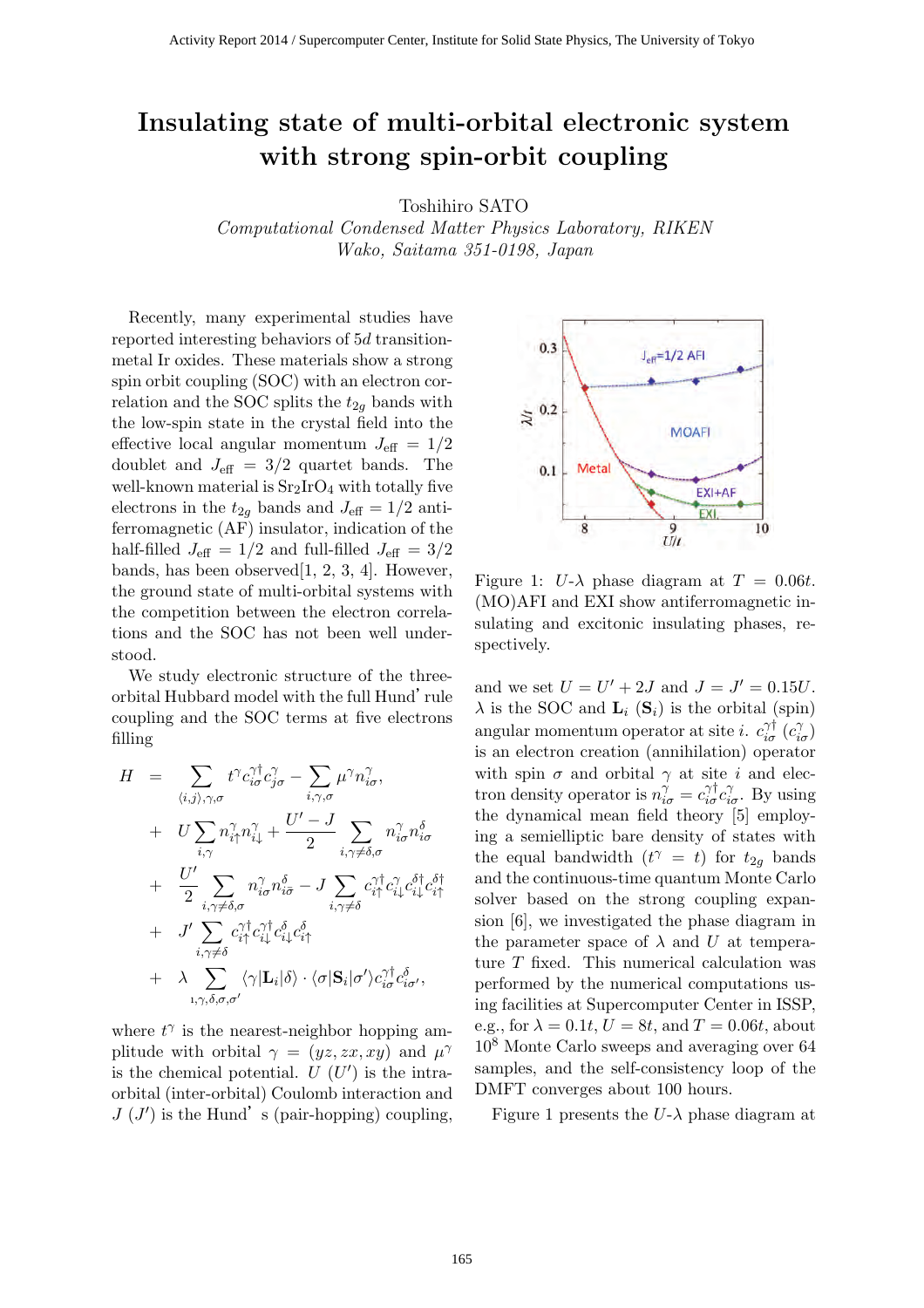the lowest temperature  $T = 0.06t$ . Increasing  $\lambda$  at  $U = 8t$  fixed, we confirmed the transition from metallic to insulating state with a magnetic order. The insulator shows  $J_{\text{eff}} = 1/2 \text{ AF}$ insulator. Moreover, we found that excitonic insulator by the electron-hole paring between  $J_{\text{eff}} = 1/2$  and  $J_{\text{eff}} = 3/2$  bands is realized by  $\lambda$  at larger U, in addition to the  $J_{\text{eff}} = 1/2 \text{ AF}$ insulator [7].

This work was done in collaboration with Dr. T. Shirakawa and Dr. S. Yunoki.

- [1] B. J. Kim et al.: Phys. Rev. Lett. 101 (2008) 076402.
- [2] B. J. Kim et al.: Science **323** (2009) 1329.
- [3] K. Ishii *et al.*: Phys. Rev. B **83** (2011) 115121.
- [4] H. Watanabe et al.: Phys. Rev. Lett. **105** (2010) 216410.
- [5] G. Kotliar et al.: Phys. Rev. Lett. 87 (2001) 186401.
- [6] P. Werner et al.: Phys. Rev. Lett. 97 (2006) 076405.
- [7] T. Sato et al.: Phys. Rev. B 91 (2015) 124122.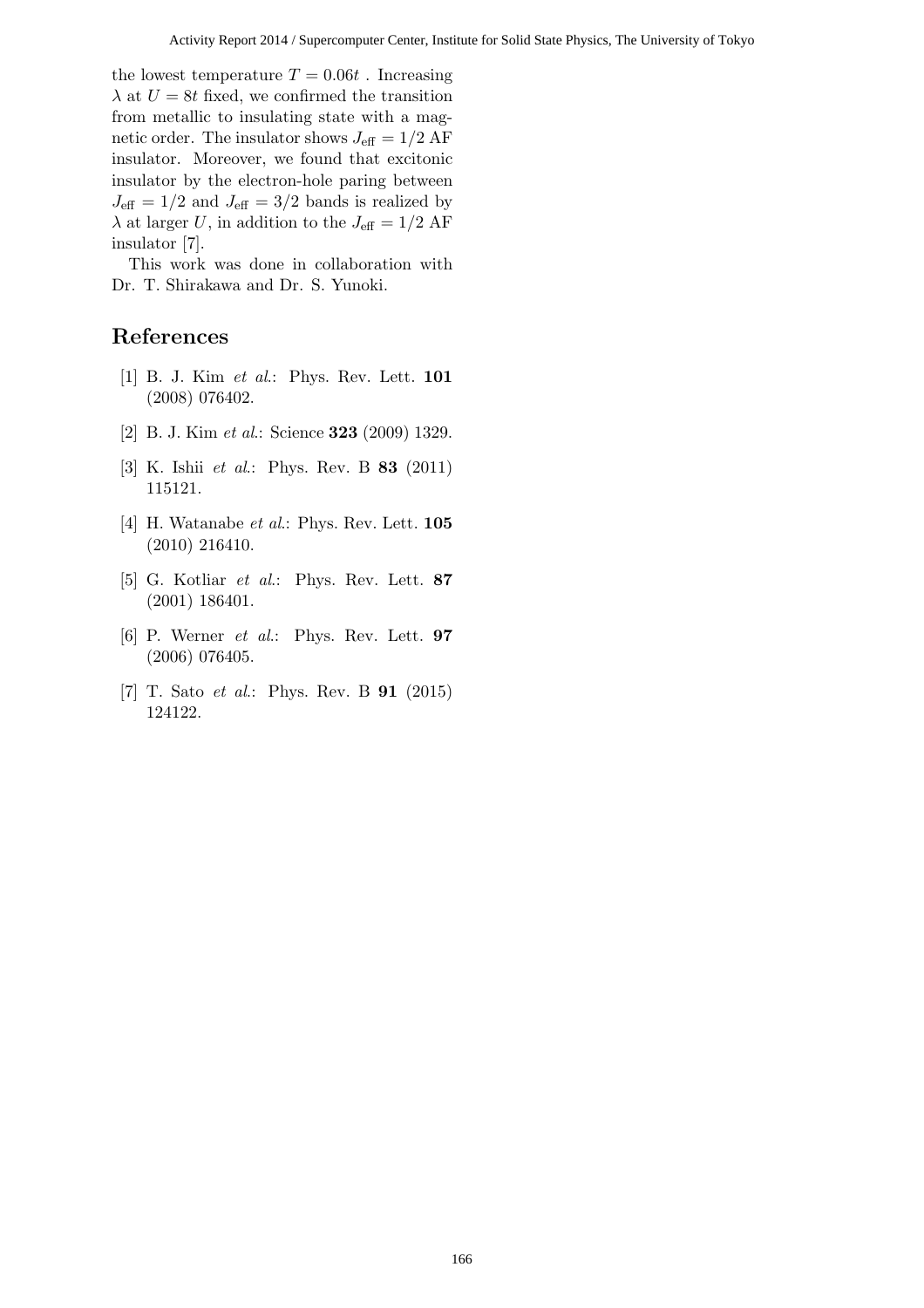### Electric transport near the antiferromagnetic transition in a square-lattice Hubbard model

Toshihiro SATO

Computational Condensed Matter Physics Laboratory, RIKEN Wako, Saitama 351-0198, Japan

As for strongly correlated electronic systems, it is interesting to investigate how magnetic frustration influences the electronic transport. This is the main issue of our work and we study optical conductivity near the magnetic transition in strongly correlated electronic systems.

The model to study is the one-band Hubbard Hamiltonian on a square lattice at half filling

$$
H = -t \sum_{\langle i,j \rangle,\sigma} c^{\dagger}_{i\sigma} c_{j\sigma} + U \sum_{i} n_{i\uparrow} n_{i\downarrow} - \mu \sum_{i,\sigma} n_{i\sigma},
$$

where  $t$  is the nearest-neighbor hopping amplitude, U is the on-site Coulomb repulsion and  $\mu$  is the chemical potential.  $c_{i\sigma}^{\dagger}(c_{i\sigma})$  is the electron creation (annihilation) operator at site *i* with spin  $\sigma$  and  $n_{i\sigma} = c_{i\sigma}^{\dagger} c_{i\sigma}$ . We focused on the electric transport and computed optical conductivity, particularly near the magnetic transition based on the cluster dynamical mean field theory (CDMFT) [1] employing a four-site square cluster. The numerical solver is the continuous-time quantum Monte Carlo (CTQMC) method based on the strong coupling expansion[2]. Furthermore, in order to investigate the effect of magnetic fluctuation to electronic transport, we have proceeded the formation of optical conductivity including vertex corrections in CDMFT both magnetic and paramagnetic states based on the Ref. [3]. This is a big challenge in numerical computations and was performed by the large-scale numerical computations using facilities at Supercomputer Center in ISSP, e.g., for  $U = 6.5t$ at temperature  $T = 0.42t$  in the paramagnetic phase, about 10<sup>8</sup> Monte Carlo sweeps and averaging over 1024 samples, which take about 96 hours.



Figure 1: Contributions of vertex corrections on  $\sigma(\omega)$ .

We first examined T-dependence of electronic structure at  $U = 6.5t$  fixed, and then confirmed that a staggered magnetization is finite below  $T = 0.35t$ . We have calculated the optical conductivity  $\sigma(\omega)$  near  $T = 0.35t$ and have examined the contribution of vertex corrections in detail. Figure 1 presents the contributions of vertex corrections;  $\sigma(\omega)$  is the result with vertex corrections,  $\sigma_{\text{bub}}(\omega)$  is the result without vertex corrections, and the contribution of vertex corrections is  $\sigma_v(\omega)$  =  $\sigma(\omega) - \sigma_{\text{bub}}(\omega)$ . The data for  $T = 0.42t$  are typical result on the paramagnetic states. We found that the contribution of vertex corrections is important. Vertex corrections change two peaks near  $\omega \sim 0$  and  $\omega \sim Ut$  into a larger weight and a narrower width. We have also confirmed that the contribution of vertex corrections is important for T-dependence of dcconductivity  $\sigma_0 = \sigma(0)$ . In the future, we will investigated optical conductivity including vertex corrections below  $T = 0.35t$  and will discuss the effect of magnetic fluctuation to electronic transport through detailed analysis of the contribution of vertex corrections.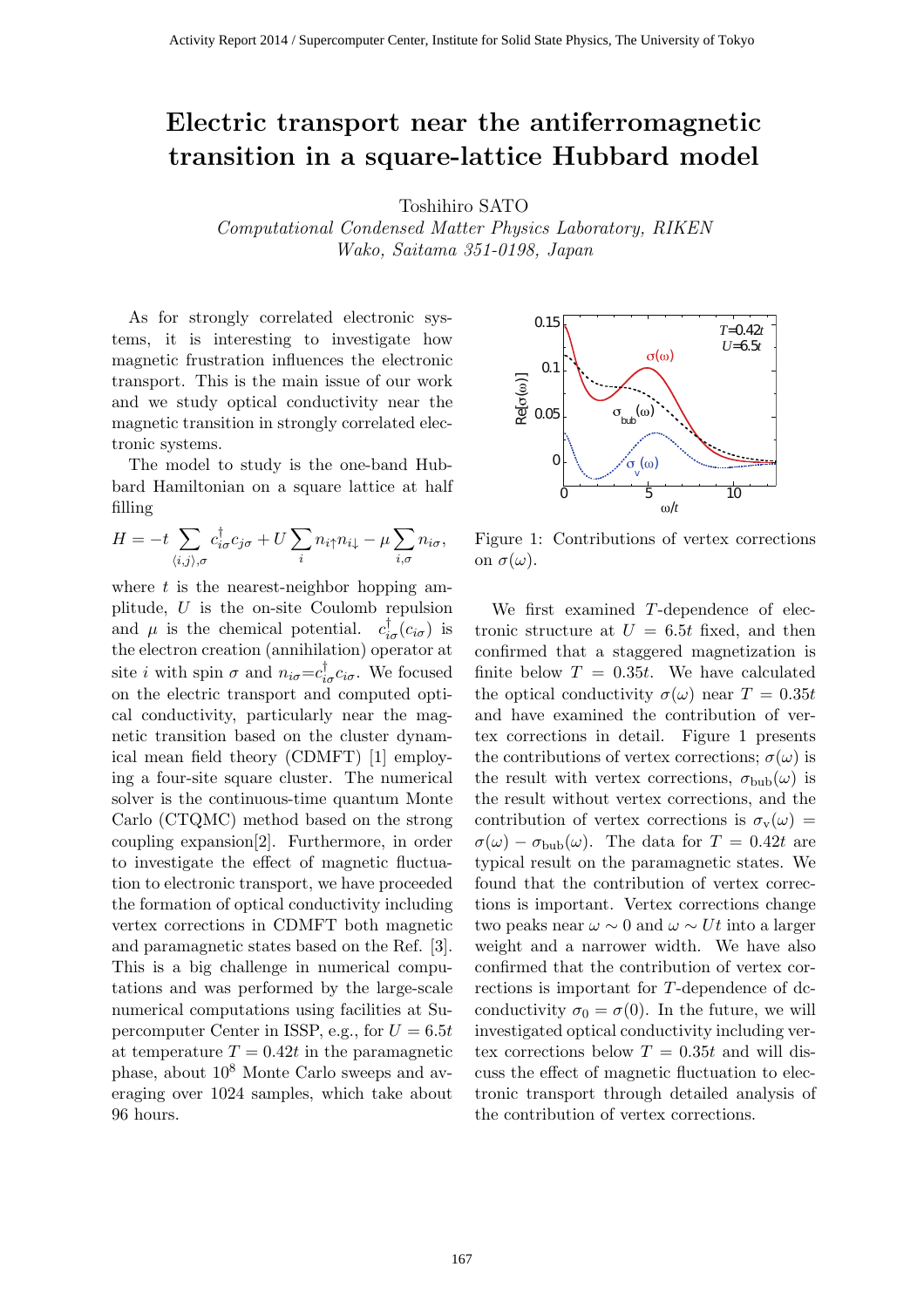This work was done in collaboration with Prof. H. Tsunetsugu.

- [1] G. Kotliar et al.: Phys. Rev. Lett. 87 (2001) 186401.
- [2] P. Werner  $et \ al.:$  Phys. Rev. Lett.  $97$ (2006) 076405.
- [3] T. Sato et al.: Phys. Rev. B 86 (2012) 235137.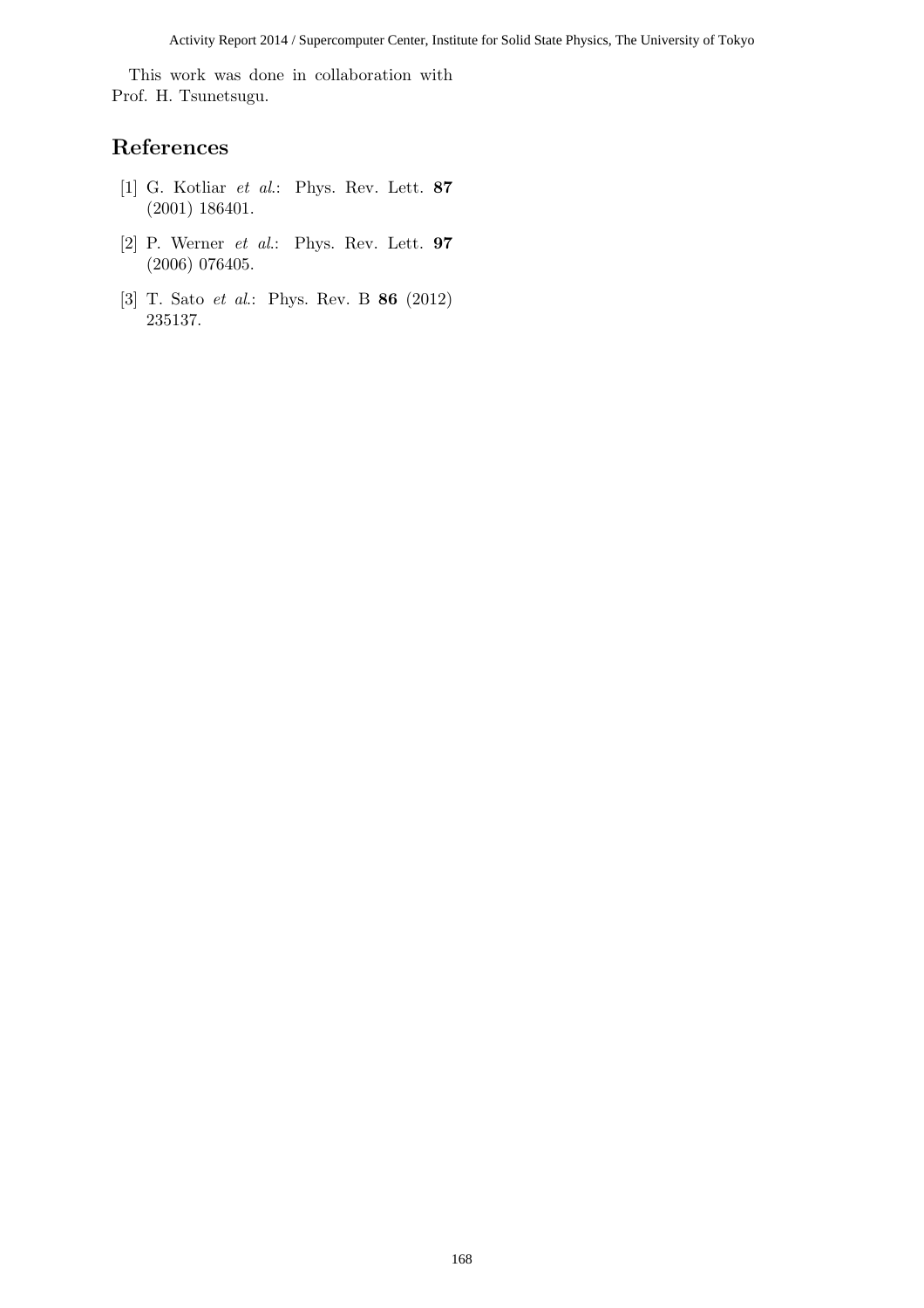# **Theoretical study on the correlation between the** spin fluctuation and  $T_c$  in the isovalent-doped 1111 **iron-based superconductors**

Hayato Arai and Yuki Fuseya

*Dept. Engineering Science, University of Electro-Communications 1-5-1 Chofugaoka, Chofu, Tokyo 182-8585*

The mechanism of the iron-based superconductors has been studied since LaFeAsO1*−x*F*<sup>x</sup>* was found[1]. One of the possible mechanisms would be the spin-fluctuation mechanism[2]. But the low-energy spin fluctuation characterized by the relaxation rate  $(1/T_1)$  of NMR study seems to have no relationship to the transition temperature  $(T_c)[3]$ . Therefore it is of prime importance to understand the relationship between  $T_c$  and the spin fluctuation measured by  $1/T_1$ .

The isovalent doping provides the rich electron system for the iron-pnictide. It has been found that  $LnFeAsO<sub>1-x</sub>F<sub>x</sub>$  with ( $Ln=Gd$ , Sm, Ce, La) has high  $T_c$ . This lanthanoid-doping enable us to control the Fe-As-Fe bond angle. Large amount of electrons can be doped by substituting O with H in *Ln*FeAsO (*Ln*=Gd, Sm, Ce, La). Surprisingly, it has been shown that the superconductivity appears even up to 40% of electron doping. Particularly in  $LaFeAs(O,H)[4]$  and  $SmFe(As, P)(O,H)[5]$ , the phase diagram exhibits a double-dome structure as a function of the electron doping. These experimental findings suggest that the change of electronic structure due to the Fe-As-Fe bond angle is responsible for  $T_c$ .

The conventional five-orbital model whose Fe-As-Fe bond angle is the controllable parameter are constructed based on the most localized Wannier functions. We study the electron structure, finite energy spin fluctuation, and  $T_c$  for this five-orbital model of isovalentdoped 1111 iron-based superconductors on the basis of the fluctuation exchange approximation (FLEX). We also calculate the eigenvalue of the Eliashberg equation under the *s ±* projection  $(\lambda^{\pm})$ . Their self-consistent calculations are too heavy to carry out by the workstation in our laboratory, so we need to calculate by using the ISSP system.

The obtained results reveal that the higher energy spin fluctuation is responsible for  $T_c$ and lower energy spin fluctuation is for 1*/T*1. It is also found that two orbitals  $(d_{xz/yz}$  and  $d_{xy}$ ) of isovalent-doped 1111 iron-based superconductors is very important for superconductivity. Finally, double-dome of  $T_c$  observed in 1111 iron-based superconductor can be explained within the spin fluctuation mechanism. This work was published in Physical Review B[6].

- [1] Y. Kamihara, T. Watanabe, M. Hirano, H. Hosono: J. Am. Chem. Soc., **130**, 3296 (2008).
- [2] K. Kuroki, S. Onari, R.Arita, H.Usui, Y. Tanaka, H. Kontani, and H. Aoki , Phys. Rev. Lett. **101** (2008) 087004.
- [3] H. Mukuda, F. Engetsu, K. Yamamoto, K.T. Lai, M. Yashima, Y. Kitaoka, A. Takemori, S. Miyasaka, and S. Tajima, Phys. Rev. B **89**, 064511 (2014).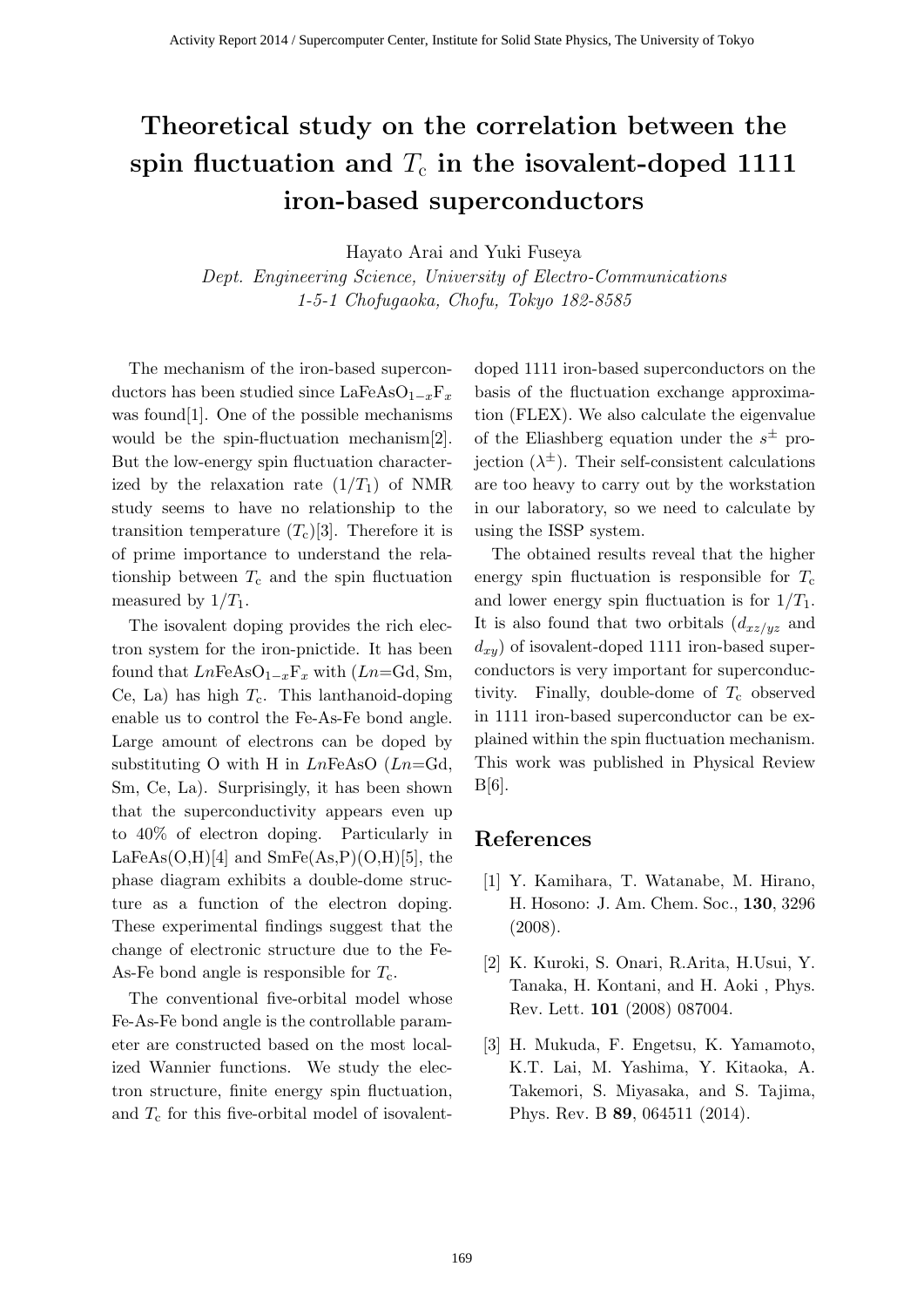- [4] S. Iimura, S. Matsuishi, H. Sato, T. Hanna, Y. Muraba, S. W. Kim, J. E. Kim, M. Takata and H. Hosono, Nat. Commun. **3**, 943 (2012).
- [5] S. Matsuishi, T. Maruyama, S. Iimura, and H. Hosono, Phys. Rev. B **89**, 094510 (2014).
- [6] H. Arai, H. Usui, K. Suzuki, Y. Fuseya, K. Kuroki, Phys. Rev. B. **91**, 134511 (2015).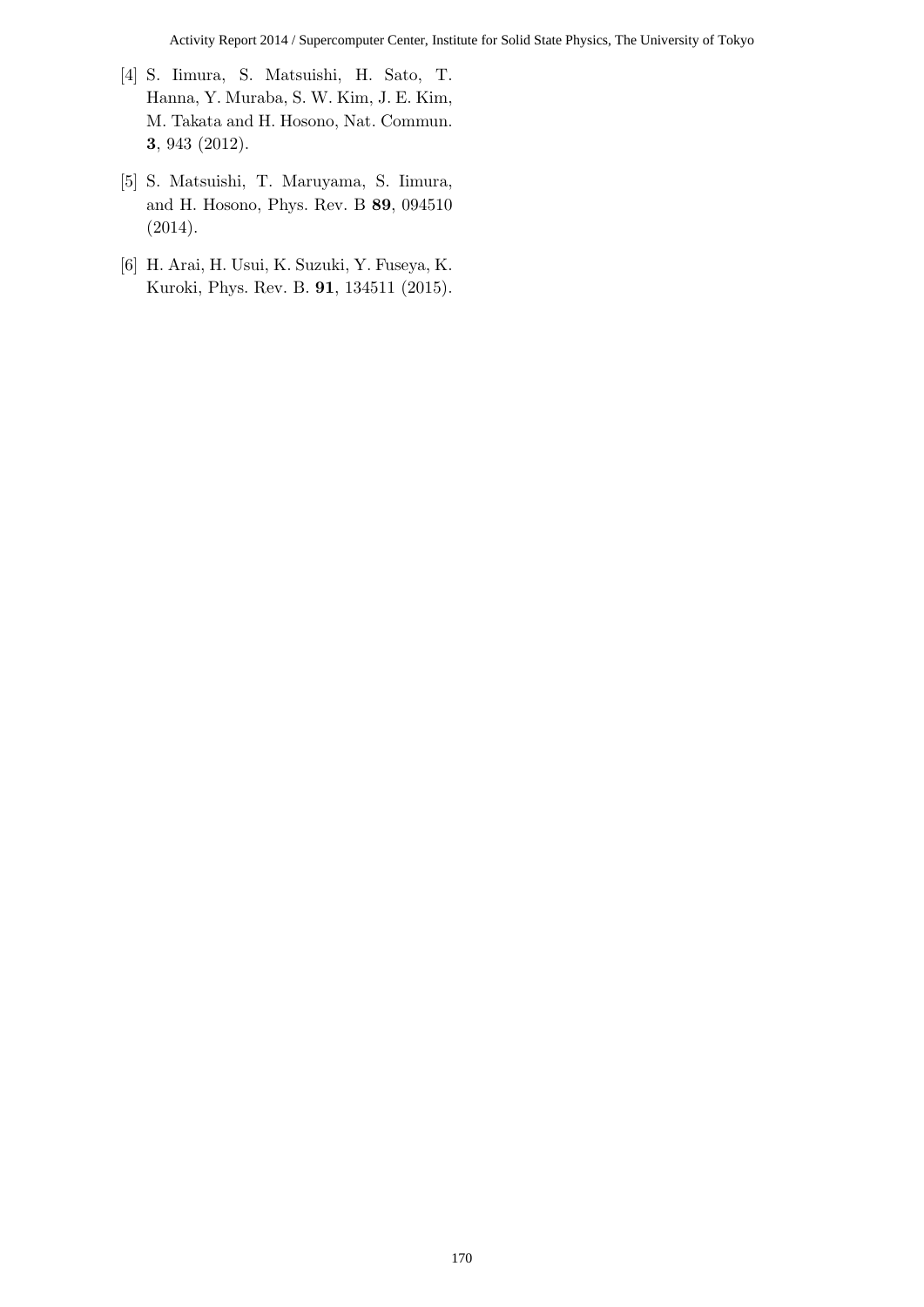### **Monte Carlo Approach to Chiral Helimagnets**

Shintaro HOSHINO, Misako SHINOZAKI and Yusuke KATO *Department of Basic Science, The University of Tokyo, Meguro, Tokyo 153-8902, Japan*

A chirality in magnetic materials causes antisymmetric Dzyaloshinskii-Moriya (DM) interaction in addition to the symmetric Heisenberg interaction. The competition between these two effects gives rise to a helical magnetic structure which is indeed realized in  $Cr_{1/3}NbS_2$ [1]. Under the external magnetic field perpendicular to the helical chain axis, an interesting spin texture called chiral soliton lattice is developed [2].

Recent theoretical studies have treated this system as a one-dimensional chain with continuum approximation, which is known as the chiral sine-Gordon model [2]. The temperature dependence of the spin moment has been discussed phenomenologically in these works, and is in good agreement with experiments. For more quantitative description of the magnetic phase transition at fintie temperature, however, it is necessary to go beyond the onedimensional system. To deal with this issue, we take classical chiral helimagnet on a threedimensional simple cubic lattice, and numerically investigate the finite-temperature properties. The Hamiltonian reads

$$
\mathscr{H} = -\sum_{\langle ij \rangle} J_{ij} \bm{S}_i \cdot \bm{S}_j - \sum_{\langle ij \rangle} \bm{D}_{ij} \cdot (\bm{S}_i \times \bm{S}_j)
$$

where the summation is taken over the nearest neighbor sites. We consider the ferromagnetic interaction  $J_{ij} > 0$ , and take  $J_{ij} = J^{\parallel} (J^{\perp})$  for the *z*-axis (*x, y*-axis) bond. On the other hand, the DM interaction is given by  $D_{ij} = (0, 0, D)$ for the *z*-axis bond, and is zero for *x*- and *y*axis bonds. This model is simulated by the heat-bath method [3] using the facilities of the system B. In order to improve the accuracy, we additionally apply the exchange Monte Carlo method [4].

Figure 1 shows the transition temperature

*T<sup>c</sup>* obtained by the Monte Carlo method (circle symbols). Here we take  $D/J^{\parallel} = 0.16$  which is relevant to  $Cr_{1/3}NbS_2$ . For comparison, the mean-field result is shown by red line, which have the higher transition temperature. We have also analyzed the system by simulating the *xy*-plane using the Monte Carlo method and treating the interactions along *z*-axis by the mean-field approximation. As shown by square symbols in Fig. 1, much better results are obtained compared to the fully mean-field description.

In addition to  $T_c$ , we have also estimated the value of the critical field where the chiral soliton lattice turns into the forced ferromagnetic state at zero temperature. By comparing our numerical results with the experimental data, we have derived the energy scales of the interaction parameters in  $Cr_{1/3}NbS_2$ .



Figure 1:  $J^{\perp}$ -dependence of the transition temperatures in the chiral helimagnet.

- [1] T. Moriya and T. Miyadai, Solid State Commun. **42**, 209 (1982).
- [2] J. Kishine, K. Inoue, and Y. Yoshida, Prog. Theor. Phys. Suppl. **159**, 82 (2005).
- [3] Y. Miyatake *et al.*, J. Phys. C: Solid State Phys. **19**, 2539, (1986).
- [4] K. Hukushima and K. Nemoto, J. Phys. Soc. Jpn. **65**, 1604 (1996).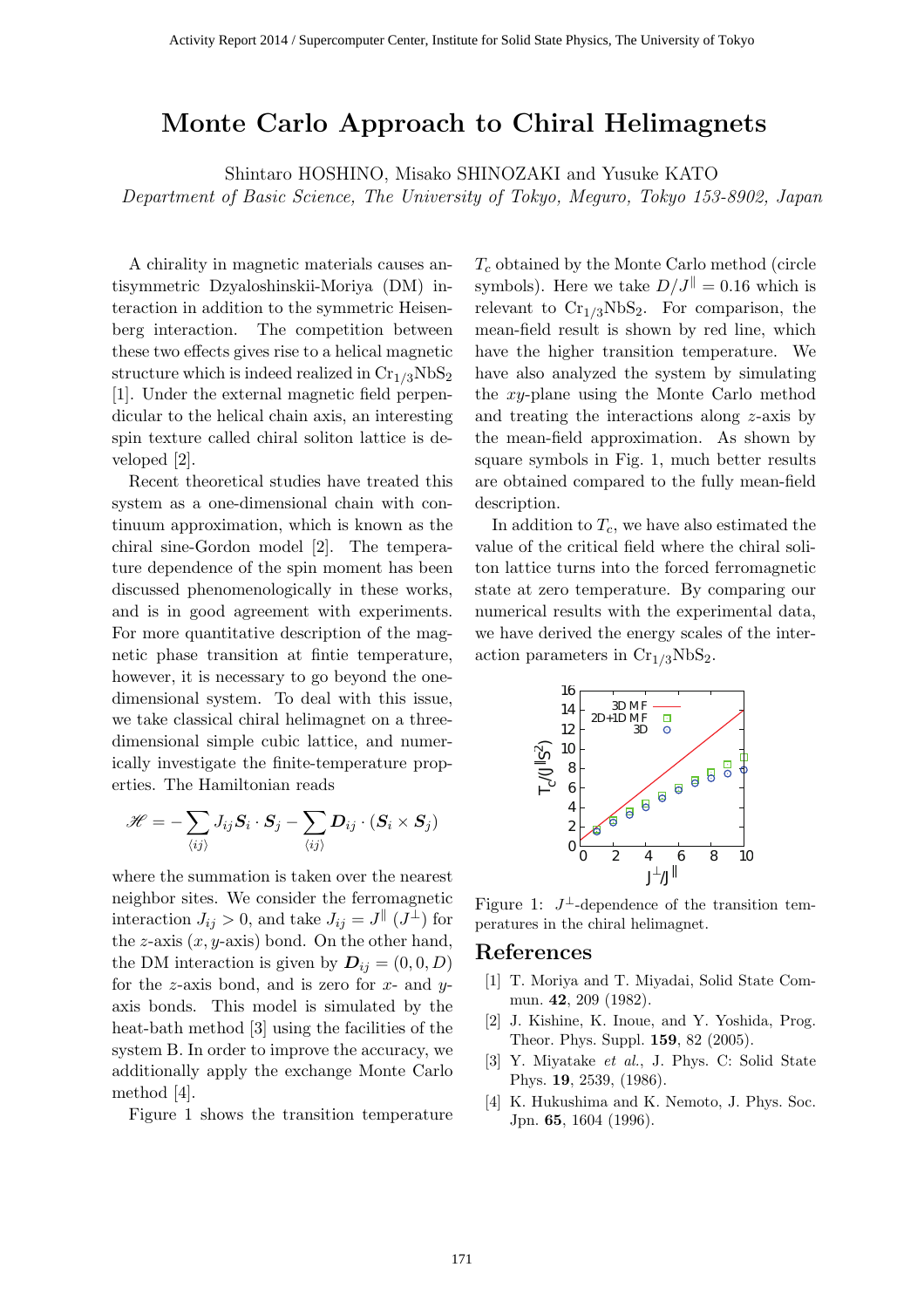### **Quantum Monte Carlo simulation and electronic state calculations in correlated electron systems**

Takashi YANAGISAWA

*Electronics and Photonics Research Institute National Institute of Advanced Industrial Science and Technology (AIST) AIST Central 2, 1-1-1 Umezono, Tsukuba 305-8568*

#### **Superconductivity and Strong Correlation**

The mechanisms of superconductivity in cuprate high-temperature superconductors have been extensively studied by using twodimensional models of electronic interactions. To clarify the electronic state of  $CuO<sub>2</sub>$  plane in cuprates is important to resolve the mechanism of superconductivity. It is well known that the parent materials are a Mott insulator and the hole doping leads to superconductivity. In this report we present the results on the d-p model. To use computers more e ciently, we performed parallel computing with 64 or 128 cores.

The three-band model that explicitly includes Oxygen p orbitals contains the parameters  $U_{d}$ ,  $U_{p}$ ,  $t_{dp}$ ,  $t_{pp}$ ,  $d$  and  $p$ .  $U_{d}$  is the on-site Coulomb repulsion for d electrons and  $U_p$  is that for p electrons.  $t_{dp}$  is the transfer integral between adjacent Cu and O orbitals and  $t_{\rm pp}$  is that between nearest p orbitals. The energy unit is given by  $t_{dp}$ .

The wave function is the Gutzwiller-type wave function given by the form  $G = P_G$  0, where  $P_G$  is the Gutzwiller projection operator given by  $P_G = \prod_i [1 \quad (1 \quad g) n_{di\uparrow} n_{di\downarrow}]$  with the variational parameter in the range from 0 to unity.  $P_G$  controls the on-site electron correlation on the copper site.  $\theta$  is a one-particle wave function such as the Fermi sea or the Hartree-Fock state with spin density wave.  $\alpha$ contains the variational parameters  $t_{dp}$ ,  $t_{pp}$ ,  $\tilde{a}$ and  $\tilde{p}$ :  $0 = 0(\tilde{t}_{dp}, \tilde{t}_{pp}, \tilde{t}_{dp}, \tilde{t}_{p})$ . In the noninteracting case,  $\tilde{t}_{dp}$  and  $\tilde{t}_{pp}$  coincide with  $t_{dp}$ and *tpp*, respectively.

The subject whether there is a super-

conducting instability induced by the onsite Coulomb repulsion is still controversial although there have been many works on the Hubbard model. In my opinion, hightemperature superconductivity can be expected in the strongly correlated region in the Hubbard model or the d-p model. In the twodimensional Hubbard model, the ground state goes into a strongly correlated region when *U/t* is beyond 7, i.e.  $U_c/t$  7. The superconducting condensation energy  $E_{\text{cond}}$  increases rapidly near  $U/t$  7 and has a maxmum at  $U/t$  12 as shown in Fig.1. Here,  $E_{\text{cond}}$  is dened as  $E_{\text{cond}} = E_{\text{normal}}$   $E_{\text{g}}(x)$  where  $E_{\text{normal}}$ is the energy of the normal state and  $E_{\rm g}$ ( $\cdot$ ) is the minumum of the energy when we introduced the superconducting gap function ∆.



Figure 1: Superconducting condensation energy of the 2D Hubbard model as a function *U*. Parameters are  $t'/t = 0.2$  and the electron density is  $n_e = 0.84$ . The system size is 10 10. We assumed the *d*-wave pairing for the gap function.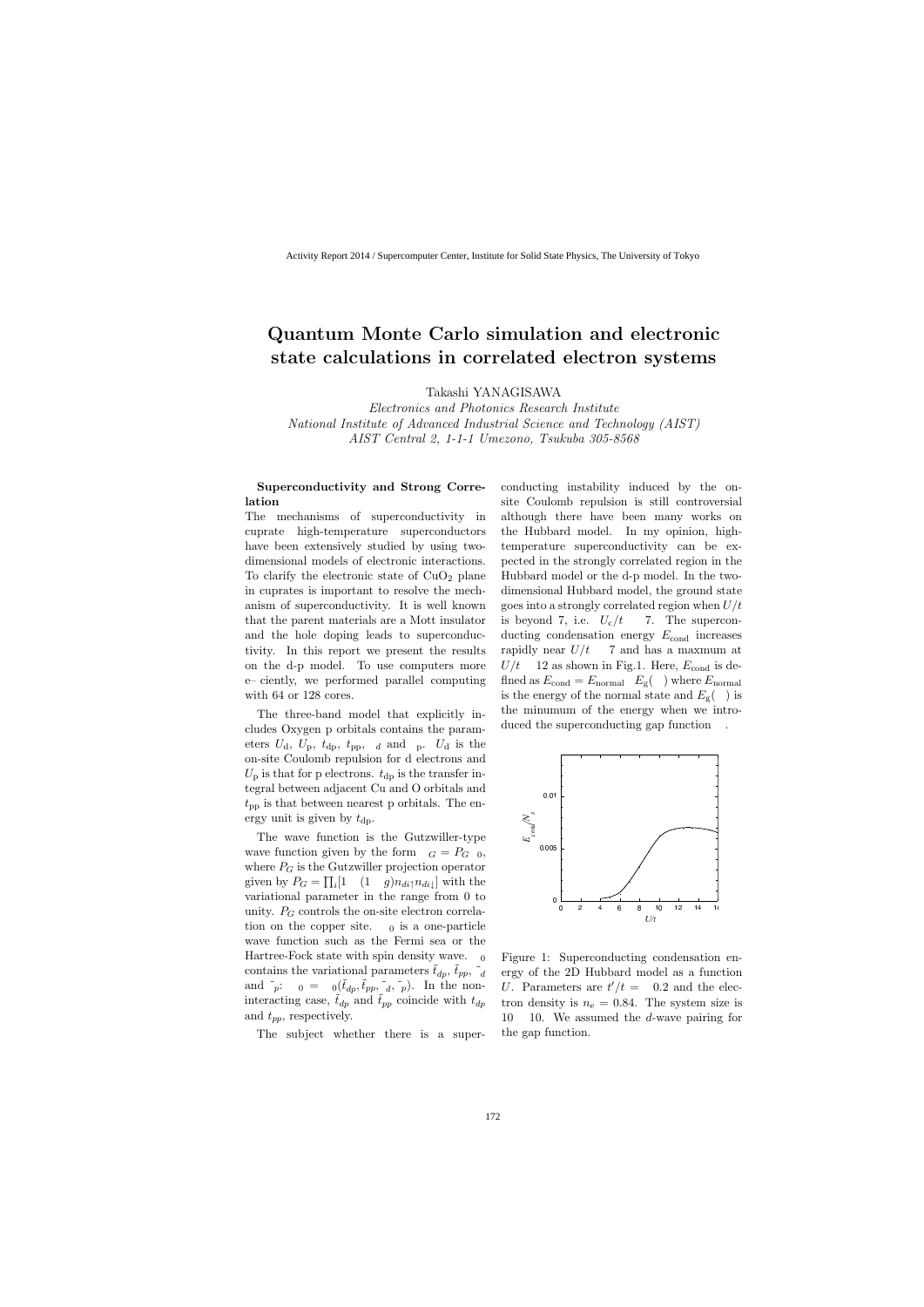Let us examine the two-dimensional dp model where the subject is whether the strongly correlated region exists in the d-p model. We expect that the superconducting correlation function is enhanced in the strongly correlated region.

The Fig.2 exhibits the ground state energy per site  $E/N$  *d* in the half-filled case as a function of  $\phi$  *p d* for the d-p model. Here we adopt the wave function given by

$$
=\exp(\lambda K) \quad G,\tag{1}
$$

where *K* is the kinetic part of the total Hamiltonian  $H_{dp}$  and  $\lambda$  is a variational parameter. We can  $\theta$  right that the curvature of the energy, as a function of  $\phi_{\text{d}p}$ , is changed near  $d_{\text{p}}$  2. The energy is well tted by 1/ $d_{\text{p}}$ shown by the dashed curve when  $\Delta_{dp}$  is large. This is because the most energy gain comes from the exchange interaction between nearest neighbor d and p electrons. This exchange interaction, denoted by  $J_K$ , is given by  $J_K =$  $t^2_{\text{dp}}(1/\text{ }$  d<sub>p</sub> + 1/(*U*<sub>d</sub> d<sub>p</sub>)). In the insulating state the energy gain is proportional to  $J_{\rm K}$ ,

$$
E = \frac{E}{N} \qquad d \propto J_{\rm K}.
$$
 (2)

The critical value of  $_{dp}$  is  $({}_{dp})_c \simeq 3t_{dp}$ .



Figure 2: Ground-state energy of the 2D dp model at half- llig as a function of  $\Delta_{dp}$  for  $t_{\rm pp}$  = 0.0 and  $U_{\rm d}$  = 8 in units of  $t_{\rm dp}$ . The calculations were performed on 6 6 lattice. The dotted curve is for the Gutzwiller function with  $\lambda = 0$ .

As shown in Fig.2, the region for  $_{dp}$  being largeer than the critial value  $3 \frac{4t_{dp}}{2}$  may be regarded as the strongly correlated region. We examine our question: whether the superconducting correlation is enhanced in the strongly correlated region in the d-p model as for the 2D Hubbard model. We found that the the *d*-wave pairing state is indeed stabilized in the region with large  $\phi_{dp}$ . The condensation energy  $E_{\text{cond}}$  shows a rapid increase as  $\Delta_{\text{dp}}$  is increased beyond the critical value  $_{dp,c}$ . The behaviour of  $E_{\text{cond}}$  is shown in Fig.3 as a function of the level diefrence  $\phi_{dp}$ . This indicates a possibility of high-temperature supercoductivity in the strongly correlated region of the d-p model.



Figure 3: Superconducting condensation energy of the 2D d-p model as a function of  $\Delta_{dp}$ for  $t_{\text{pp}} = 0.4$  and  $U_{\text{d}} = 10$  in units of  $t_{\text{dp}}$ . The calculations were performed on 6 6 lattice. The dotted curve is for the Gutzwiller function with  $\lambda = 0$ .

- [1] T. Yanagisawa, Phys. Rev. B75, 224503 (2007) (arXiv: 0707.1929).
- [2] T. Yanagisawa, New J. Phys. 15, 033012 (2013).
- [3] T. Yanagisawa and M. Miyazaki, EPL 107, 27004 (2014).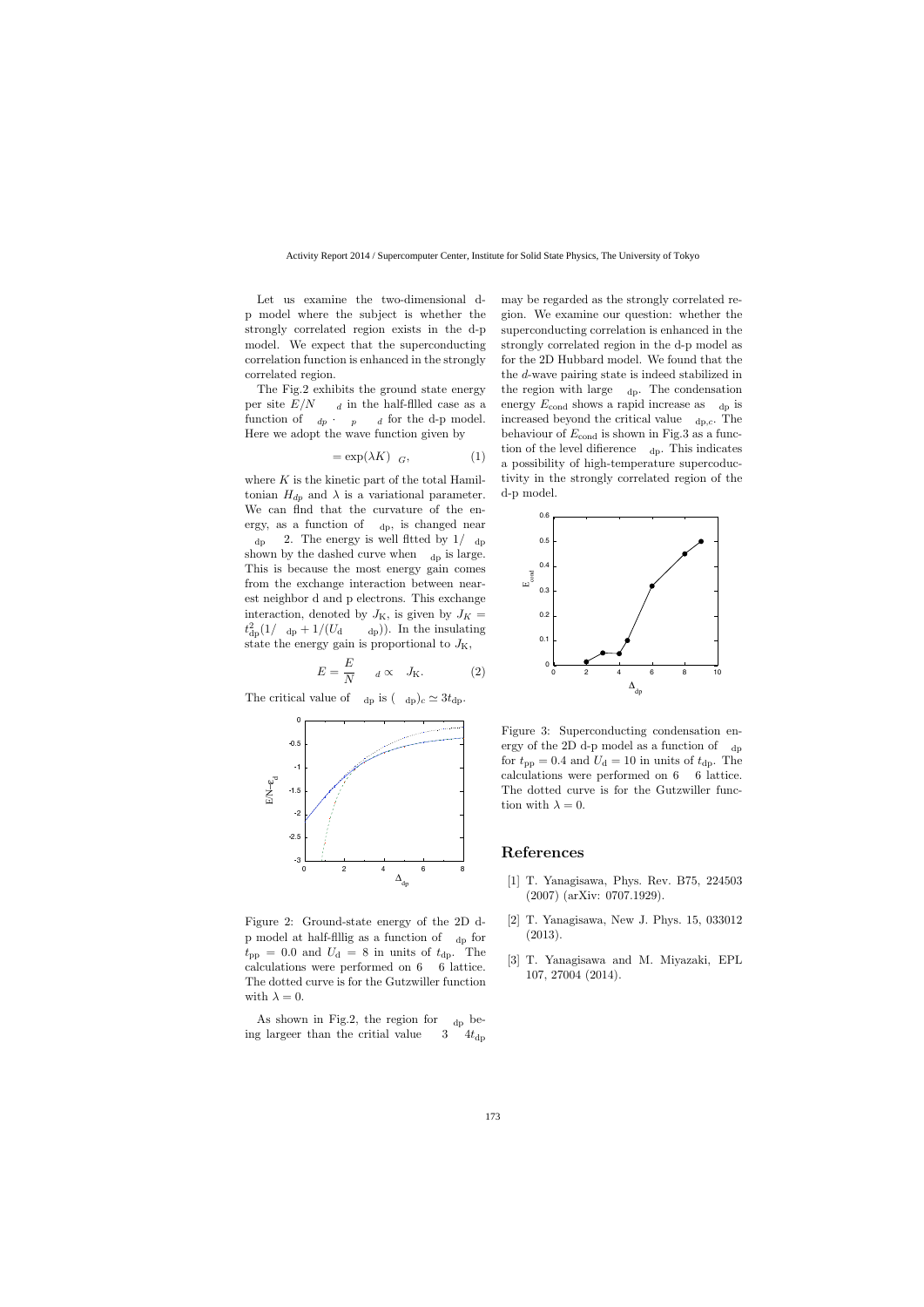# Multi-variable variational Monte Carlo study of the Holstein-Hubbard model

Takahiro OHGOE

Department of Applied Physics, University of Tokyo 7-3-1, Hongo, Bunkyo-ku, Tokyo, 113-0033

Electron-phonon interaction plays important roles in various phenomena of conventional superconductor, charge density wave, and resistivity. Although its roles are well understood in those phenomena. They have not been fully understood in strongly-correlated systems such as high- $T_c$  cuprates. Even for the Holstein-Hubbard model, which is one of the simplest models of electronphonon coupled systems, it is difficult to study its property in two or three dimensions because of limitations on methodologies. However, we have recently developed a multi-variable variational Monte Carlo method for electron-phonon coupled system [1]. In this study, we applied it to the Holstein-Hubbard model on a square lattice to reveal its zero-temperature phase diagrams. We first studied the half-filling case. In this case, we found not only spin-density wave (SDW) phase and charge-density wave (CDW) phase but also an intermediate metalic phase between them. Such an intermediate phase was also observed in the one-dimensional case [2]. To clarify whether the intermediate region includes a superconducting phase or not, we measured the superconducting correlation function, but we did not found evidence of superconductivity. In addition to the halffilling case, we next studied the system away from the half-filling. In this case, we observed the appearance of superconductivity. Moreover, we revealed the optimal filling where the superconducting order becomes largest. As a result, we could capture the overall behavior of the phase diagram. In this study, we needed to perform simulations at various different parameter sets and up to large system sizes (linear dimension  $L = 16$  or 18). Therefore, we performed intensive independent simulations for different parameters. In each simulation, we utilized a MPI parallelization  $(\# \text{ of process})$  $\sim$  64) to increase the number of samples. Most of these simulations were performed on System B.

- [1] T. Ohgoe and M. Imada, Phys. Rev. B 89, 195139 (2014).
- [2] Fehske et al., Eur. Phys. Lett. 84, 57001 (2008).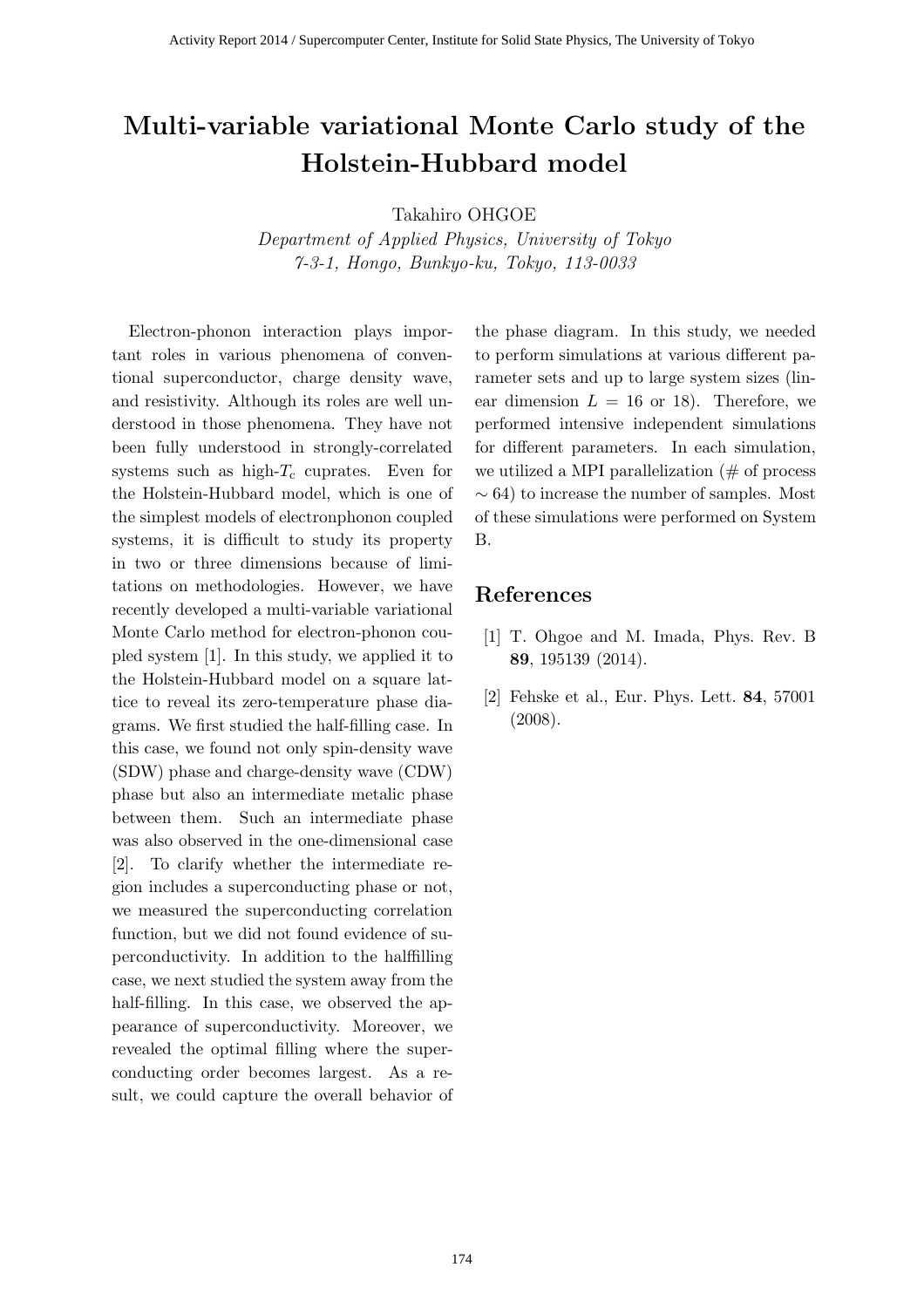# **Study of nobel quantum states in correlated electron systems with multi-degrees of freedom**

Sumio ISHIHARA

*Department of Physics, Tohoku University Sendai 980-8578*

Multi-degrees of freedom of electron and lattice play essential roles in magnetic, dielectric, transport and optical properties in correlated electron systems, such as transition-metal oxides, and low dimensional organic salts. In the projects (H26-Ba-0022, H26Bb-0004), we have studied numerically the novel quantum phase and non-equilibrium states in correlated systems with multi degree of freedom. The following are the list of the obtained results.

1) Transient dynamics of hole carriers injected into a Mott insulator with antiferromagnetic long-range order are studied. The theoretical framework for the transient carrier dynamics is presented based on the twodimensional t-J model. The time dependencies of the optical conductivity spectra, as well as the one-particle excitation spectra, are calculated based on the Keldysh Green's function formalism at zero temperature combined with the self-consistent Born approximation. Time evolutions of the Green's functions are solved numerically. In the early stage after dynamical hole doping, the Drude component appears, and then incoherent components originating from hole-magnon scattering start to grow. Fast oscillatory behavior owing to coherent magnon and slow relaxation dynamics are confirmed in the spectra. The time profiles are interpreted as doped bare holes being dressed by magnon clouds and relaxed into spin polaron quasiparticle states. The characteristic relaxation times for Drude and incoherent peaks strongly depend on the momen-



Figure 1: Transient optical conductivity spectra. (a) The spectra for several time after dynamicsl doping. (b) A contour map of the spectra as a function of frequency and time [1].

tum of the dynamically doped hole and the exchange constant [1].

2) Photo-excited charge dynamics of interacting charge-frustrated systems are studied using a spinless fermion model on an anisotropic triangular lattice. Real-time evolution of the system after irradiating a pumpphoton pulse is analyzed by the exact diagonalization method based on the Lanczos algorithm. We focus on photo-excited states in the two canonical charge-ordered (CO) ground states, i.e., horizontal stripe-type and verti-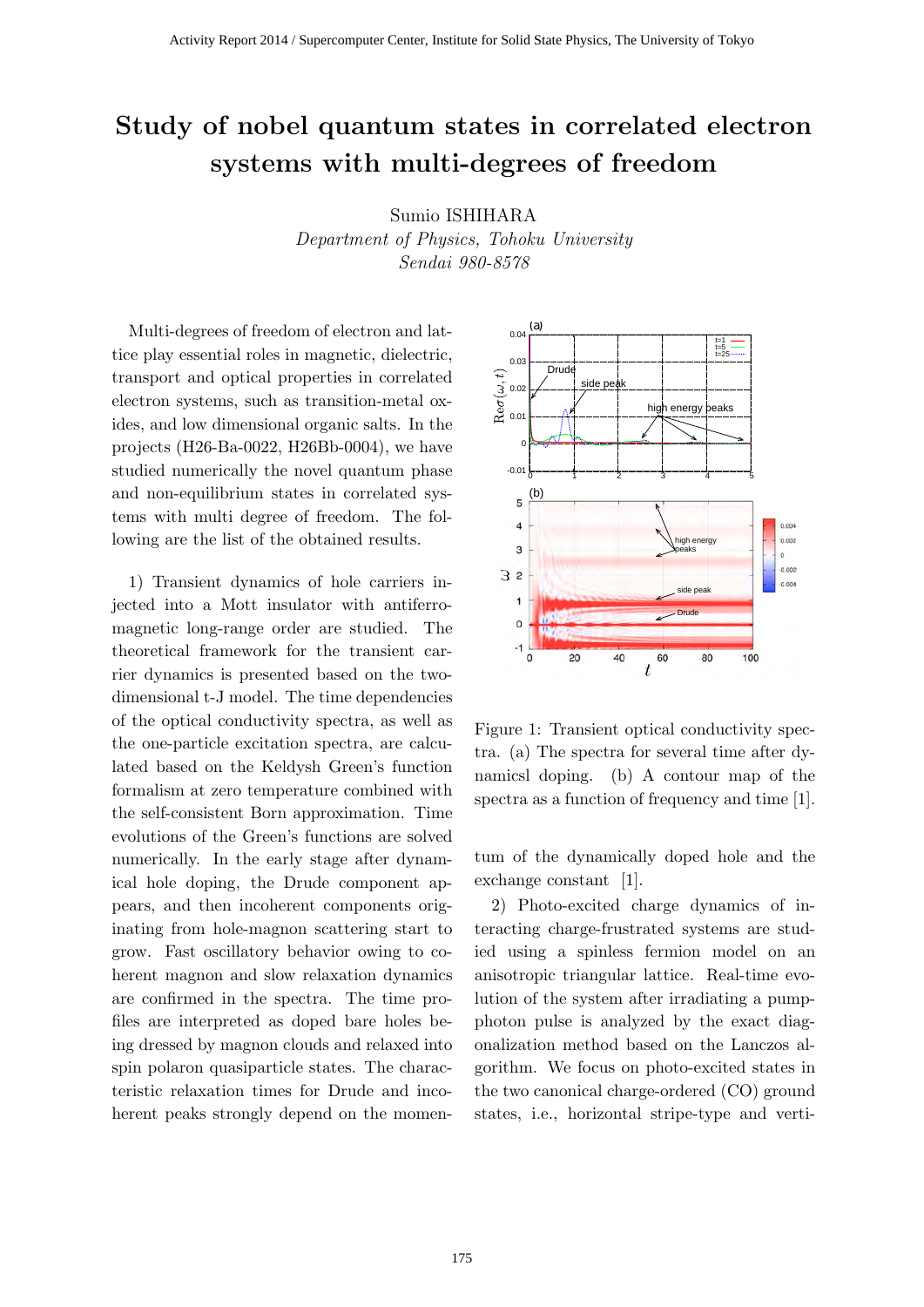

Figure 2: Time-dependences of the charge correlation functions in the horizontal-stripe and vertical-stripe CO phases [2].

cal stripe-type COs, which compete with each other owing to the charge frustration. We find that the photo-induced excited states from the two types of COs are distinct. From the horizontal stripe-type CO, a transition to another CO state called the three-fold CO phase occurs. In sharp contrast, the vertical stripetype CO phase is only weakened by photoirradiation. Our observations are attributable to the charge frustration effects occurring in the photo-excited states [2].

3) Short-range resonating valence-bond states in an orbitally degenerate magnet on a honeycomb lattice are studied. A quantumdimer model is derived from the Hamiltonian which represents the superexchange interaction and the dynamical Jahn-Teller (JT) effect. We introduce two local units termed "spinorbital singlet dimer, " where two spins in a nearest-neighbor bond form a singlet state associated with an orbital polarization along the bond, and"local JT singlet,"where an orbital polarization is quenched due to the dynamical JT effect. A derived quantum-dimer model consists of the hopping of the spin-orbital singlet dimers and the JT singlets, and the chemical potential of the JT singlets. We analyze the model by the mean-field approximation, and find that a characteristic phase, termed " JT liquid phase," where both the spin-orbital singlet dimers and the JT singlets move quantum mechanically, is realized [3].

The present researches has been collaborated with E. Iyoda (University of Tokyo), J. Nasu (Tokyo Institute of Technology), M. Naka (Tohoku University), H. Hashimoto (Tohoku University), H. Matsueda (Sendai National College of Technology) and H. Seo (RIKEN, CEMS). Some parts of the computation in the present works has been done using the facilities of the Supercomputer Center, the Institute for Solid State Physics, the University of Tokyo.

- [1] E. Iyoda and S. Ishihara, Phys. Rev. B **89**, 125126 (2014).
- [2] H. Hashimoto, H. Matsueda, H. Seo and S. Ishihara, J. Phys. Soc. Jpn. **83**, 123703 (2014).
- [3] J. Nasu and S. Ishihara, Phys. Rev. B **91**, 045117 (2015).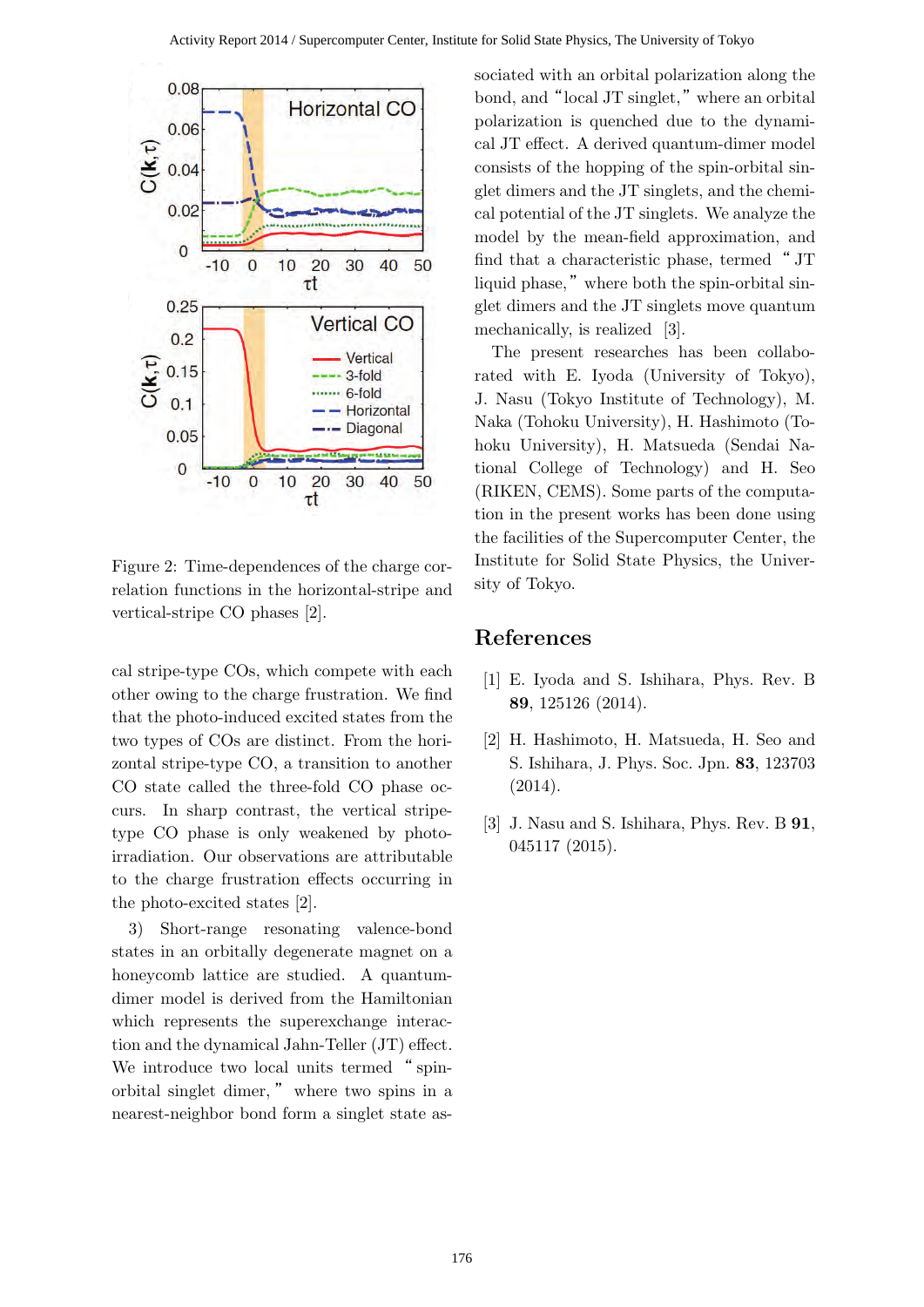# **Numerical study of flux quench in one-dimensional quantum systems**

Yuya NAKAGAWA<sup>1</sup>, Grégoire MISGUICH<sup>2</sup>, Masaki OSHIKAWA<sup>1</sup>

1 *Institute for Solid State Physics, University of Tokyo Kashiwa-no-ha, Kashiwa, Chiba 277-8581* <sup>2</sup> Institut de Physique Théorique, CEA, IPhT, *CNRS, URA 2306, F-91191 Gif-sur-Yvette, France*

We study a *flux quench* problem in the spin-1*/*2 XXZ chain. The flux quench is a quantum quench where the flux  $\phi$  piercing the XXZ chain is turned off at  $t = 0$  suddenly. If we formulate the XXZ chain as a spinless fermion model, the flux  $\phi$  corresponds to a vector potential on each bond and this flux quench can be viewed as imposing a pulse (delta function) of electric field. Therefore some particle (or spin) current is generated in the system at  $t = 0$ . Recently this quench was studied to illustrate the breakdown of the generalized Gibbs ensemble in integrable systems [1].

Here, we focus on the time-evolution of the spin current after the quench and calculate it numerically by the infinite time-evolving block decimation (iTEBD) method [2]. We used the bond dimension  $\chi = 1000$  typically, and did numerical simulations for various parameters of the system (the anisotropy of the XXZ chain and the initial flux). We implemented  $U(1)$ symmetry (the conservation of magnetization) to the iTEBD algorithm so as to reduce the computational cost of singular value decomposition.

We find that the dynamics of the spin current depends strongly on the anisotropy parameter  $\Delta$  of the XXZ chain and the amount of flux initially inserted. The long-time limit  $(t \rightarrow \infty)$  of the current matches with predictions of linear response theory as the initial flux decreases, but the deviation from linear response theory is largely affected by the sign of interactions. Furthermore, in some parameter region the current oscillates in time (Fig. 1) and the frequency of the oscillation is proportional to  $|\Delta|$ . Remarkably, the dynamics of momentum distribution of the spinless fermions reveals that this oscillation of the current is governed by excitations deep inside the shifted Fermi sea (Fig. 2). This mechanism of oscillations cannot be captured by the effective Luttinger model corresponding to the microscopic XXZ chain, which is in contrast with the previous studies on different types of quench in the same model [3].



Figure 1: Dynamics of the spin current after the quench.  $\theta$  is initial flux per site. Anisotropy  $\Delta$  is defined as  $H_{\text{XXZ}}$  =  $-\sum_{i} \left( S_i^x S_{i+1}^x + S_i^y S_{i+1}^y + \Delta S_i^z S_{i+1}^z \right).$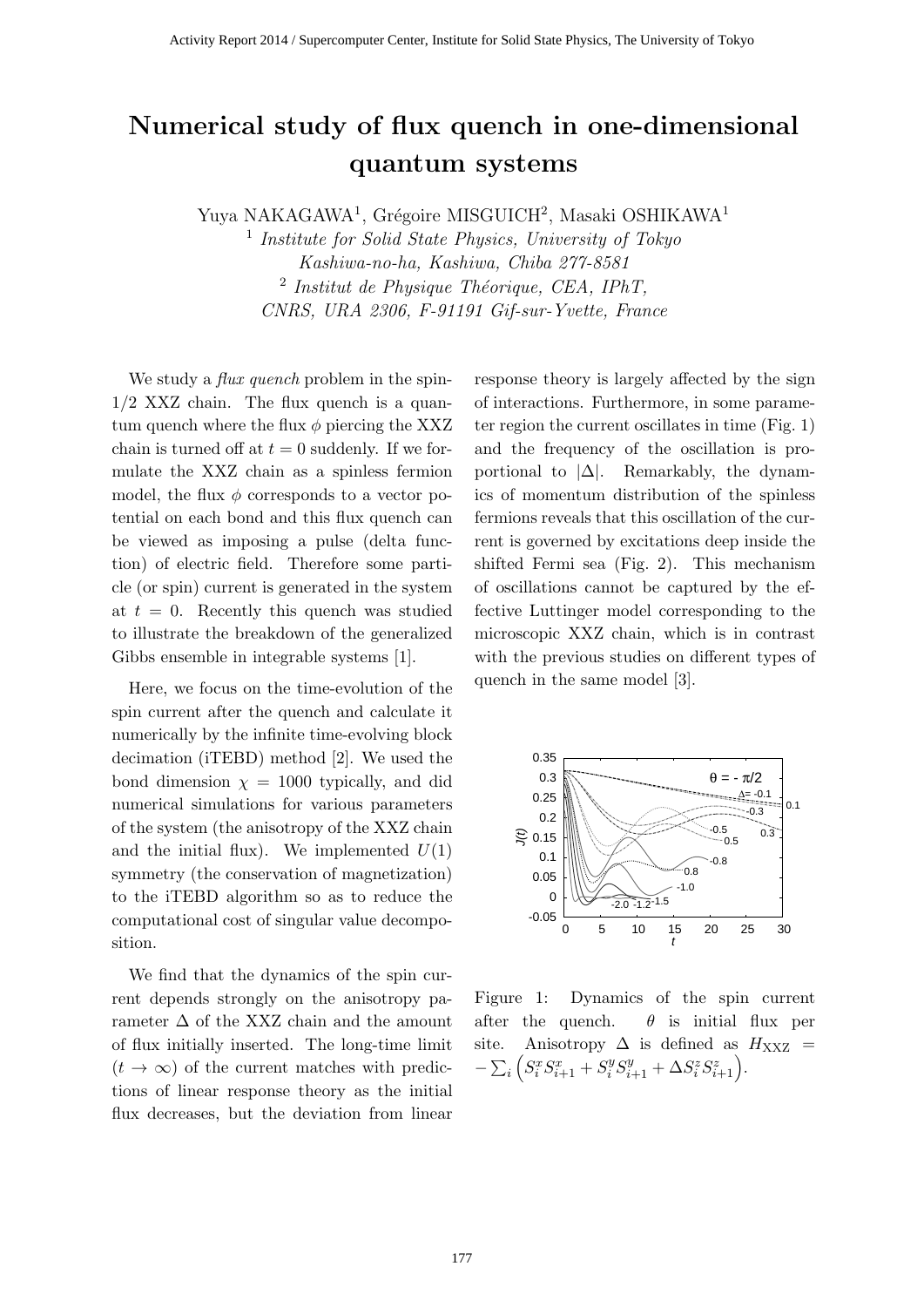

Figure 2: Momentum distribution of the spinless fermions. The dip (peak) structure deep inside the shifted Fermi sea is observed (the inset shows the time-evolution of the current).

- [1] M. Mierzejewski, P. Prelovsek, and T. Prosen: Phys. Rev. Lett. **113** (2014) 020602.
- [2] G. Vidal: Phys. Rev. Lett. **98** (2007) 070201.
- [3] C. Karrasch *et al*: Phys. Rev. Lett. **109** (2012)126406., F. Pollmann, M. Haque, and B. Dóra: Phys. Rev. B **87** (2013) 041109(R).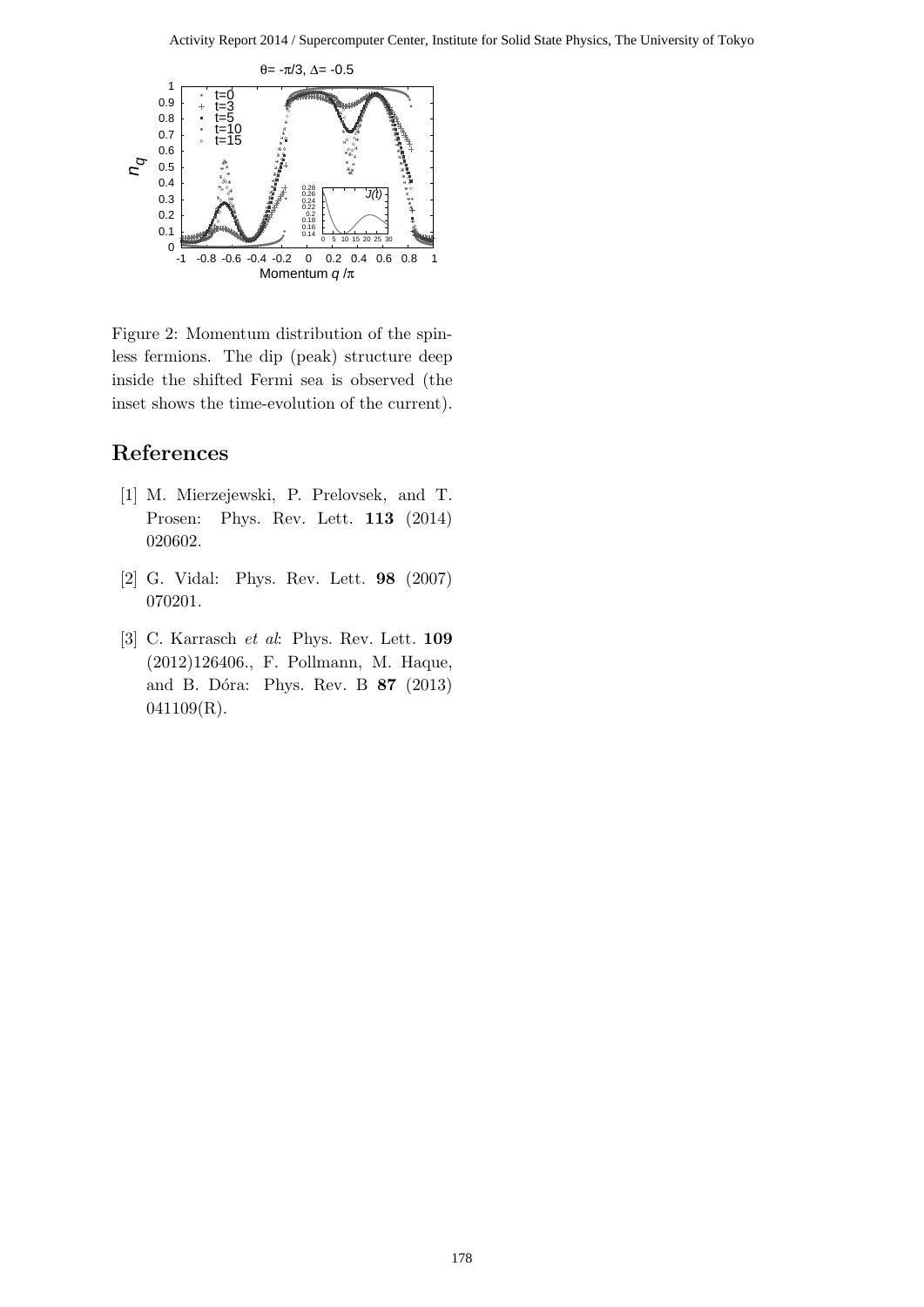# **Investigation of unconventional superconductivities by extension of the dynamical mean-field theory**

#### Junya OTSUKI

*Department of Physics, Tohoku University, Sendai 980-8578*

For theoretical descriptions of superconductivities in strongly correlated systems, we need a coherent treatment of local correlations and spatial fluctuations. For this purpose, we establish a practical scheme using the dual fermion approach, which provides a way to perform a diagrammatic expansion around the dynamical mean-field theory (DMFT) [1]. The computation process consists of two auxiliary problem as summarized in Fig. 1.

We first solve an effective single-impurity problem as in the DMFT. A difference to the DMFT is that we compute the vertex part  $\gamma_{\omega,\omega',\nu}$  as well as the Green's function  $g_{\omega}$ . We used the continuous-time quantum Monte Carlo (QMC) method [2], and performed parallel computations using MPI.

The quantities  $g_{\omega}$  and  $\gamma_{\omega \omega', \nu}$  define a duallattice problem. We evaluate the dual selfenergy  $\tilde{\Sigma}_{\omega k}$  taking account of diagrams as in the fluctuation exchange approximation (FLEX). Thus, influence of long-range fluctuations are incorporated in addition to the local correlations in DMFT. We invented a way to carry out stable computations even near an antiferromagnetic quantum critical point, making possible to obtain solutions near a Mott insulator [3]. The calculation of  $\tilde{\Sigma}_{\omega k}$  was parallelized as well.

After  $\tilde{\Sigma}_{\omega k}$  is computed, we update the bath function  $\Delta_{\omega}$  and solve again the singleimpurity problem. These calculations are repeated until convergence is reached. The Green's function in the original lattice,  $G_{\omega k}$ , are finally obtained from  $\tilde{\Sigma}_{\omega k}$ .



Figure 1: Computation scheme.

Applying the above scheme, we have investigated superconductivities in the twodimensional Hubbard model. We observed *d*wave superconductivity (*d*-SC) and phase separation (PS) near the Mott insulator [3]. It turned out that a pure *d*-SC emerges only in a limited doping regime because of the PS.

- [1] A. N. Rubtsov *et al.*, Phys. Rev. B **79**, 045133 (2009).
- [2] E. Gull *et al.*, Rev. Mod. Phys. **83**, 349  $(2011).$
- [3] J. Otsuki, H. Hafermann, A. I. Lichtenstein, Phys. Rev. B **90**, 235132 (2014).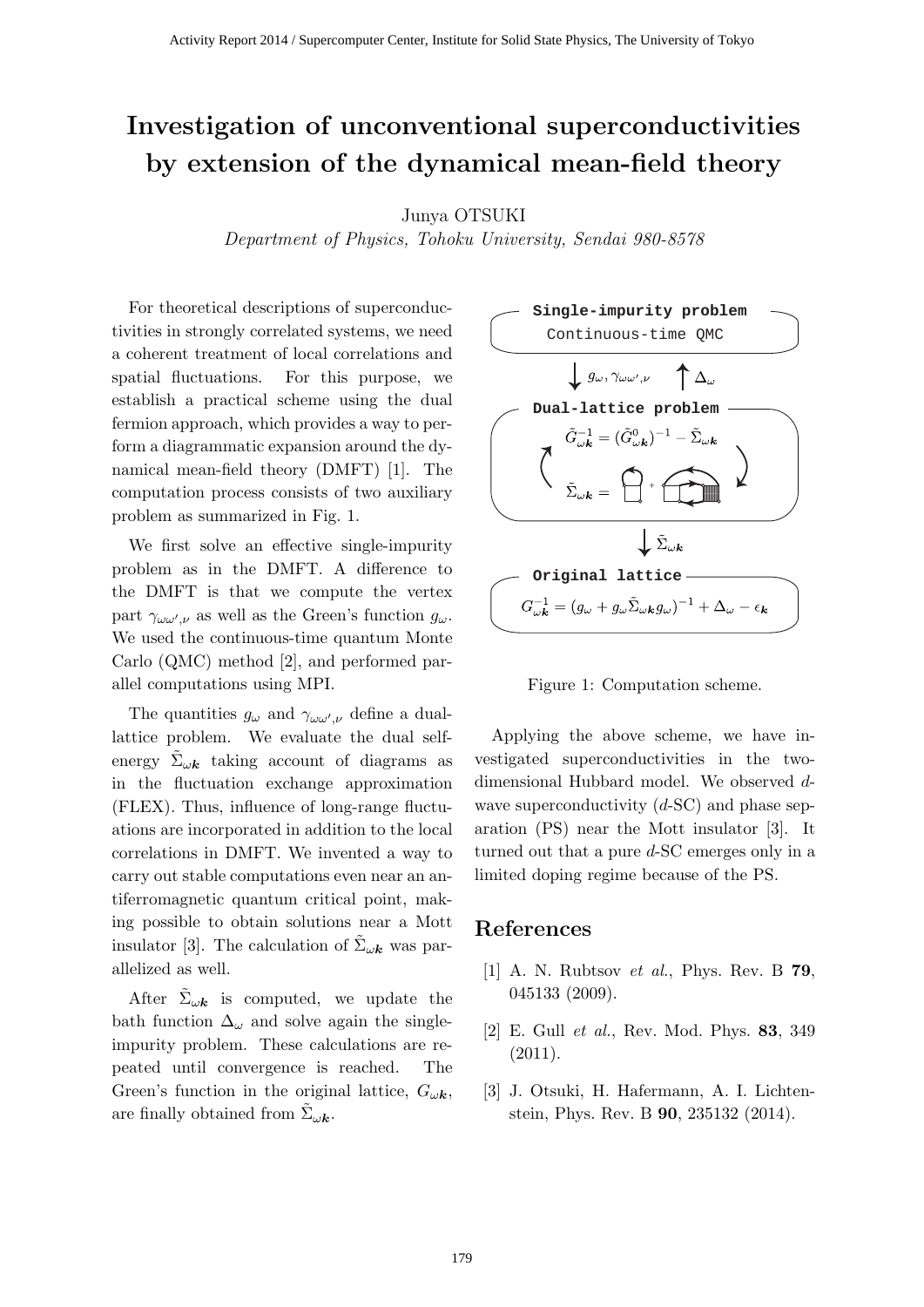### **Numerical simulation of** <sup>4</sup>**He adsorbed on substrates**

Yuichi MOTOYAMA

*Institute for Solid State Physics, University of Tokyo Kashiwa-no-ha, Kashiwa, Chiba 277-8581*

<sup>4</sup>He adsorbed on a substrate such as graphite has been studied experimentally and numerically as an ideal two dimensional interacting bosonic system. Although the numerical simulations of the first layer of  ${}^{4}$ He on graphite almost agree with the experiments, for the second layer the latest first-principle numerical result [1] did not agree with the latest experimental result [2] even in quality. The authors of the former calculated the superfluid density and the structure factor of the number density, and concluded there are three phases; gasliquid coexisting phase (GL), superfluid liquid phase (SF), and incommensurate solid phase (IC). The latter experiment gave anomalous behavior of the specific heat and the authors concluded that there are more phases; GL, SF, SF and commensurate solid (C) coexisting phase, C, C-IC coexisting, and IC. The specific heat is one of the important observables that can be obtained from experiments. The past simulations, however, did not show these data since it is difficult for numerical simulation to calculate energy and specific heat accurately.

Aiming to verify the past numerical simulation and fill the gap between experiments and simulations, I am developing a path-integral Monte Carlo simulation for interacting boson particles in continuous space introduced by ref [3]. In this algorithm, which was used in the past numerical paper [1], it takes time proportional to the number of particles to perform one Monte Carlo update, and so this enables us to simulate large size system. I performed simulation of two dimensional <sup>4</sup>He system for several temperature and fixed number



Figure 1: Elapsed time for one Monte Carlo update of two dimensional <sup>4</sup>He simulation for several temerature  $(0.5K \leq T \leq 1K)$ . Computational cost is  $O(N)$  with particle number N. Two solid lines are for eye-guide.

density  $\rho = 0.0432 \text{\AA}^{-2}$  on ISSP supercomputer system-B and examined the scaling of update time [4]. Figure 1 shows that the linear scaling of elapsed time is achieved.

- [1] P. Corboz, M. Boninsegni, L. Pollet, and M. Troyer, Phys. Rev. B **78**, 245414 (2008).
- [2] S. Nakamura, K. Matsui, and H. Fukuyama, arXiv:1406.4388.
- [3] M. Boninsegni, N. V. Prokof'ev, and B. V. Svistunov, Phys. Rev. E **74**, 036701 (2006).
- [4] I use ALPS/parapack library [5] for embarrassingly parallelization and scheduling.
- [5] B. Bauer et al. (ALPS collaboration), J. Stat. Mech. P05001 (2011).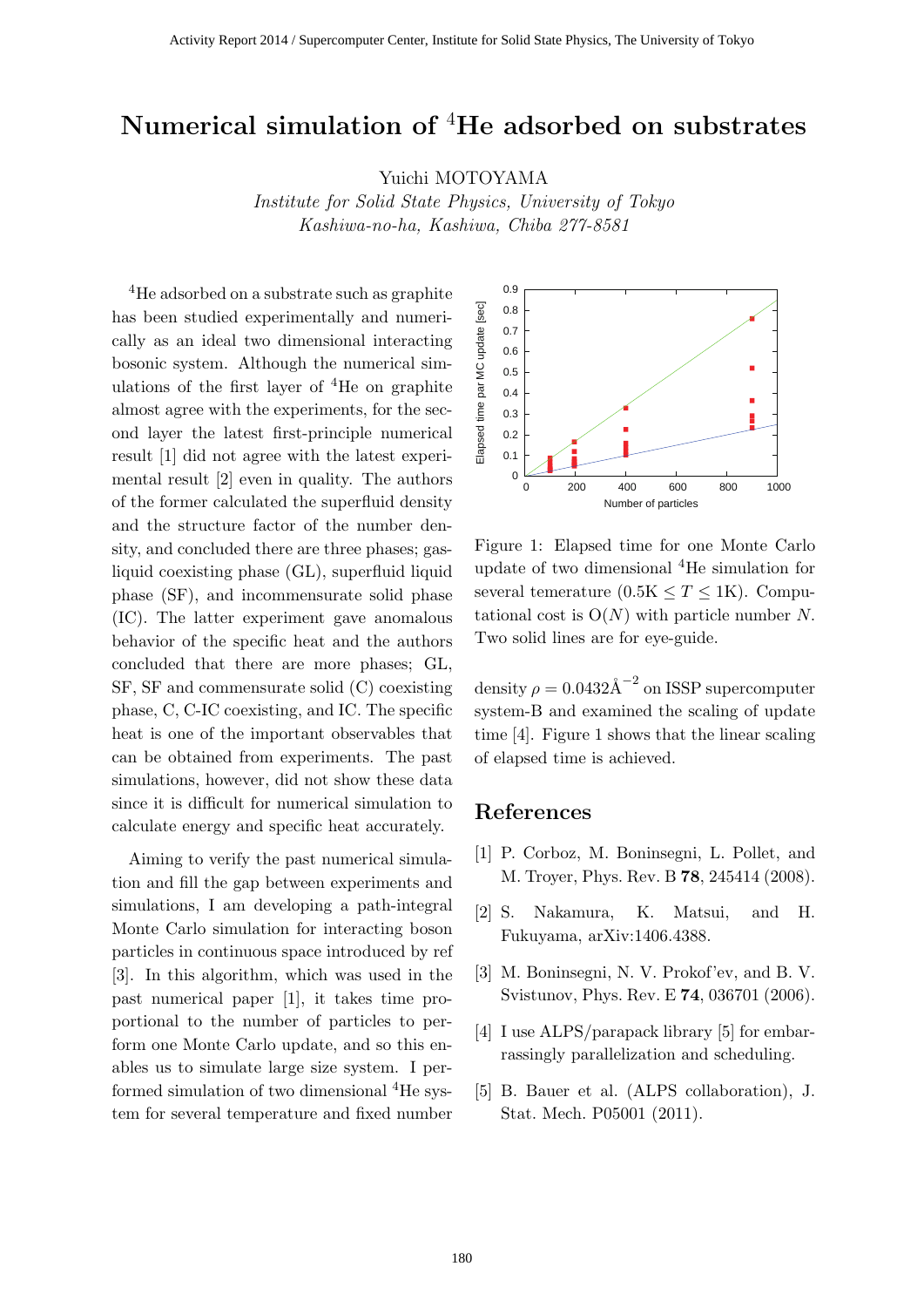# **Theoretical study for exciton condensation induced by interband interaction**

Hiroshi WATANABE *RIKEN CEMS 2-1, Hirosawa, Wako-shi, Saitama 351-0198*

In multiband electron systems, interband interaction induces various interesting phenomena. One of the notable examples is exciton condensation which has been proposed in 1960s. The exciton is a bound electron-hole pair mediated by interband Coulomb interaction and is expected to condense in low carrier density system like semimetal or semiconductor. Although there are several candidates of exciton condensation in real materials, none of them have been confirmed so far. Since most of the previous theoretical studies are based on simplified ideal models, they are not enough to discuss the exciton condensation in real materials. Furthermore, the Coulomb interaction is treated within the mean-field approximation and the many-body effect is not appropriately included.

To discuss the possibility of exciton condensation in real materials, we have constructed the realistic two-dimensional Hubbard model and studied the ground state property of the model [1, 2]. The variational Monte Carlo (VMC) method is used for the calculation of physical quantities. Our VMC code includes more than one hundred variational parameters and the many-body effect is much more properly included compared with mean-field approximation. The system size for calculation is from 8*×*8 to 28*×*28 and the size dependence is systematically studied.

We have found three phases in the ground state phase diagram of intra- (*U/t*) and interband  $(U'/t)$  Coulomb interactions in the



Figure 1: Ground state phase diagram for the Hubbard model in a square lattice with perfectly nested electron and hole Fermi surfaces [1].

unit of nearest-neighbor hopping integral *t* [1] (Fig. 1): paramagnetic metal (PM), excitonic insulator (EI) originated from exciton condensation, and band insulator (BI). The transition from PM to EI is induced by an infinitesimal interband Coulomb interaction, i.e.,  $U'_c = 0$ (Fig. 1), when the electron and hole Fermi surfaces are perfectly nested in a square lattice. As U' increases, the character of exciton changes from weak-coupling BCS-type to strong-coupling BEC-type pairing within EI, which is known as BCS-BEC crossover. As *U ′* increases further, EI finally collapses and BI appears. On the other hand, EI is absent and direct transition from PM to BI is observed in